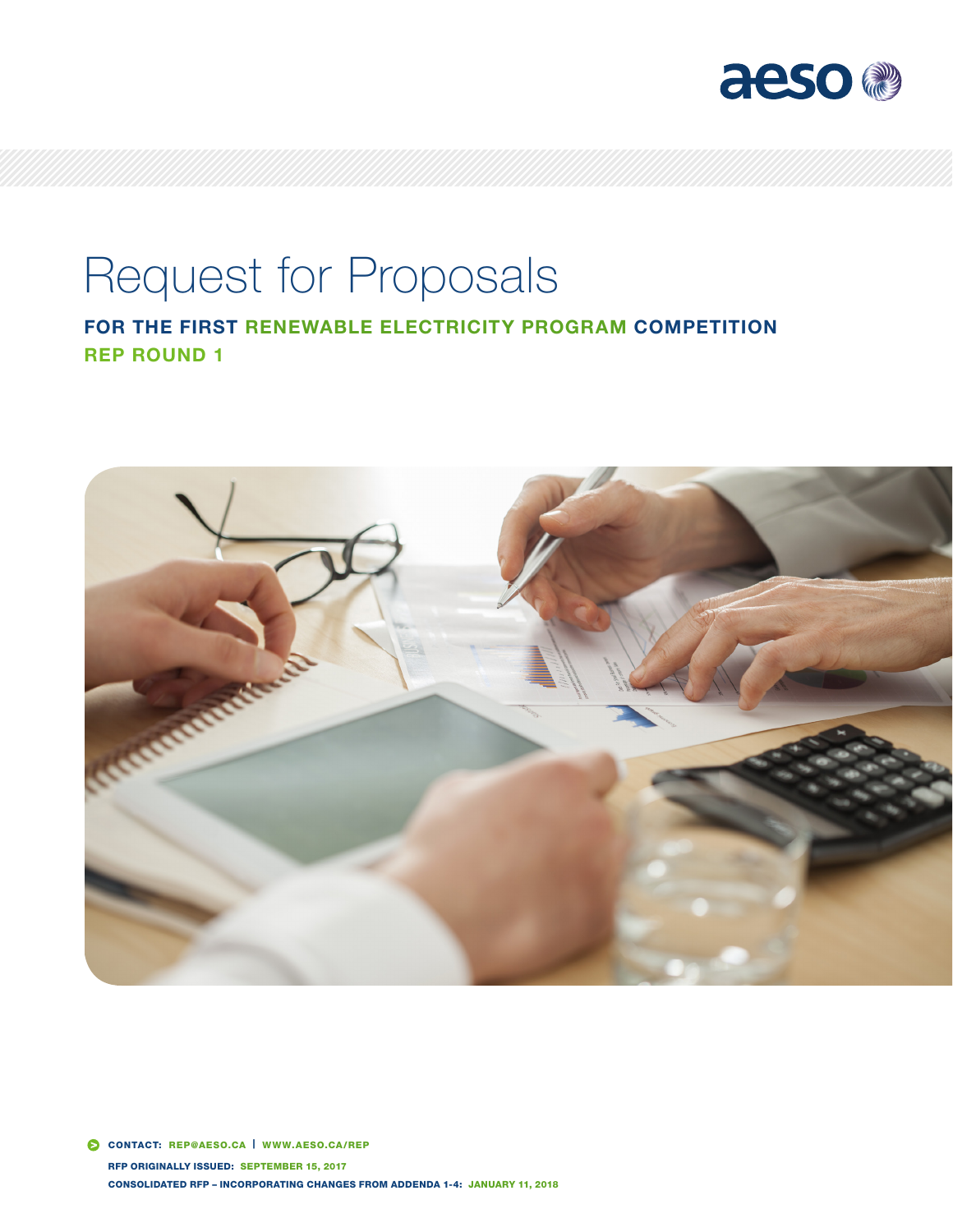

## **ALBERTA ELECTRIC SYSTEM OPERATOR**

## **REQUEST FOR PROPOSALS**

## **REP Round 1**

**RFP Issued: September 15, 2017**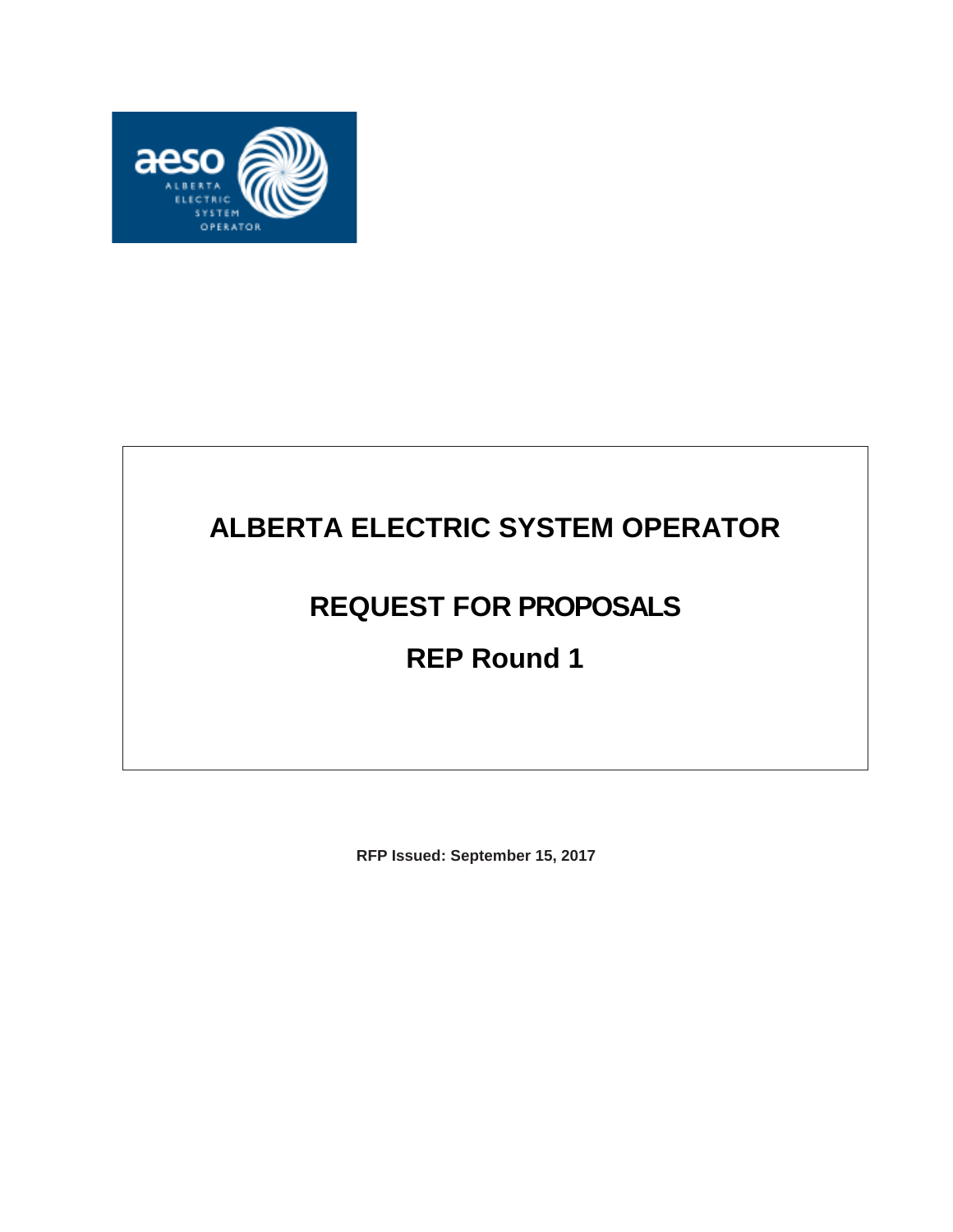### **Part A: Terms and Conditions**

| $\mathbf{1}$   |      |                                                                                                                                                                                                                               |  |
|----------------|------|-------------------------------------------------------------------------------------------------------------------------------------------------------------------------------------------------------------------------------|--|
|                | 1.1  |                                                                                                                                                                                                                               |  |
|                | 1.2  |                                                                                                                                                                                                                               |  |
|                | 1.3  |                                                                                                                                                                                                                               |  |
|                | 1.4  |                                                                                                                                                                                                                               |  |
|                | 1.5  |                                                                                                                                                                                                                               |  |
|                | 1.6  |                                                                                                                                                                                                                               |  |
| $\overline{2}$ |      |                                                                                                                                                                                                                               |  |
|                | 2.1  |                                                                                                                                                                                                                               |  |
|                | 2.2  |                                                                                                                                                                                                                               |  |
|                | 2.3  |                                                                                                                                                                                                                               |  |
|                | 2.4  |                                                                                                                                                                                                                               |  |
|                | 2.5  |                                                                                                                                                                                                                               |  |
|                | 2.6  |                                                                                                                                                                                                                               |  |
|                | 2.7  |                                                                                                                                                                                                                               |  |
|                | 2.8  |                                                                                                                                                                                                                               |  |
|                | 2.9  |                                                                                                                                                                                                                               |  |
|                | 2.10 |                                                                                                                                                                                                                               |  |
|                | 2.11 | Execution Version of RESA, Performance Security and Solicitor's Opinion 6                                                                                                                                                     |  |
|                | 2.12 |                                                                                                                                                                                                                               |  |
|                |      |                                                                                                                                                                                                                               |  |
| 3              |      |                                                                                                                                                                                                                               |  |
|                | 3.1  |                                                                                                                                                                                                                               |  |
|                | 3.2  |                                                                                                                                                                                                                               |  |
|                | 3.3  |                                                                                                                                                                                                                               |  |
|                | 3.4  |                                                                                                                                                                                                                               |  |
|                | 3.5  |                                                                                                                                                                                                                               |  |
| 4              |      |                                                                                                                                                                                                                               |  |
|                | 4.1  |                                                                                                                                                                                                                               |  |
|                | 4.2  |                                                                                                                                                                                                                               |  |
|                | 4.3  |                                                                                                                                                                                                                               |  |
|                | 4.4  |                                                                                                                                                                                                                               |  |
|                | 4.5  | Prohibited Communications and the contract of the contract of the contract of the contract of the contract of the contract of the contract of the contract of the contract of the contract of the contract of the contract of |  |
|                | 4.6  |                                                                                                                                                                                                                               |  |
|                | 4.7  |                                                                                                                                                                                                                               |  |
|                | 4.8  |                                                                                                                                                                                                                               |  |
|                | 4.9  |                                                                                                                                                                                                                               |  |
| 5              |      |                                                                                                                                                                                                                               |  |
|                | 5.1  |                                                                                                                                                                                                                               |  |
|                | 5.2  |                                                                                                                                                                                                                               |  |
|                | 5.3  |                                                                                                                                                                                                                               |  |
|                | 5.4  |                                                                                                                                                                                                                               |  |
|                |      |                                                                                                                                                                                                                               |  |
| 6              |      |                                                                                                                                                                                                                               |  |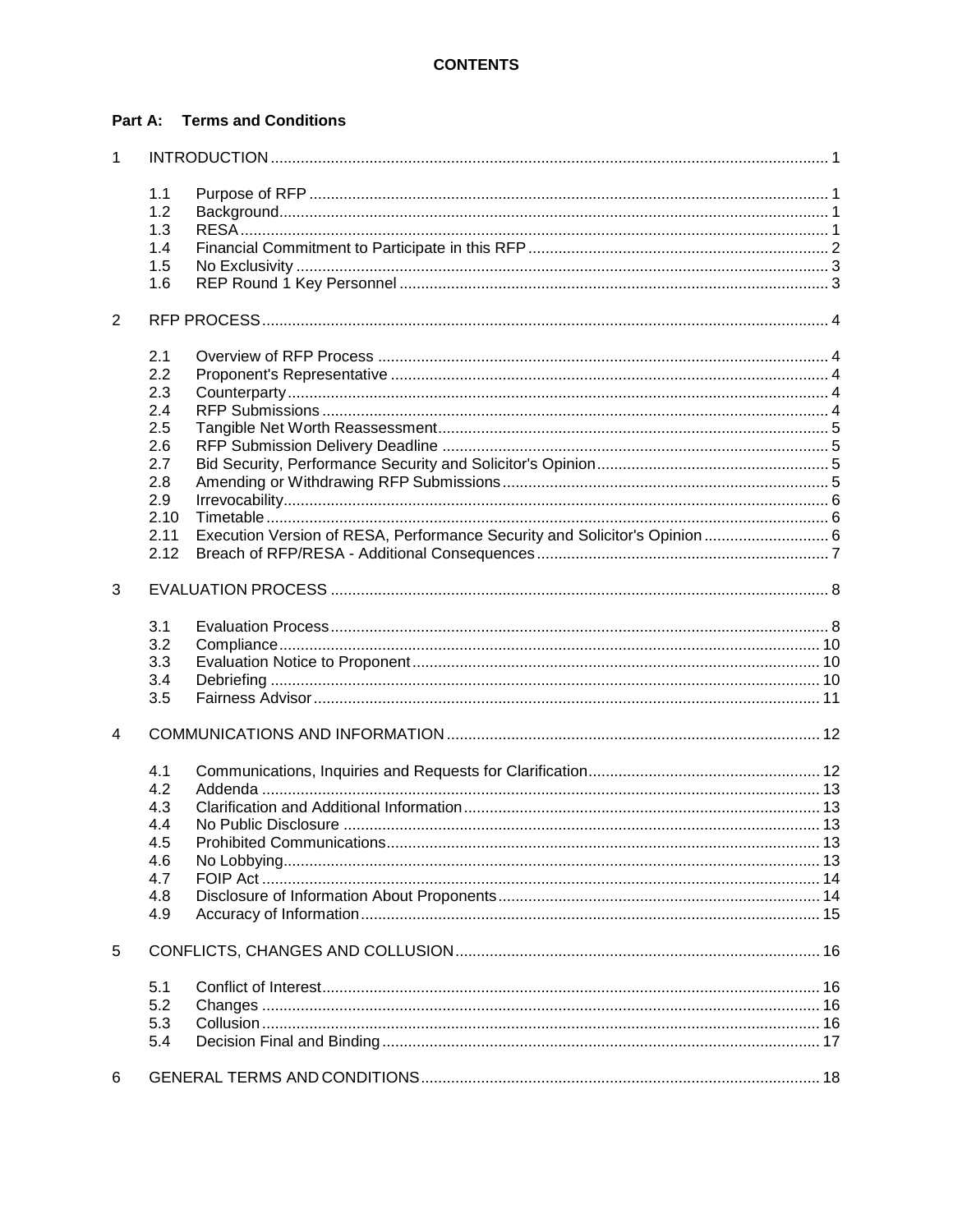#### **CONTENTS**

| 6.1  |  |
|------|--|
| 6.2  |  |
| 6.3  |  |
| 6.4  |  |
| 6.5  |  |
| 6.6  |  |
| 6.7  |  |
| 6.8  |  |
| 6.9  |  |
| 6.10 |  |
| 6.11 |  |
| 6.12 |  |
|      |  |

## Part B: RFP Submissions - Instructions and Requirements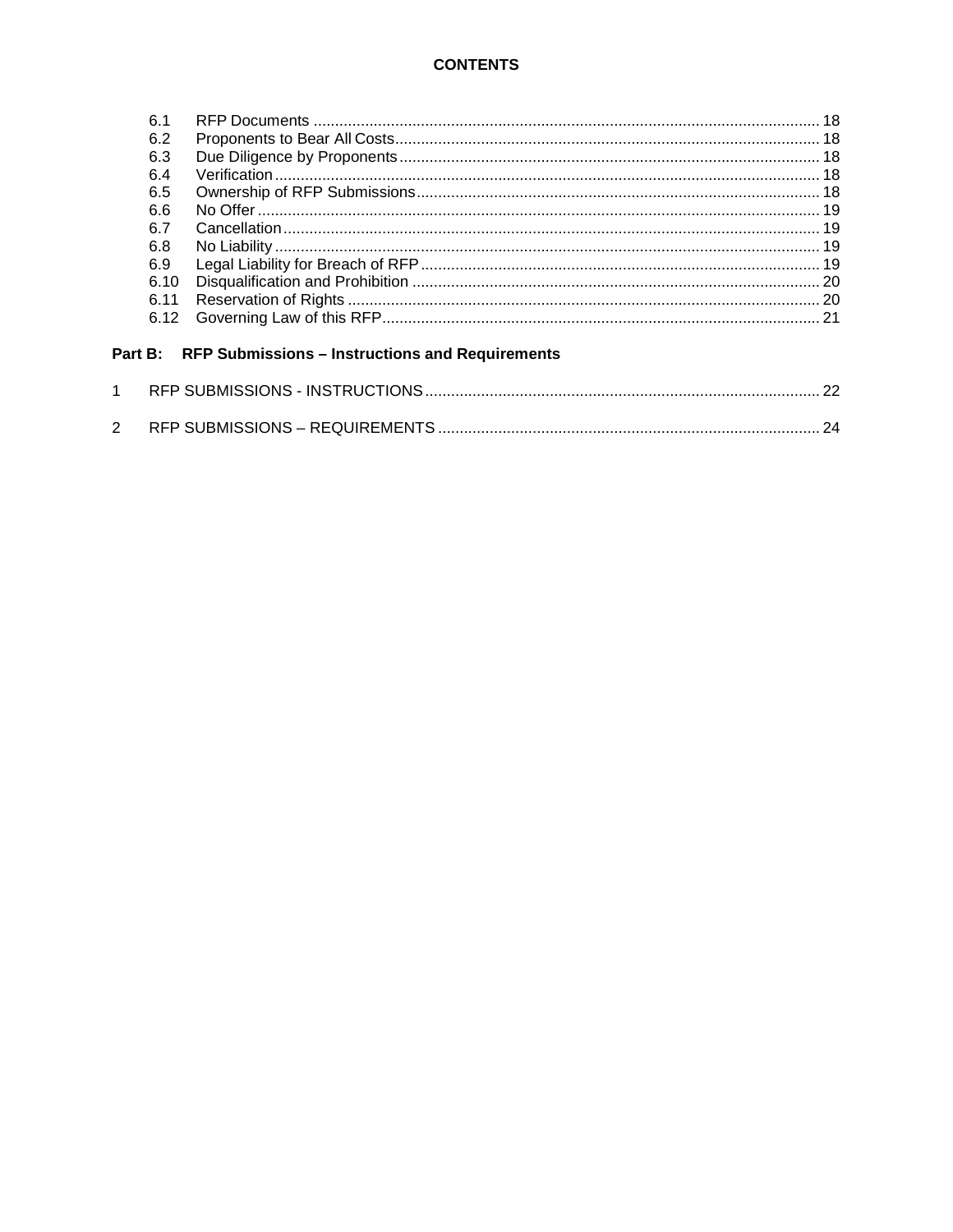#### **APPENDICES**

- APPENDIX A GLOSSARY OF TERMS AND RFP INTERPRETATION PROVISIONS
- APPENDIX B FINAL FORM OF RESA
- APPENDIX C PRESCRIBED FORM BID SECURITY
- APPENDIX D PRESCRIBED FORM CONFIRMATION, BID SECURITY, RESA PROVISIONS AND RELEASE AND INDEMNITY AGREEMENT
- APPENDIX E PRESCRIBED FORM PROPONENT DECLARATIONS
- APPENDIX F PRESCRIBED FORM STRIKE PRICE OFFER
- APPENDIX G PRESCRIBED FORM SOLICITOR'S OPINION
- APPENDIX H PRESCRIBED FORM RFP SUBMISSION AMENDMENT OR WITHDRAWAL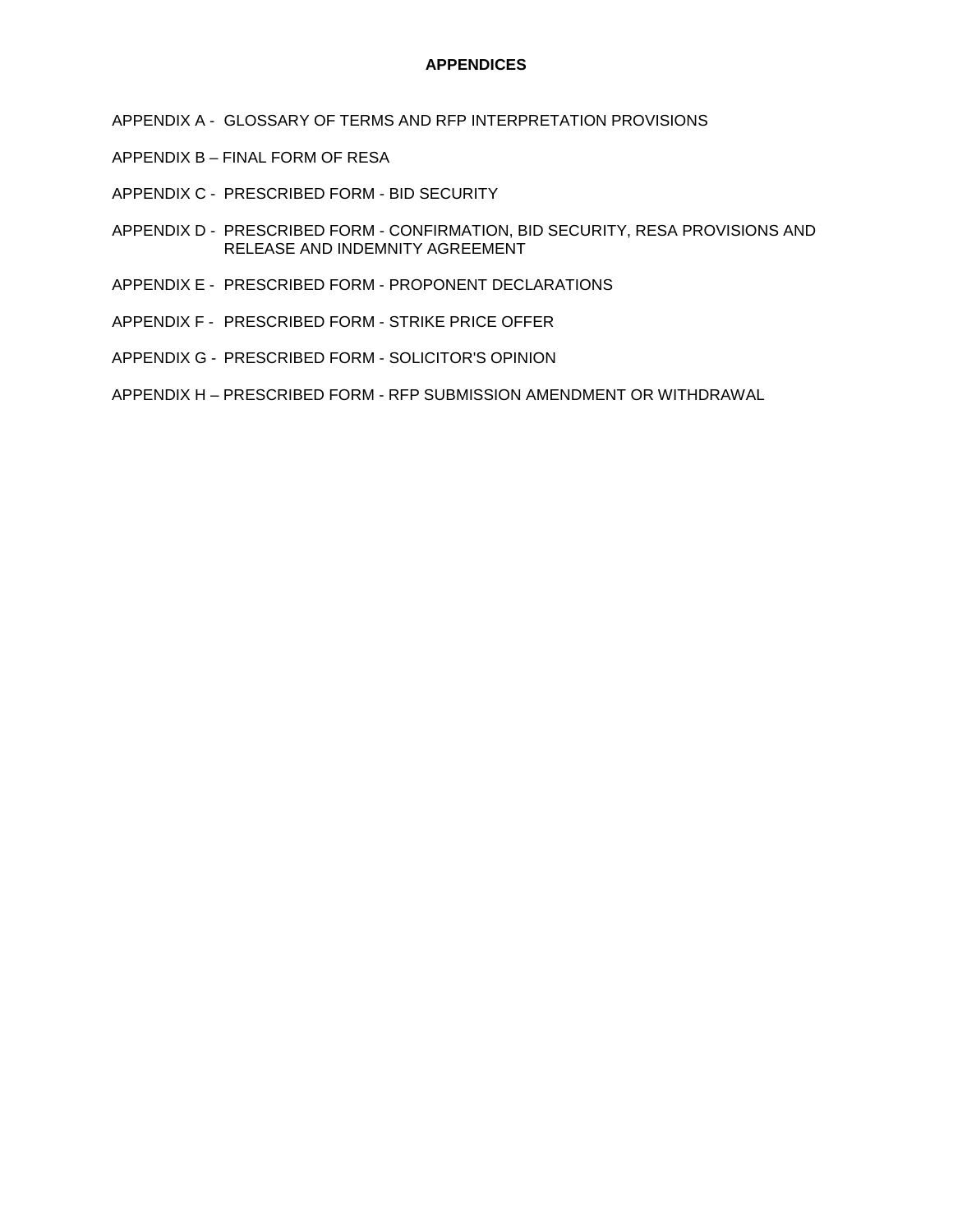## **REQUEST FOR PROPOSALS**

## **PART A: TERMS AND CONDITIONS**

#### <span id="page-5-1"></span><span id="page-5-0"></span>**1 INTRODUCTION**

#### 1.1 **Purpose of RFP**

The purpose of this RFP is to: (i) invite Proponents to provide confirmation of their qualifications to develop, finance, build, own, operate and maintain Renewables Projects qualified through the RFQ, (ii) invite Proponents to offer the Strike Prices to the AESO in respect of such Renewables Projects, and (iii) identify, based on lowest submitted Strike Prices, Selected Proponent(s) who will be awarded a RESA(s) in respect of Selected Renewables Projects.

The award of any RESA(s) will be subject to Ministerial approval under Section 7(3) of the REA.

Unless otherwise indicated, capitalized terms and acronyms used in this RFP have the meanings given such capitalized terms and acronyms in the Glossary of Terms contained in Appendix A. Capitalized terms and acronyms used but not defined herein have the meanings given those terms and acronyms in the RFQ and the RESA**.**

#### <span id="page-5-2"></span>1.2 **Background**

The REA establishes the target that by 2030, at least 30% of electric energy produced in Alberta will be generated from renewable energy resources, and authorizes the Minister to direct the AESO to develop renewable electricity programs, including this Competition. Pursuant to the REA, the Minister has approved REP Round 1 to promote the development of large-scale renewable electricity generation in Alberta. On April 28, 2017, the AESO opened the RFQ stage of this Competition. This RFP represents the final stage of REP Round 1.

#### <span id="page-5-3"></span>1.3 **RESA**

Pursuant to this RFP and based on lowest offered Strike Prices, the AESO will potentially acquire, on behalf of the Government of Alberta, the Renewable Attributes associated with a Procurement Target of 400 MW of Renewables Projects, and provide support payments for them under the terms of RESAs. RESAs will obligate the Counterparties to develop, finance, construct, operate and maintain the Selected Renewables Projects. Each RESA will have a support period of twenty (20) years from the later of April 1, 2018 and the Commercial Operation Date of the Selected Renewables Project provided it achieves Commercial Operation on or before the Target COD of December 1, 2019. Neither the AESO nor the Government of Alberta will be acquiring Electricity or other electric energy through the RESAs, but the AESO will acquire all of the Renewables Attributes associated with each MWh of Electricity produced by Selected Renewables Projects.

The final form of the RESA has been approved by the Minister and is attached as Appendix B. Proponents are strongly advised to review, in consultation with legal counsel, the form of the RESA in its entirety for a detailed and complete description of the parties' respective rights and obligations thereunder.

RESA Counterparties will not be permitted to sell or distribute Electricity other than through the Alberta Power Pool during the Term of the applicable RESA.

No Electricity from Selected Renewables Projects may be sold under bi-lateral or other arrangements nor may Counterparties receive, in association with such Electricity or the Selected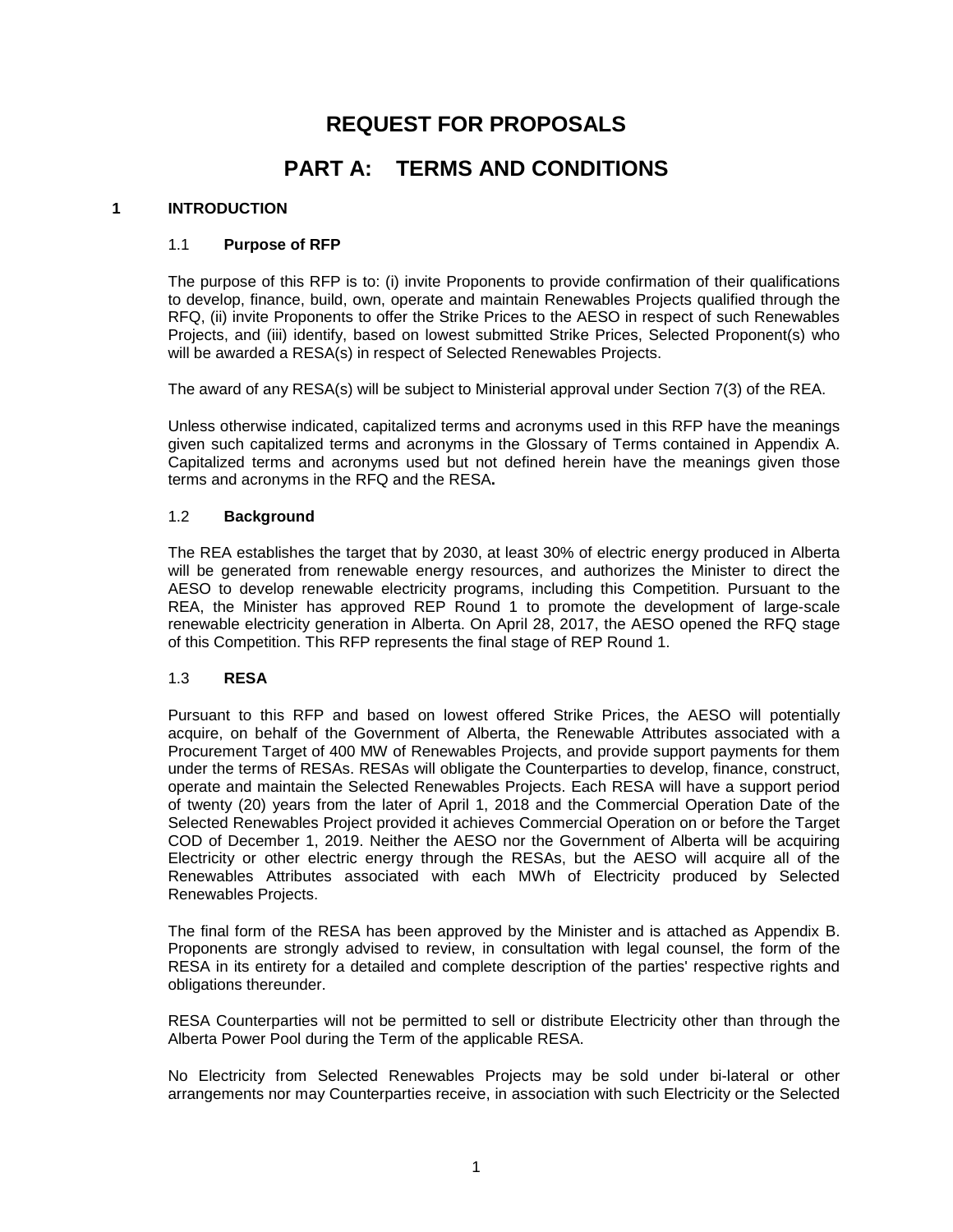Renewables Project, any form of subsidy, emissions reductions or other support whether in relation to Renewable Attributes or otherwise; provided that the Counterparty will be able to seek additional government funding or incentives, other than from the Government of Alberta, if such funding does not involve or require the transfer of interests in the Renewable Attributes generated from its Selected Renewables Project and such funding or incentive is shared 50/50 with the AESO.

RESAs, if any, will be awarded based on lowest submitted Strike Prices, subject to the application of any required tie-breaking methodology and/or any applicable Transmission System connection capacity assessments.

The REA requires the Government of Alberta to fund the AESO with the support payments which will be available to Counterparties under the RESAs.

The Government of Alberta has established an affordability threshold for this Competition, and as a result, the AESO may not award RESAs with aggregate Contract Capacities of up to the Procurement Target and may not enter into any RESAs.

Notwithstanding any statement in the REOI, the RFQ or this RFP that the AESO will award RESAs with aggregate Contract Capacities up to the Procurement Target, with the approval of the Minister under Section 7(3) of the REA, the AESO may (but will not be required to), award RESAs with aggregate Contract Capacities in excess of the Procurement Target.

Notwithstanding the evaluation of RFP Submissions by the AESO, no RESAs will be awarded following such evaluation without approval of the Minister in accordance with Section 7(3) of the REA.

#### <span id="page-6-0"></span>1.4 **Financial Commitment to Participate in this RFP**

Each Proponent must provide Bid Security to the AESO, which Bid Security should be: (i) provided separately for each of its RFP Submissions and (ii) equal to or greater than \$25,000 per MW of Contract Capacity of the Renewables Project associated with the applicable RFP Submission.

Provided the Proponent or the Renewables Project has not been Disqualified, Bid Security in respect of a Renewables Project will be returned to the Proponent if such project does not become a Selected Renewables Project. Bid Security will also be returned if the AESO, either before or after evaluation of RFP Submissions, cancels the RFP, unless the Proponent or the Renewables Project is Disqualified prior to such cancellation. If the Proponent becomes a Selected Proponent in respect of a Renewables Project and the Counterparty fails to execute the RESA and deliver the required Performance Security and Solicitor's Opinion in accordance with Section 2.11 of Part A, the Bid Security provided in respect of such Renewables Project will be forfeited to the AESO without limiting any of the AESO's other rights. If the Counterparty duly executes the RESA and delivers the Performance Security and Solicitor's Opinion, such Bid Security will be returned to the Selected Proponent.

Each Counterparty to a RESA awarded pursuant to this RFP must provide Performance Security to the AESO in respect of such RESA before the Delivery Time (or on or before such other later date or time indicated by the AESO in writing). Performance Security should be provided in the amount of \$50,000 per MW of Contract Capacity of the Selected Renewables Project. If a Counterparty fails to provide such Performance Security as and when required, the applicable Renewables Project and its associated RFP Submission may, in the AESO's sole discretion, be Disqualified (in which case the Proponent will forfeit its Bid Security provided in respect of such Renewables Project).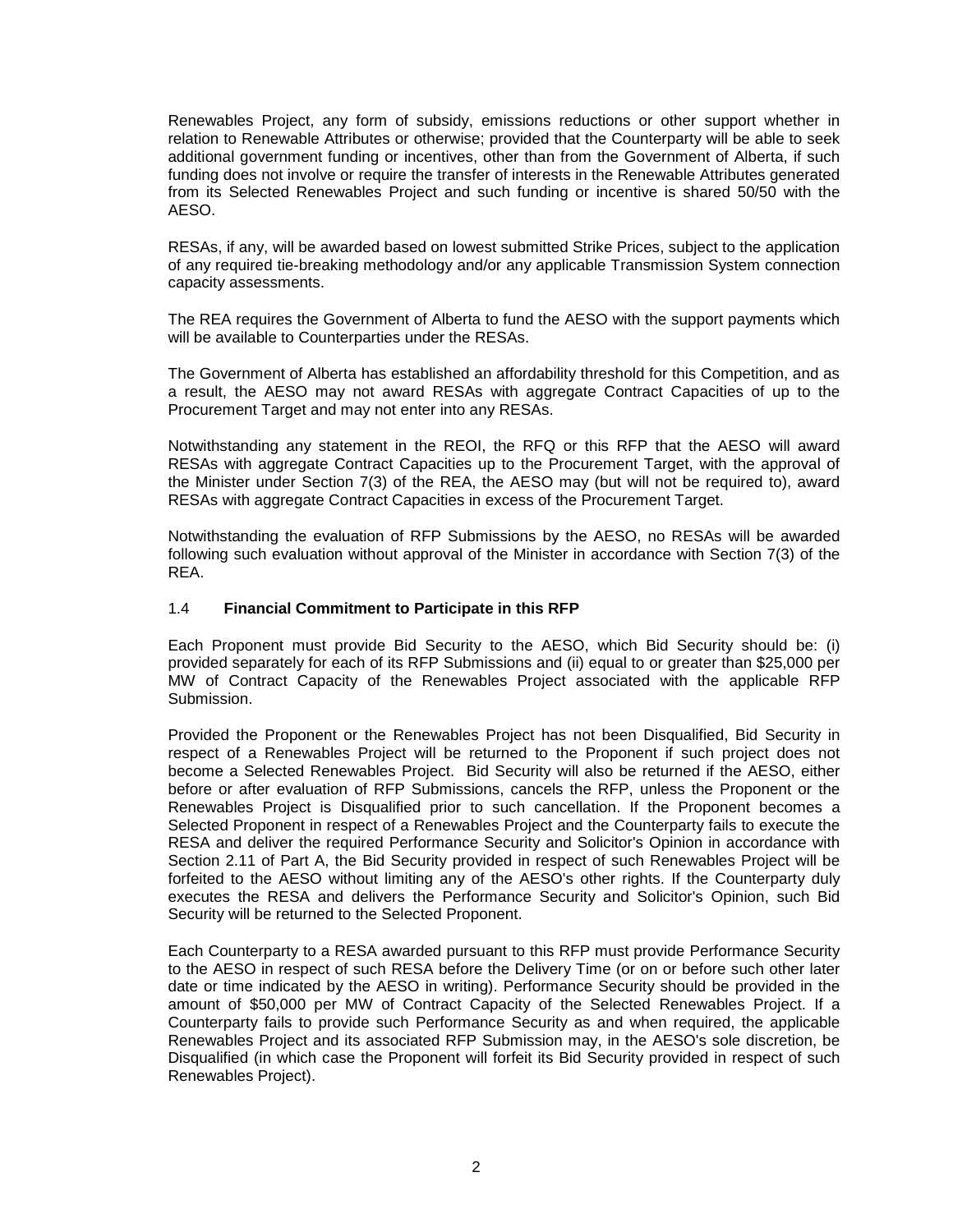The AESO may in its discretion and without prior notice (notice to be provided promptly to the Proponent thereafter) draw on and retain proceeds of:

- a) the Bid Security provided by a Proponent in respect of all of its RFP Submissions for the AESO's own use if the Proponent is Disqualified at any time; or
- b) the Bid Security provided in respect of a Renewables Project for the AESO's own use if such project or its associated RFP Submission is Disqualified at any time.

#### <span id="page-7-0"></span>1.5 **No Exclusivity**

The AESO is not obliged, pursuant to this RFP, to deal exclusively with a single Proponent. The AESO may, in its sole and absolute discretion, deal with one or more Selected Proponents. By submitting an RFP Submission, a Proponent will be deemed to have acknowledged that the AESO may contract with others in relation to Renewables Projects.

#### <span id="page-7-1"></span>1.6 **REP Round 1 Key Personnel**

Following are the identities and roles of those key individuals and entities developing and implementing the Competition for the AESO:

- a) AESO Director, Procurement E. Moore;
- b) AESO Legal Counsel C. Stilwell;
- c) AESO Manager, Procurement Development H. Campbell
- d) AESO Manager, Procurement Implementation K. Stretch
- e) AESO Senior Financial Specialist R. Ferguson;
- f) AESO Project Manager, Procurement Development S. Assar;
- g) AESO Project Manager, Procurement Implementation Y. Dawson;
- h) AESO Procurement Analyst, Procurement Implementation A. Mathews;
- i) AESO Program Coordinator, Procurement S. Roberge;
- j) Financial Advisor KPMG LLP
- k) Legal Counsel Norton Rose Fulbright Canada LLP
- l) Fairness Advisor P1 Consulting Inc.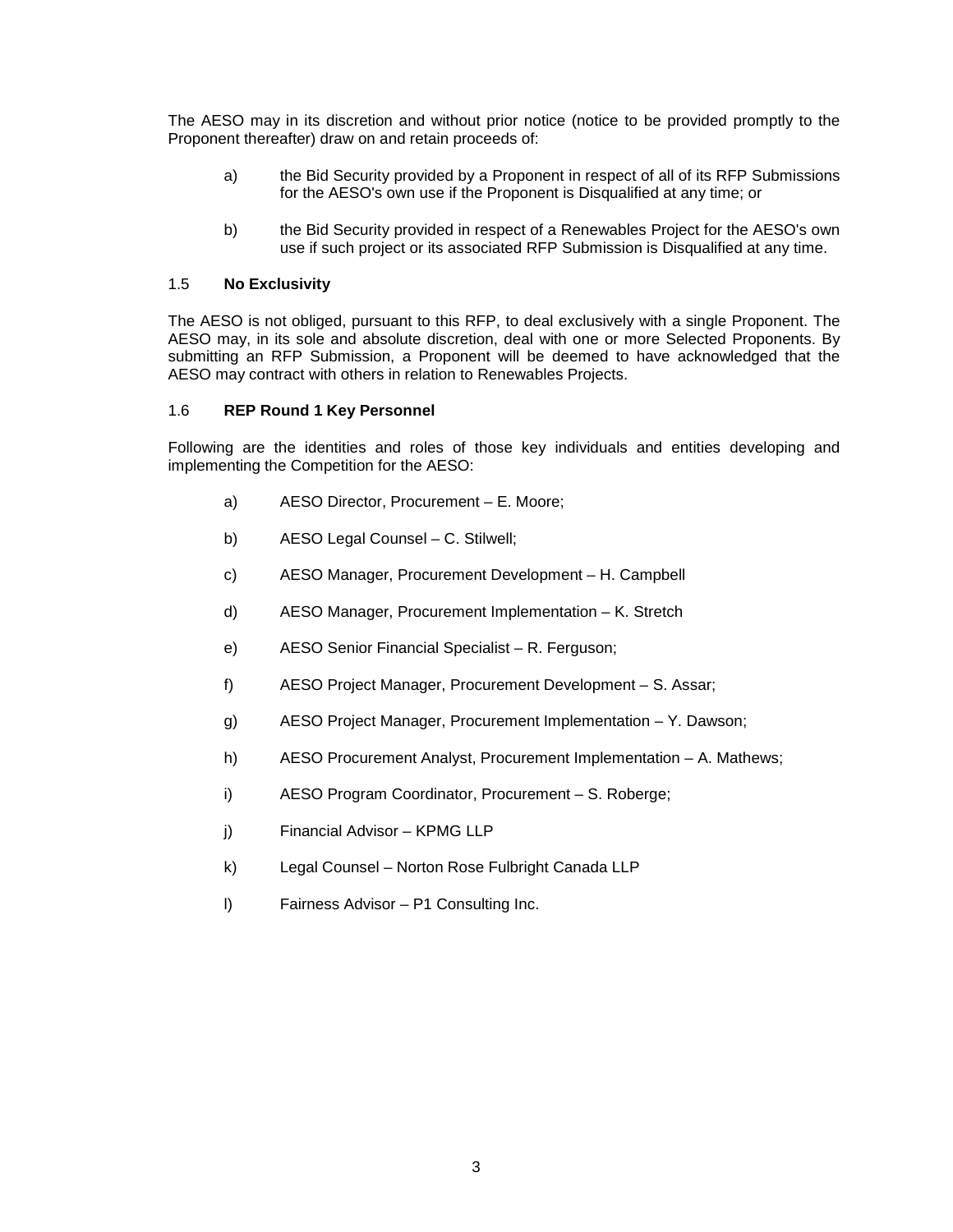#### <span id="page-8-1"></span><span id="page-8-0"></span>**2 RFP PROCESS**

#### 2.1 **Overview of RFP Process**

The AESO is seeking RFP Submissions from Proponents for Renewables Projects. This RFP has been formulated to identify each Proponent whose Renewables Project or Renewables Projects, as determined eligible pursuant to the RFQ stage, can be confirmed to be qualified in the manner required by this RFP.

RESAs, if any, will be awarded to Proponents of such qualified Renewables Projects based on lowest submitted Strike Prices, all in accordance with and as further described in Section 3 of Part A.

#### <span id="page-8-2"></span>2.2 **Proponent's Representative**

The Respondent's Representative identified as such during the RFQ stage of this Competition will remain the sole contact for all communications from the AESO regarding this RFP. Such Individual will continue to be responsible for all communications on behalf of the Proponent to the AESO (hereinafter, the "**Proponent's Representative**"). The AESO will be entitled to rely on any communication from the Proponent's Representative as having been duly authorized and given by the Proponent and all its Respondent Team Members.

A Proponent may change its Proponent's Representative only by a notice to the AESO through the Proponent's Portal signed either by the previous Proponent's Representative or by an officer of the Proponent whose authority to do so, and to bind all Respondent Team Members in that regard, is affirmed in a manner satisfactory to the AESO.

#### <span id="page-8-3"></span>2.3 **Counterparty**

The SPV which is to be the Counterparty to the RESA in respect of a Renewables Project must, prior to the delivery of an RFP Submission, be formed and duly registered, as necessary, to carry on business in the Province of Alberta, as confirmed and certified to the AESO pursuant to Appendix E. The Counterparty, if it is not the Proponent, must be controlled by one or a combination of the Proponent, the Designated Equity Providers or the Project Team Lead for the Renewables Project. No Change in Control of the Counterparty will be permitted between the RFP Submission Deadline and the execution of the applicable RESA, and thereafter only in accordance with the RESA.

#### <span id="page-8-4"></span>2.4 **RFP Submissions**

Each Proponent should submit a separate and distinct RFP Submission to the AESO for each Renewables Project it wishes to submit in this RFP stage of the Competition, provided that Proponents may only submit RFP Submissions in respect of Renewables Projects determined eligible in the RFQ stage of this Competition. Proponents are advised to carefully review the requirements and instructions stipulated in Part B when preparing and submitting their RFP Submissions.

The AESO will, in accordance with this RFP, evaluate each RFP Submission separately from all other RFP Submissions to determine if the applicable Renewables Project is a Selected Renewables Project and if the applicable Proponent is determined to be a Selected Proponent in respect of such Renewables Project.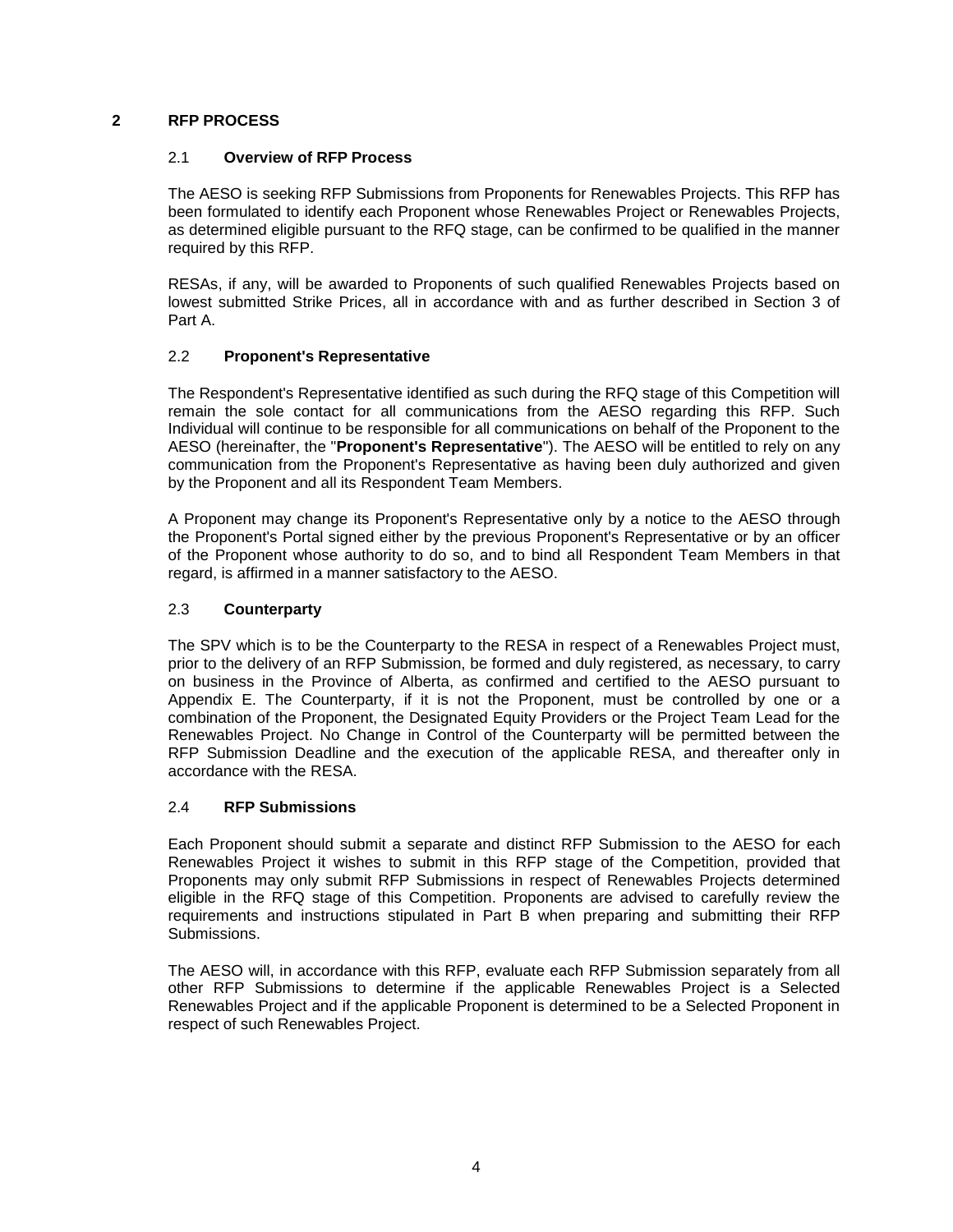#### <span id="page-9-0"></span>2.5 **Tangible Net Worth Reassessment**

If one or more of the Proponent's Designated Equity Providers or Equity Support Persons for a Renewables Project has experienced Adverse Facts or Circumstances since the date of its Qualification Submission, the Proponent must provide the AESO with assurance that each such Designated Equity Provider(s) and/or Equity Support Person(s) continues to meet the applicable TNW Requirement as further described in Section 2(b) of Part B.

### <span id="page-9-1"></span>2.6 **RFP Submission Delivery Deadline**

RFP Submissions must be received by the AESO at the Delivery Address before the RFP Submission Deadline of October 12, 2017, 3:00 p.m. Mountain Time. In respect of RFP Submissions submitted prior to the RFP Submission Deadline, the AESO will, following the Submission Deadline, send a confirmation of receipt of such submission to the Proponent through the Proponent's Portal. The AESO will not evaluate any RFP Submission until after the RFP Submission Deadline.

#### <span id="page-9-2"></span>2.7 **Bid Security, Performance Security and Solicitor's Opinion**

The Bid Security required to be provided to the AESO pursuant to this RFP must: (i) be delivered to the AESO substantially in the form of Appendix C, (ii) have a date of expiry no earlier than the Conclusion Date and (iii) be issued by a financial institution listed in either Schedule I or II of the *Bank Act* (Canada), or any other financial institution having a branch in Canada and a minimum credit rating of: (A) A- with S&P, (B) A3 with Moody's, (C) A low with Dominion Bond Rating Service, or (D) A with Fitch IBCA.

If the Proponent becomes a Selected Proponent:

- a) The Performance Security required to be provided to the AESO pursuant to this RFP and the RESA must: (i) be delivered to the AESO substantially in the form of Appendix 1 to Schedule 2 of the RESA, (ii) have a date of expiry no earlier than March 31, 2018 and (iii) be issued by a financial institution meeting the requirements set out in Section 10.1(d) of the RESA.
- b) The Solicitor's Opinion required to be provided to the AESO pursuant to this RFP should be provided in the form of Appendix G. If a Proponent wishes to request changes to the form of Solicitor's Opinion, the proponent may submit its request through the Proponent's Portal no later than the Inquiry Request Deadline and include with the request the reasons for such request and a blackline of Appendix G evidencing the exact changes proposed to be made. The AESO may or may not approve such request or may provide to the Proponent an alternate form of change acceptable to the AESO for use by the Proponent. The AESO will provide its consent or alternate form of changes to the Proponent not later than five (5) Business Days following receipt of the request; provided that if the AESO has not done either within such five (5) Business Days, the AESO shall be deemed to have not consented to the requested change.

#### <span id="page-9-3"></span>2.8 **Amending or Withdrawing RFP Submissions**

At any time prior to the RFP Submission Deadline, a Proponent may amend a submitted RFP Submission. Any amendment to an RFP Submission should clearly indicate what part of the RFP Submission the amendment is intending to affect or replace. A Proponent may make an amendment to an RFP Submission by submitting the Prescribed Form – RFP Submission Amendment or Withdrawal in Appendix H as well as the material which is to replace material that has already been submitted, all of which must be delivered by hand delivery in hard copy format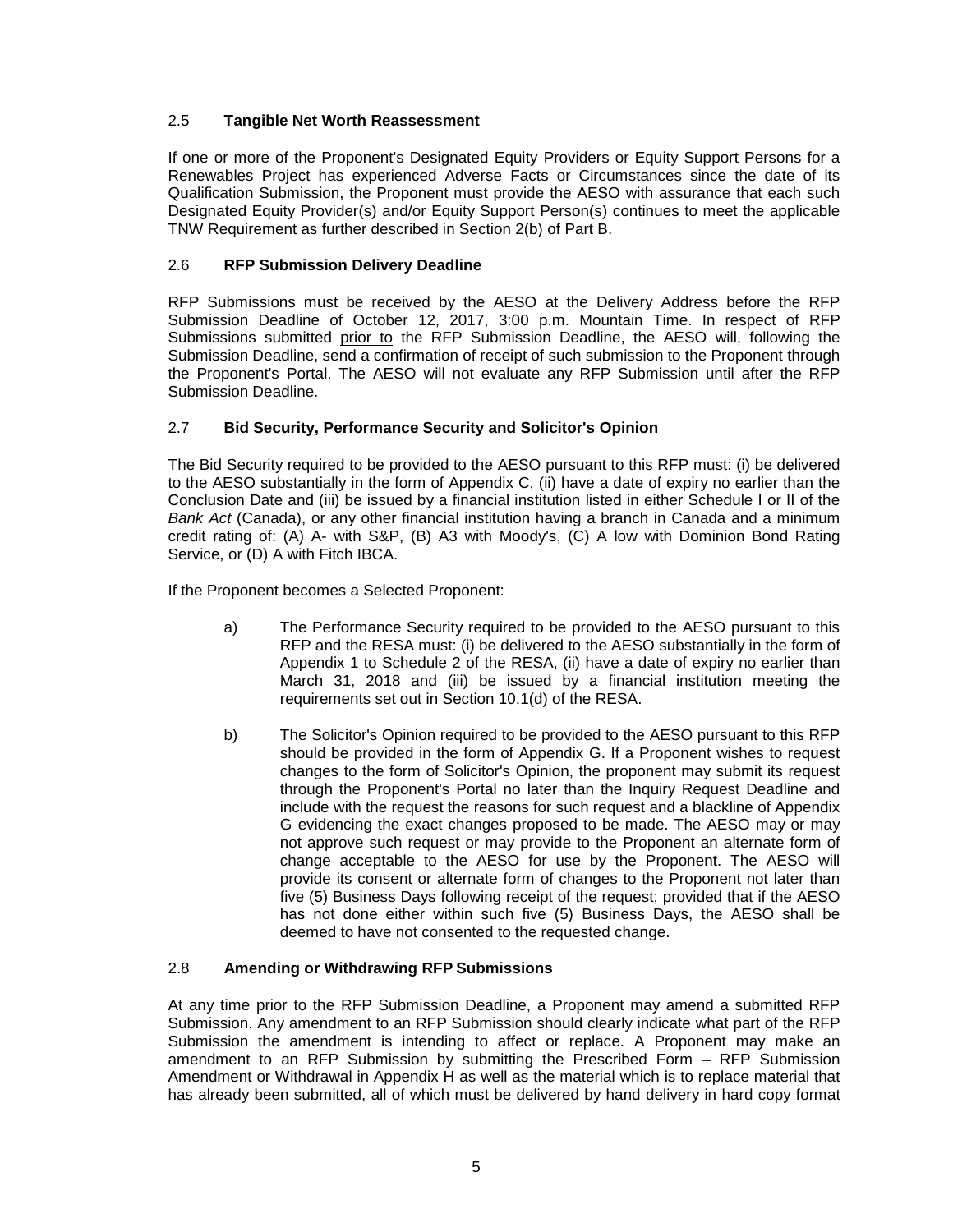and received at the Delivery Address no later than the RFP Submission Deadline. Proponents will not be permitted to amend an RFP Submission after the RFP Submission Deadline haspassed.

Provided it or the applicable RFP Submission / Renewables Project has not been Disqualified, a Proponent may, at any time prior to the RFP Submission Deadline, withdraw a submitted RFP Submission and have its Bid Security previously provided in respect of such RFP Submission returned. A Proponent may, as permitted, withdraw an RFP Submission by submitting such withdrawal in the Prescribed Form – RFP Submission Amendment or Withdrawal in Appendix H.

#### <span id="page-10-0"></span>2.9 **Irrevocability**

Each RFP Submission not withdrawn prior to the RFP Submission Deadline pursuant to Section 2.8 of Part A, including for certainty the Strike Price offer in the RFP Submission, may not be withdrawn and will remain irrevocable from the RFP Submission Deadline until the Conclusion Date. Bid Security provided with an RFP Submission will only be returned to the Proponent as expressly provided in this RFP and, otherwise, shall be forfeited to and retained by the AESO.

#### <span id="page-10-1"></span>2.10 **Timetable**

The Timetable with respect to the entire process for this RFP is set out below.

| Release of RFP                                                                             | no earlier than September 15, 2017                    |
|--------------------------------------------------------------------------------------------|-------------------------------------------------------|
| Inquiry Request Deadline                                                                   | September 29, 2017, 3:00 p.m.<br><b>Mountain Time</b> |
| RFP Submission Deadline                                                                    | October 12, 2017, 3:00 p.m. Mountain<br>Time          |
| Notification of Selected Proponents                                                        | December 14, 2017                                     |
| Delivery Time (delivery of executed RESA,<br>Performance Security and Solicitor's Opinion) | December 20, 2017, 12:00 p.m.<br><b>Mountain Time</b> |
| <b>Conclusion Date</b>                                                                     | January 31, 2018                                      |

The AESO reserves the right to accelerate or postpone any of the dates set out in the Timetable (other than the Conclusion Date). The acceleration or postponement of any date (other than the Conclusion Date) set out in the Timetable shall be made by way of notice to Proponents through the Proponent's Portals, which notice may be issued at any time: (i) before or after the RFP Submission Deadline and/or (ii) after the date which is being postponed.

#### <span id="page-10-2"></span>2.11 **Execution Version of RESA, Performance Security and Solicitor's Opinion**

Concurrently with the AESO's notification to a Proponent that it has become a Selected Proponent in respect of a Selected Renewables Project, the AESO will, through the Proponent's Portal, deliver to its Proponent's Representative an execution version of the RESA applicable to such Selected Renewables Project.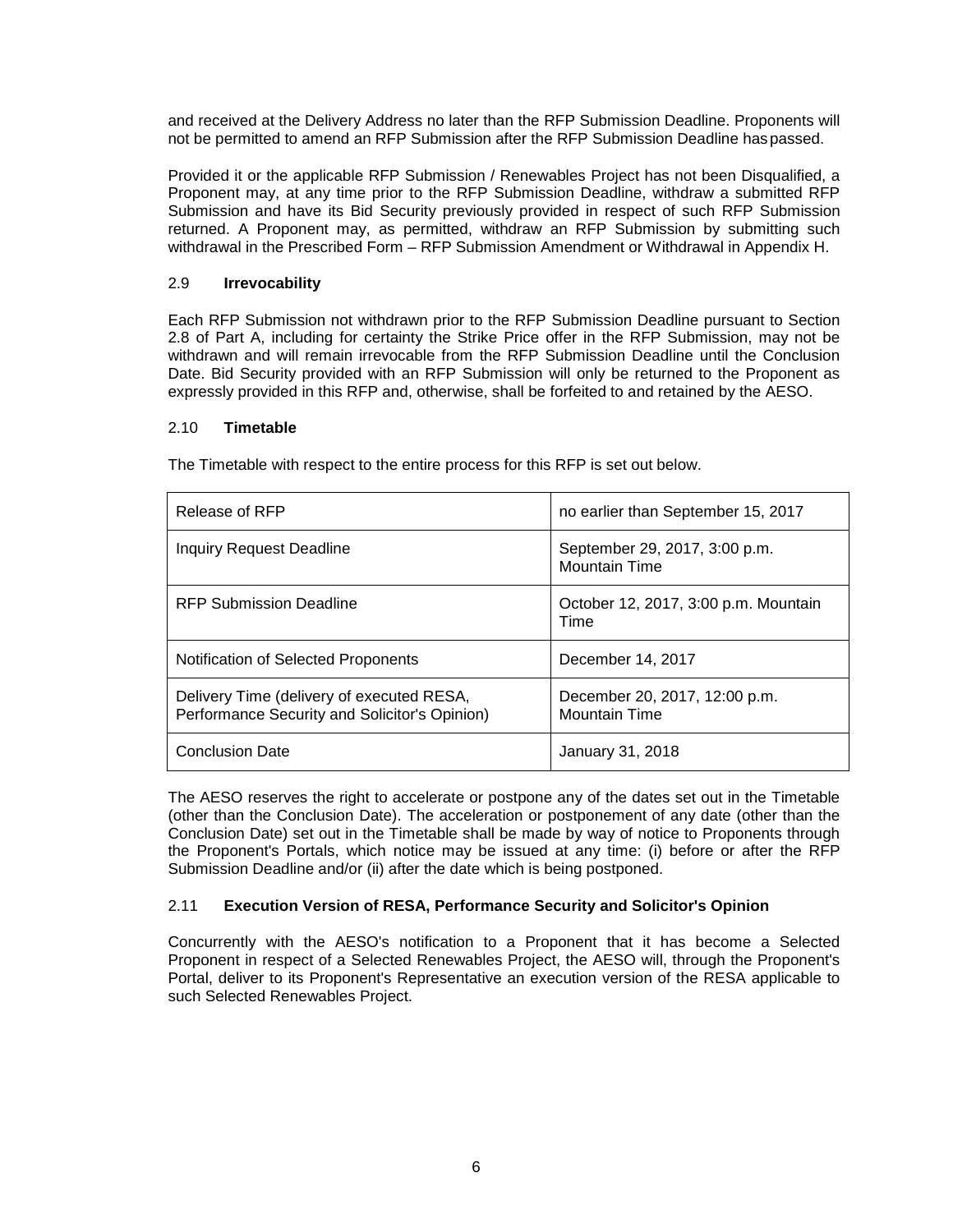The Selected Proponent must, in respect of a Selected Renewables Project, hand deliver (or cause to be hand delivered) the following documents in hard copy format to the Delivery Address by no later than the Delivery Time (or on or before such other later date or time indicated by the AESO):

- a) the execution version of the RESA (as provided by the AESO) duly executed by the Counterparty;
- b) the original and duly executed Performance Security, which Performance Security:
	- i) must: (A) be delivered to the AESO substantially in the form of Appendix 1 to Schedule 2 of the RESA, (B) have a date of expiry no earlier than March 31, 2018 and (B) be issued by a financial institution meeting the requirements set out in Section 10.1(d) of the RESA; and
	- ii) should be provided in the amount of \$50,000 per MW of Contract Capacity of the Selected Renewables Project; and
- c) the original and duly executed Solicitor's Opinion, which opinion should be in the form of Appendix G.

If the Selected Proponent fails to comply with the foregoing, the Selected Renewables Project will be Disqualified and the Selected Proponent will forfeit its Bid Security provided in respect of such Selected Renewables Project. In such an event, the AESO reserves the right to re-run the evaluation described in Section 3 of Part A and select additional Renewables Projects as Selected Renewables Projects.

#### <span id="page-11-0"></span>2.12 **Breach of RFP/RESA - Additional Consequences**

If a Counterparty for a Selected Renewables Project fails to execute a RESA and provide Performance Security and a Solicitor's Opinion in accordance with Section 2.11 of Part A or the Counterparty fails to achieve Commencement of Construction or Commercial Operation of the Selected Renewables Project by the applicable Longstop Date, the Counterparty and its Control Group Members associated with the Selected Renewables Project may, at the discretion of the AESO, be prohibited from participating in any future competition carried out by the AESO under the REA. In addition, the AESO may prohibit the inclusion of some or all Sites associated with such Selected Renewables Project in any such future competitions.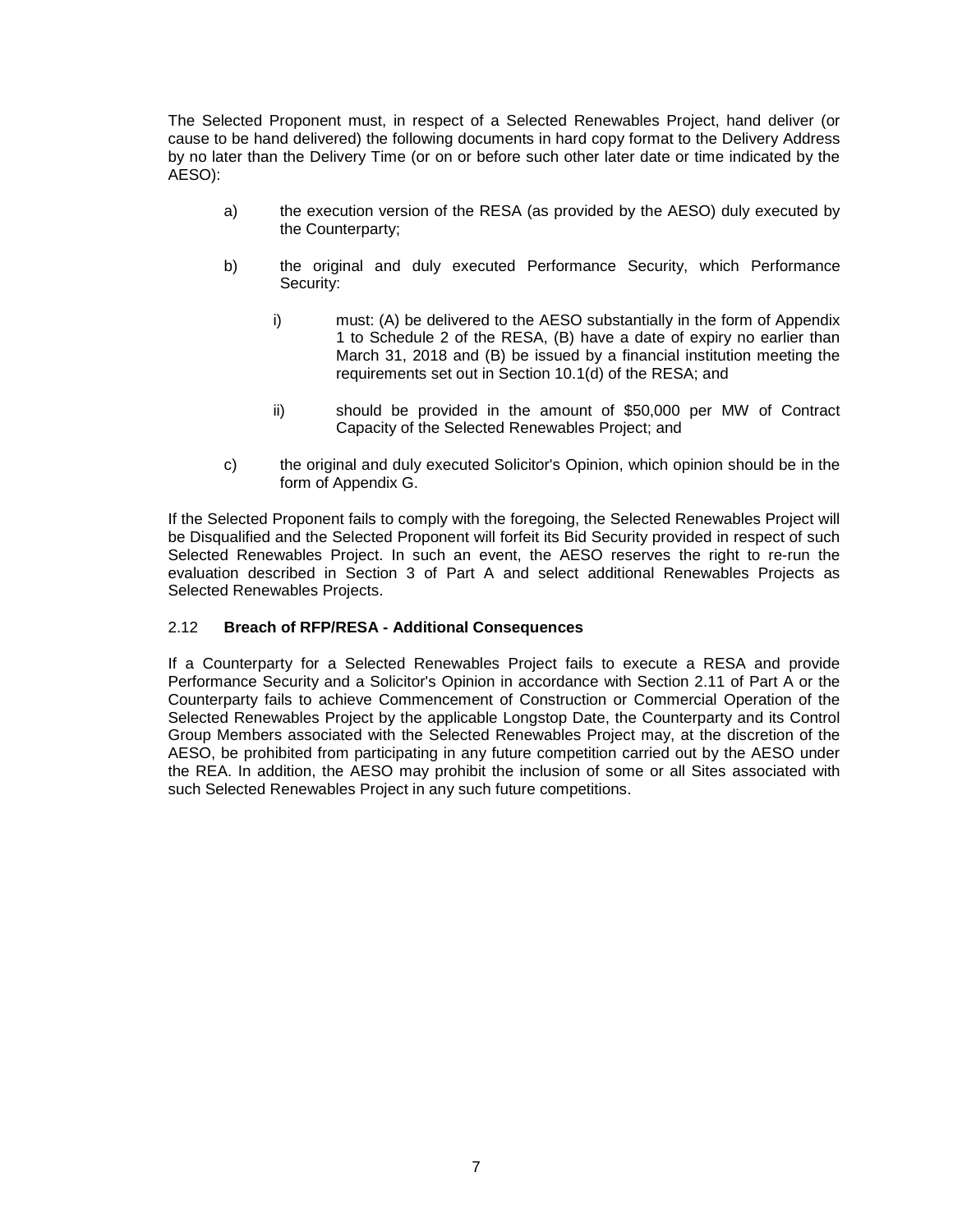#### <span id="page-12-1"></span><span id="page-12-0"></span>**3 EVALUATION PROCESS**

#### 3.1 **Evaluation Process**

The evaluation of the RFP Submissions and award of RESAs will be conducted by the AESO in the following stages:

(i) **Stage 1 – RFP Submission Compliance Requirement:** The AESO will determine, on a pass/fail basis, whether each of the RFP Submissions contains the required Bid Security, all of the other completed Stage 1 Prescribed Forms (i.e. the Prescribed Forms set out in Appendices D, E and F) and all other applicable materials and documents described in Section 2 of Part B (including, if required, any financial statements, narrative statements and other materials described in Section 2(b) of Part B). In assessing this compliance requirement, the AESO will consider, *inter alia*, whether an RFP Submission complies with the instructions contained in this RFP and includes a content submission for each applicable item of each applicable Prescribed Form, and includes in or attaches, as applicable, any documents specified in such Prescribed Form.

RFP Submissions that do not comply with the above requirements will not pass, will not be evaluated further, will be Ineligible and the Proponent will not be awarded a RESA in respect of the corresponding Renewables Project.

(ii) **Stage 2 – Renewables Project Compliance Requirements:** The AESO will determine, on a pass/fail basis, whether each RFP Submission which passes Stage 1: (i) meets, and is in compliance with, all of the requirements of and satisfies this RFP by containing all of the required information and other content applicable to the Renewables Project set out in each Stage 1 Prescribed Form and, if necessary, all of the financial statements documents and other materials set out in Section 2(b) of Part B and (ii) demonstrates to the AESO that the applicable Renewables Project complies with and satisfies the requirements set out in Section 2 of Part B of this RFP (including, if necessary, the Tangible Net Worth requirements described in Section 2(b) of Part B).

> RFP Submissions that do not comply with the above requirements will not pass, will not be evaluated further, will be Ineligible and the Proponent will not be awarded a RESA in respect of the corresponding Renewables Project.

(iii) **Stage 3 – Strike Price Ranking:** In Stage 3, the AESO will rank (to two decimal places) the Strike Prices contained in all RFP Submissions which have passed Stages 1 and 2 of the evaluation, from lowest Strike Price to highest Strike Price (with the lowest Strike Prices having the highest priority). If a Strike Price is not provided to two decimal places, then any required, but not provided, Strike Price digit will be deemed to be zero. If the Strike Price is provided to three or more decimal places, then all such decimal places, other than the first two decimal places, will be deemed to be zero.

> RFP Submissions with identical Strike Prices (to two decimal places) will be deemed to be tied in such ranking order with each of the other RFP Submissions with identical Strike Prices. The AESO will break such ties and determine the ranking order of such tied RFP Submissions by way of coin flip (in the case of two tied RFP Submissions) or the drawing of straws (in the case of three or more tied RFP Submissions). Such tie-breaking process will be overseen by the AESO's Director of Procurement and witnessed and monitored by the Fairness Advisor.

(iv) **Stage 4 – Application of RFQ Connection Capacity Assessment:** Following Stage 3, the AESO will assess whether or not each Conditionally Qualified Renewables Project included in an RFP Submission which passed Stages 1 and 2 and which, following Stage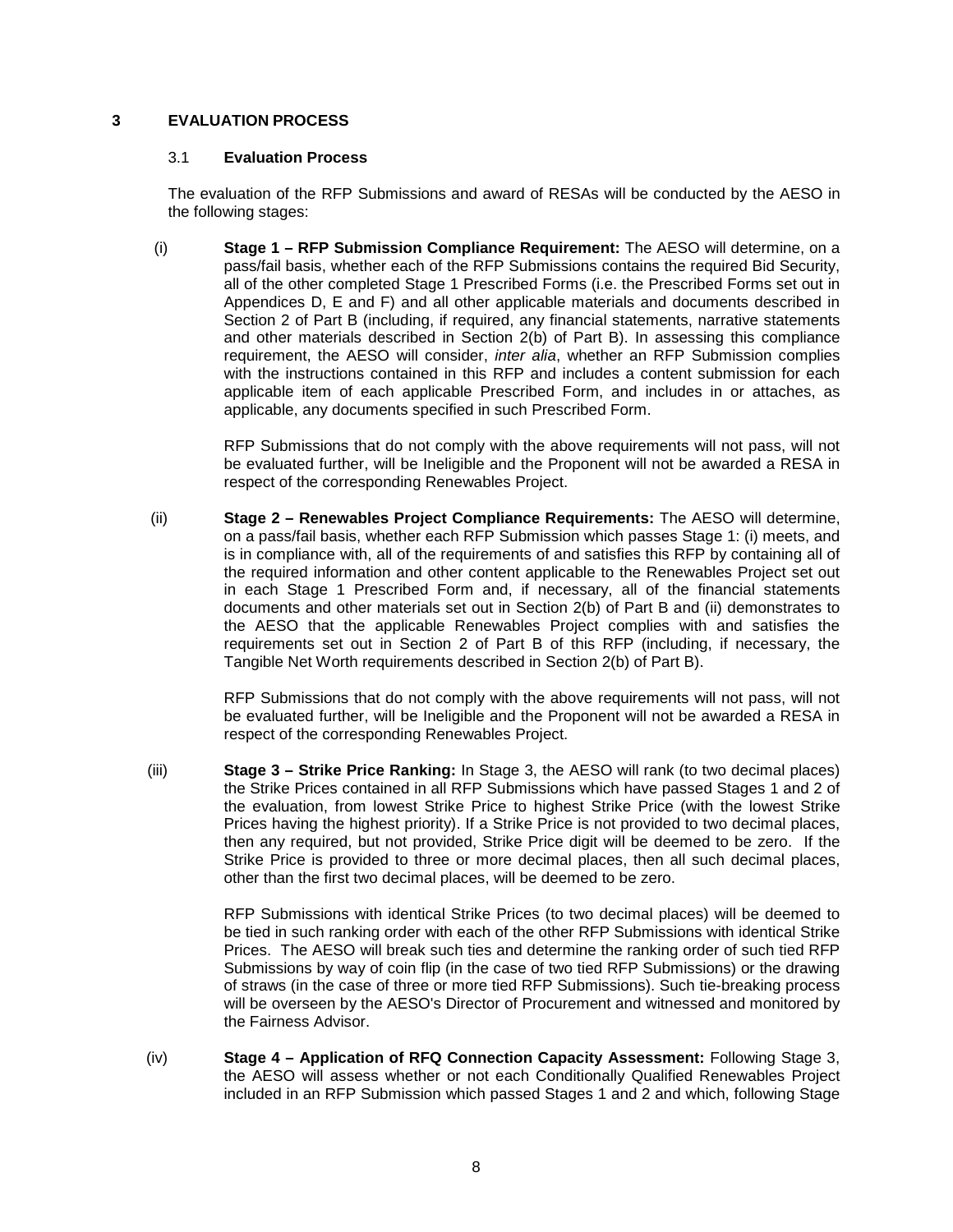3, is ranked within the Procurement Target can be connected to the Transmission System without an expansion of the Transmission System, having regard to all other Conditionally Qualified Renewables Projects ranked in Stage 3 which propose to connect at the same substation or line or planning area/region and which have higher priority ranking. If, following such assessment, it is determined that a Transmission System expansion will be required in order to connect such Conditionally Qualified Renewables Project to the Transmission System (assuming that all Renewables Projects in the priority ranking ahead of such project are connected to the Transmission System), then the RFP Submission containing such Conditionally Qualified Renewables project will be Ineligible.

Such Ineligible RFP Submissions will be removed from further evaluation, and in no event (even if RESAs are awarded for an aggregate capacity amount greater than the Procurement Target) will Proponents be awarded RESAs in respect of such Conditionally Qualified Renewables Projects.

(v) **Stage 5 – Selected Renewables Project Selection:** Renewables Projects contained in RFP Submissions that: (i) pass Stages 1 and 2 and have been ranked in Stage 3 of the evaluation, (ii) have not been determined to be Ineligible pursuant to the application of the Connection Capacity Assessment in Stage 4 or otherwise determined to be Ineligible or Disqualified pursuant to the terms of this RFP, (iii) have been ranked with the highest priority Strike Prices and (iv) have aggregate Contract Capacities of up to, but not exceeding, the Procurement Target will be Selected Renewables Projects and their corresponding Proponents will be Selected Proponents in respect of such projects. Subject to approval of the Minister under Section 7(3) of the REA, the Selected Proponents will be awarded RESAs in respect of such Selected Renewables Projects.

Notwithstanding the foregoing, the AESO may in its sole discretion and with the approval of the Minister under Section 7(3) of the REA, award RESAs in respect of Renewables Projects such that the aggregate Contract Capacities of all Renewables Projects awarded RESAs exceeds the Procurement Target. In such case, the AESO reserves the right, prior to awarding any RESAs which would cause the Procurement Target to be exceeded, to: (i) conduct additional connection capacity assessments on any Renewables Project(s) (each an "**Additional Connection Capacity Assessment**") and (ii) designate as Ineligible any Renewables Projects (other than Renewables Projects selected in Stage 5) which, in the AESO's opinion, would require an expansion of the Transmission System in order for such project(s) to the connect to such system. Any such Additional Connection Capacity Assessments will be carried out in the same manner as, and using the same assumptions and qualifications as were used in respect of, the Connection Capacity Assessment.

If the AESO awards RESAs in respect of Renewables Projects which exceed the Procurement Target, it will do so in respect of Renewables Projects which: (i) have passed Stages 1 and 2 and have been ranked in Stage 3 of the evaluation, (ii) have not been determined to be Ineligible pursuant to the application of the Connection Capacity Assessment in Stage 4 or otherwise determined to be Ineligible or Disqualified pursuant to the terms of this RFP, (iii) have not been selected in Stage 5, (iv) have not been determined to be Ineligible pursuant to an Additional Connection Capacity Assessment, (v) are ranked with the next lowest Strike Prices and (vi) have aggregate Contract Capacities (when combined with the aggregate Contract Capacities of Renewables Projects selected in Stage 5) of up to but not exceeding the increased procurement target authorized by the Minister.

The AESO reserves the right to award RESAs in respect of Renewables Projects with Strike Prices higher than the Strike Prices of unsuccessful Renewables Projects if such unsuccessful Renewables Projects are Ineligible, Disqualified, unable to connect to the Transmission System without an expansion of such system or are otherwise rejected pursuant to the terms of this RFP.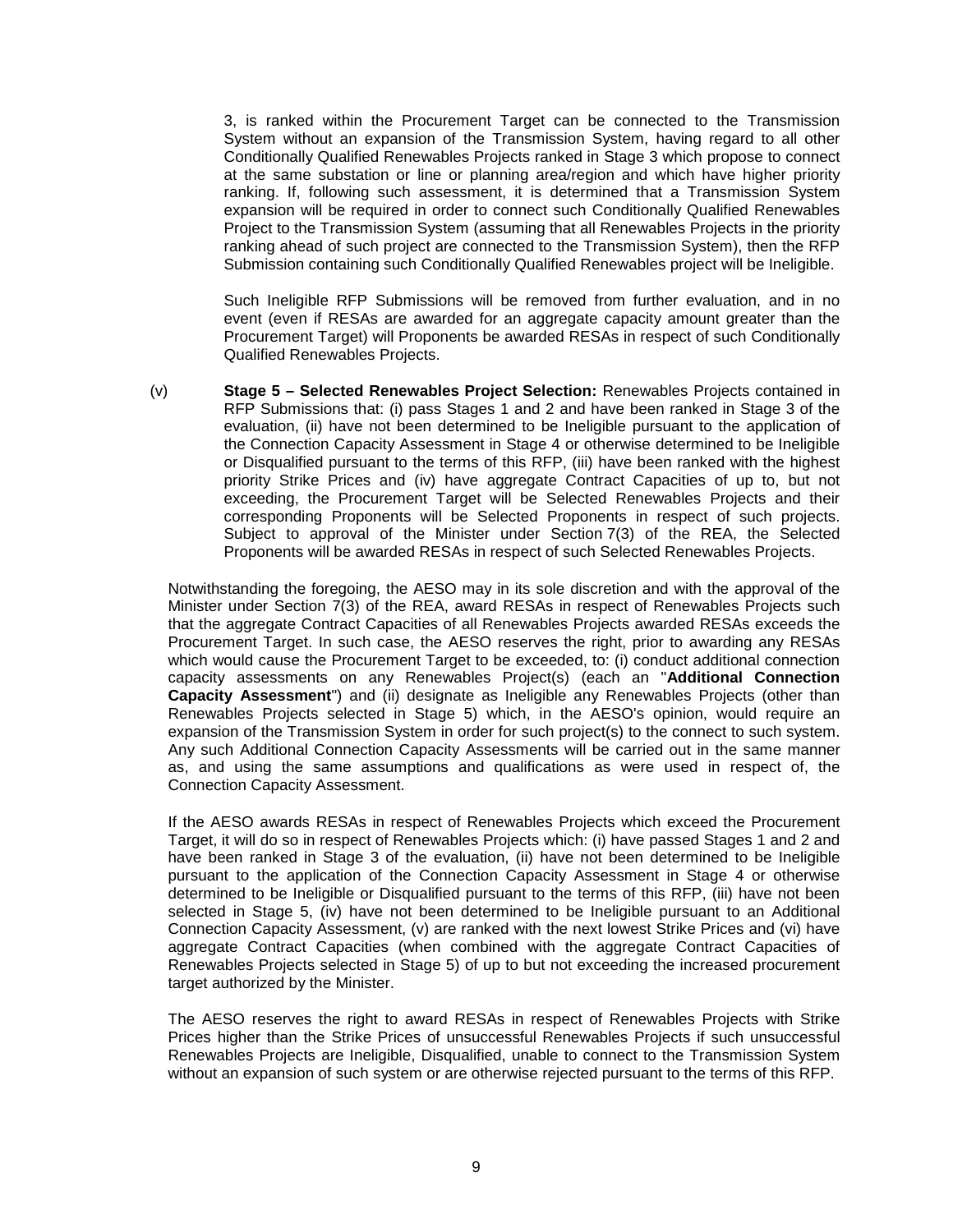#### <span id="page-14-0"></span>3.2 **Compliance**

In addition to the AESO's other rights in this RFP relating to RFP Submissions, Renewables Projects and the evaluation of same, if, in the sole and absolute discretion of the AESO, an RFP Submission does not comply with the terms or requirements of this RFP, the AESO may do one or more of the following: (i) reject, but will not be required to reject and, if permitted pursuant to the terms of this RFP, Disqualify such RFP Submission (or determine such RFP Submission to be Ineligible) without liability, cost or penalty, (ii) request additional information from the applicable Proponent respecting any deviation from the requirements or terms of this RFP which, in its opinion, is not a Material Deviation and incorporate the Proponent's response into the applicable RFP Submission, (iii) request that the Proponent correct or remedy any deviation, error, omission or failure to comply that, in the AESO's sole and absolute discretion, does not constitute a Material Deviation and incorporate the Proponent's corrected or remedied submissions into the applicable RFP Submission or (iv) waive any failure to comply that, in the AESO's sole and absolute discretion, does not constitute a Material Deviation.

For purposes of this RFP:

- a) "**comply**" and "**compliance**" means that the RFP Submission conforms to the requirements or terms of the RFP without Material Deviation;
- b) "**must**" when used in connection with a submission requirement, means a requirement that must be met in order for the RFP Submission to receive further consideration, and the failure to satisfy same will result in the automatic rejection of such RFP Submission (and determination that such RFP Submission is Ineligible); and
- c) "**should**" when used in connection with a submission requirement, means a requirement that has a significant degree of importance to the objective of the RFP, and failure to satisfy same may result in the rejection of the RFP Submission (and determination that such RFP Submission is Ineligible).

Each Proponent acknowledges and agrees that the AESO's evaluation of compliance with this RFP is not an evaluation of absolute compliance.

#### <span id="page-14-1"></span>3.3 **Evaluation Notice to Proponent**

Following the AESO's completion of its evaluations of the RFP Submissions and determination of Selected Renewables Projects, the AESO will give notice to each Proponent (by giving notice to its Proponent's Representative) informing the Proponent as to whether or not each of its Renewables Projects has become a Selected Renewables Project. Notification in respect of unsuccessful Renewables Projects will occur after all REP Round 1 RESAs have been awarded.

A notice from the AESO advising a Proponent that its Renewables Project has become a Selected Renewables Project will be deemed delivered to the Proponent's Representative and the Proponent twenty-four (24) hours following the time, in the records of the AESO, at which the AESO sends such notice through the Proponent's Portal to the Proponent's Representative.

#### <span id="page-14-2"></span>3.4 **Debriefing**

Proponents may request a debriefing after being notified by the AESO under Section 3.3 of Part A. The AESO will hold a single debrief meeting for each such Proponent in which they can discuss any Renewables Projects of the Proponent. Requests must be made in writing through the Proponent's Portal and must be made within thirty (30) days of such notification. The sole purpose of the debriefing session is to assist the Proponent in presenting better RFQ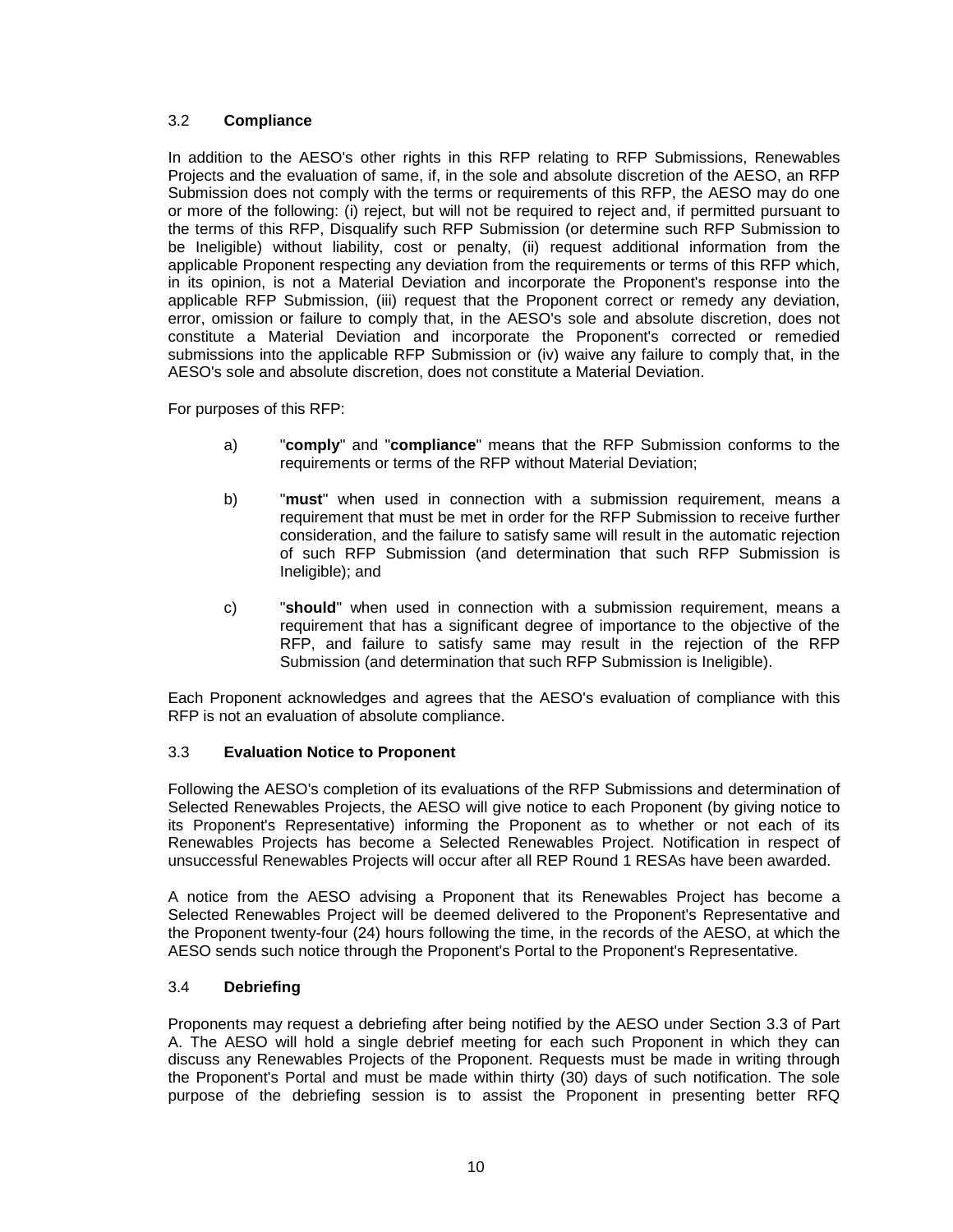Submissions and RFP Submissions in subsequent procurements by the AESO. Debriefing is not available for the purpose of providing an opportunity to challenge the AESO's evaluations or this Competition.

#### <span id="page-15-0"></span>3.5 **Fairness Advisor**

The AESO has appointed a Fairness Advisor for this Competition. The Fairness Advisor will review and comment on the evaluation process for the RFP for purposes of identifying potential fairness issues, and will monitor all stages of the Competition to ensure that it is carried out in a fair and transparent manner, and in a manner that is consistent with the REP Round 1 terms and conditions. The Fairness Advisor will be provided with full access to any documents it may need, and to all meetings. The Fairness Advisor will provide a written report which will be made public by the AESO at the end of the Competition.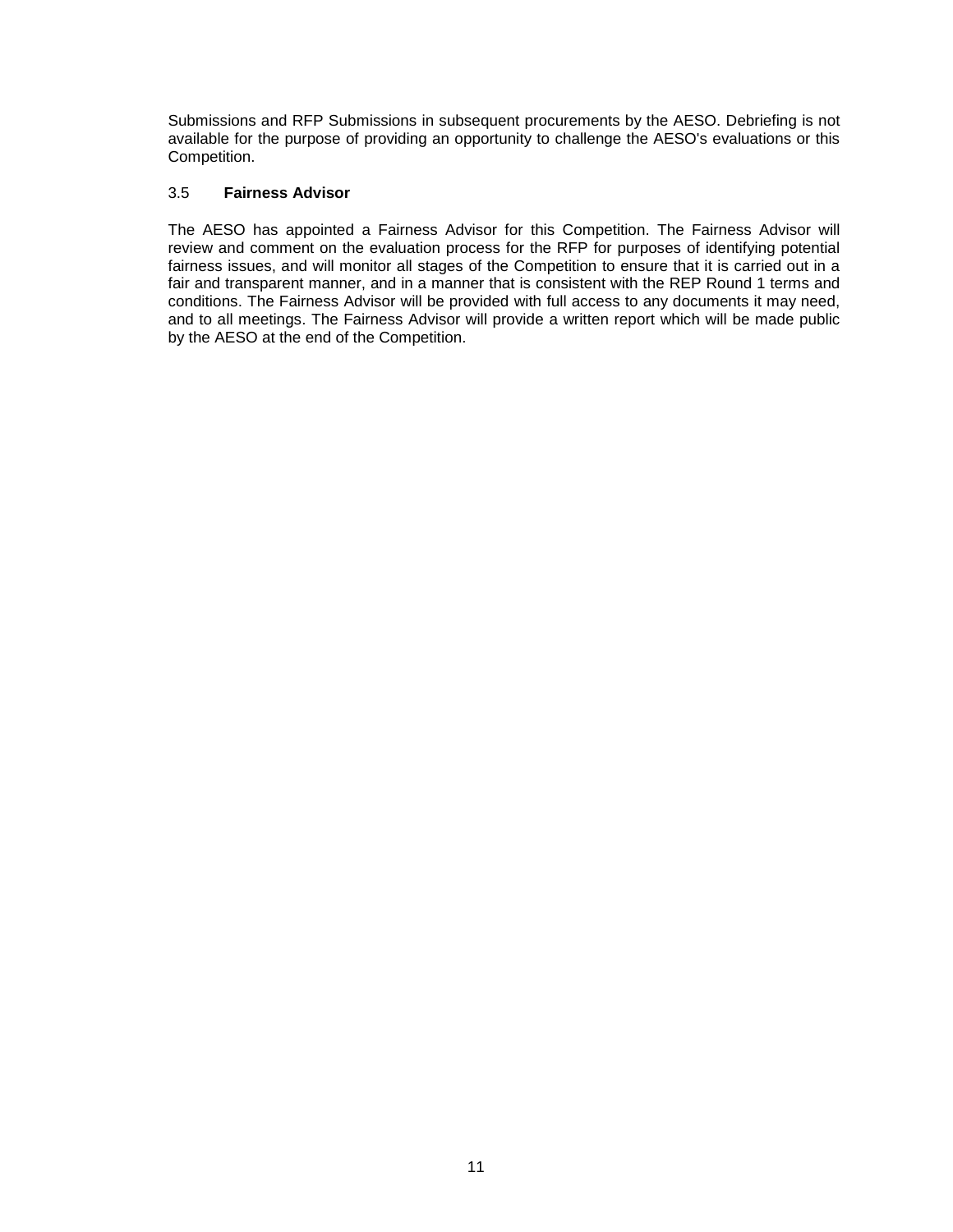#### <span id="page-16-1"></span><span id="page-16-0"></span>**4 COMMUNICATIONS AND INFORMATION**

#### 4.1 **Communications, Inquiries and Requests for Clarification**

Except as otherwise set out in this RFP, communications, Clarifications and Inquiries from the Proponent related to this RFP should be submitted to the AESO through the Proponent's Portal. Except as otherwise set out in this RFP, all communications, responses, Requests for Clarification and Addenda from the AESO to a Proponent will be made through the REP SharePoint Online Site (unless the REP SharePoint Online Site is unavailable, in which case the AESO will make alternate arrangements and notify the Proponents). All communications uploaded by the AESO to the Proponent's Portal will be deemed to be communications provided by the AESO to the Proponent's Representative. All communications received by the AESO through the Proponent's Portal will be deemed to be communications provided to the AESO by the Proponent's Representative. No communications may be provided to the AESO by the Proponent other than through the Proponent's Portal. It is the Proponent's responsibility to continually check the REP SharePoint Online Site for updates and communications.

The AESO may, but will not be obligated to, respond to any communications or Inquiry but if it does so, it may respond at such time as it determines.

All Inquiries in respect of this RFP or RFP Submissions must be submitted to the AESO not later than the Inquiry Request Deadline. A Proponent may, if it considers that its Inquiry relates to commercially sensitive matters, request the Inquiry be kept confidential by setting out such request in the Inquiry and by clearly marking the Inquiry as "Commercial in Confidence". An Inquiry should only be marked "Commercial in Confidence" if it contains commercially sensitive information related to the business or assets of the Proponent. The AESO may, in its discretion, respond to the Inquiry submitted as "Commercial in Confidence" or not as it determines in its discretion.

If the AESO concludes, in its discretion and including for purposes of fairness in the Competition, that the AESO should not respond to an Inquiry on a confidential basis, the AESO will endeavour to notify the Proponent who submitted the Inquiry marked "Commercial in Confidence" of same within three (3) Business Days of such Inquiry being submitted to the AESO, and the Proponent may withdraw its Inquiry at any time through the Proponent's Portal. If the Proponent does not withdraw its Inquiry within two (2) Business Days of the AESO's notice, then the Inquiry will be deemed withdrawn.

Despite any other part of this RFP, and despite any matter being identified by a Proponent as "Commercial in Confidence", the AESO may issue one or more communications, Addenda or other responses to all Proponents if the AESO, in its discretion, considers the matter to be a matter of substance that should be brought to the attention of all Proponents for purposes of fairness in, or maintaining the integrity of, the Competition.

The following provisions will apply to any communications with the AESO, or the delivery of documents to the AESO through the Proponent's Portal where such communications or deliveries are permitted by the terms of this RFP:

a) the AESO does not assume any risk or responsibility or liability whatsoever to any Proponent for ensuring that the Proponent's Portal is in good working order, able to receive transmissions, or not engaged in receiving other transmissions such that a Proponent's transmission cannot be received, or if a permitted communication or delivery is not received by the AESO or received in less than its entirety, within any time limit specified by this RFP, or that a Proponent's transmission is not subject to being intercepted or that the confidentiality of such transmission will not be otherwise comprised during transit; and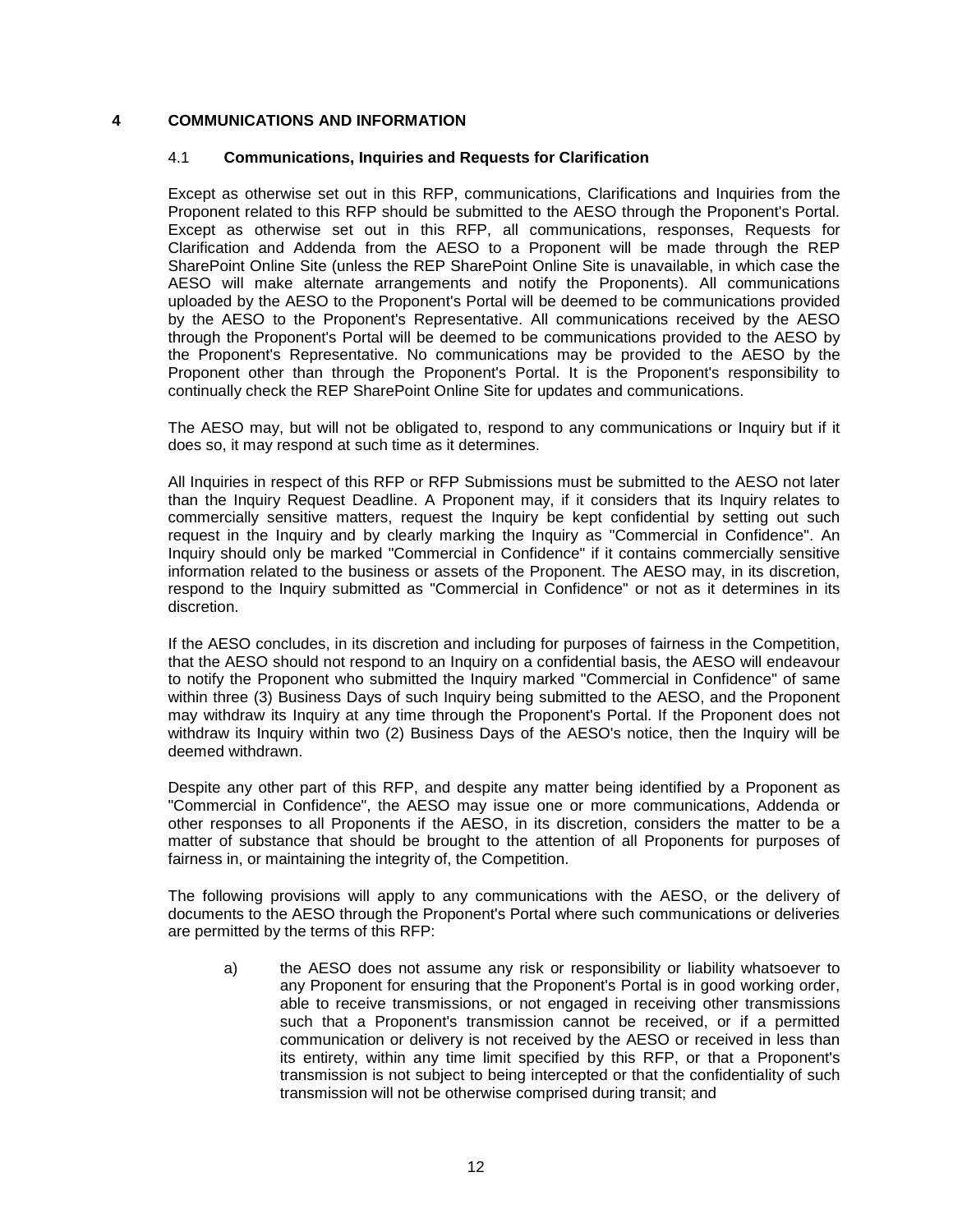b) all permitted communications with, or delivery of documents to, the AESO will be deemed as having been received by the AESO on the dates and times indicated on the Proponent's Portal.

#### <span id="page-17-0"></span>4.2 **Addenda**

This RFP may be amended by Addenda in accordance with this Section 4.2 of Part A. If the AESO, for any reason, determines that it is necessary to provide additional information adding to or relating to this RFP, such information will be communicated by posting an Addendum on the REP SharePoint Online Site.

Each Addendum may contain important information, including significant changes to this RFP, and Proponents are responsible for visiting the REP SharePoint Online Site as often as is necessary to ensure that they obtain all of the Addenda to this RFP and other notices issued by the AESO from time to time.

#### <span id="page-17-1"></span>4.3 **Clarification and Additional Information**

The AESO may in its sole discretion request additional information from or make a Request for Clarification to any Proponent before or after the RFP Submission of that Proponent has been received. Proponents are to submit the additional information or Clarifications to the Proponent's Portal, or as otherwise stipulated by the AESO, within the time limit specified by the AESO.

The AESO may incorporate such additional information or Clarifications into the Proponent's applicable RFP Submission provided that such additional information or Clarification shall not be incorporated to the extent it contains, in the AESO's opinion, material additions, variations or alterations to the RFP Submission.

#### <span id="page-17-2"></span>4.4 **No Public Disclosure**

No communication about or disclosure of any information included in its RFP Submission, shall be issued or made by any Proponent, any of its Respondent Team Members, or any of its or their Affiliates either during or after the Competition without first obtaining the prior written consent of the AESO.

Each Proponent shall ensure that all of its Respondent Team Members and their Affiliates comply with this provision. Any breach of this provision may result in Disqualification of the Proponent from the Competition.

#### <span id="page-17-3"></span>4.5 **Prohibited Communications**

Proponent communications must be only for Permitted Purposes and for no other purposes and may not be for Excluded Purposes. In cases of breach of the foregoing communications rules, the AESO may, in its sole and absolute discretion, without any liability, cost or penalty, and in addition to any other remedies available to it at Law, Disqualify the Proponent or any of its RFP Submissions.

#### <span id="page-17-4"></span>4.6 **No Lobbying**

Proponents and Respondent Team Members are strictly prohibited from communicating with any officer, member or employee of the AESO, the Government of Alberta or any of its departments, any Restricted Party, or any other Person involved in development, administration or evaluation activities in respect of the RFP with an aim to influence the outcome of the RFP process. Failure to comply with this provision may result in Disqualification of such Proponent from the RFP process.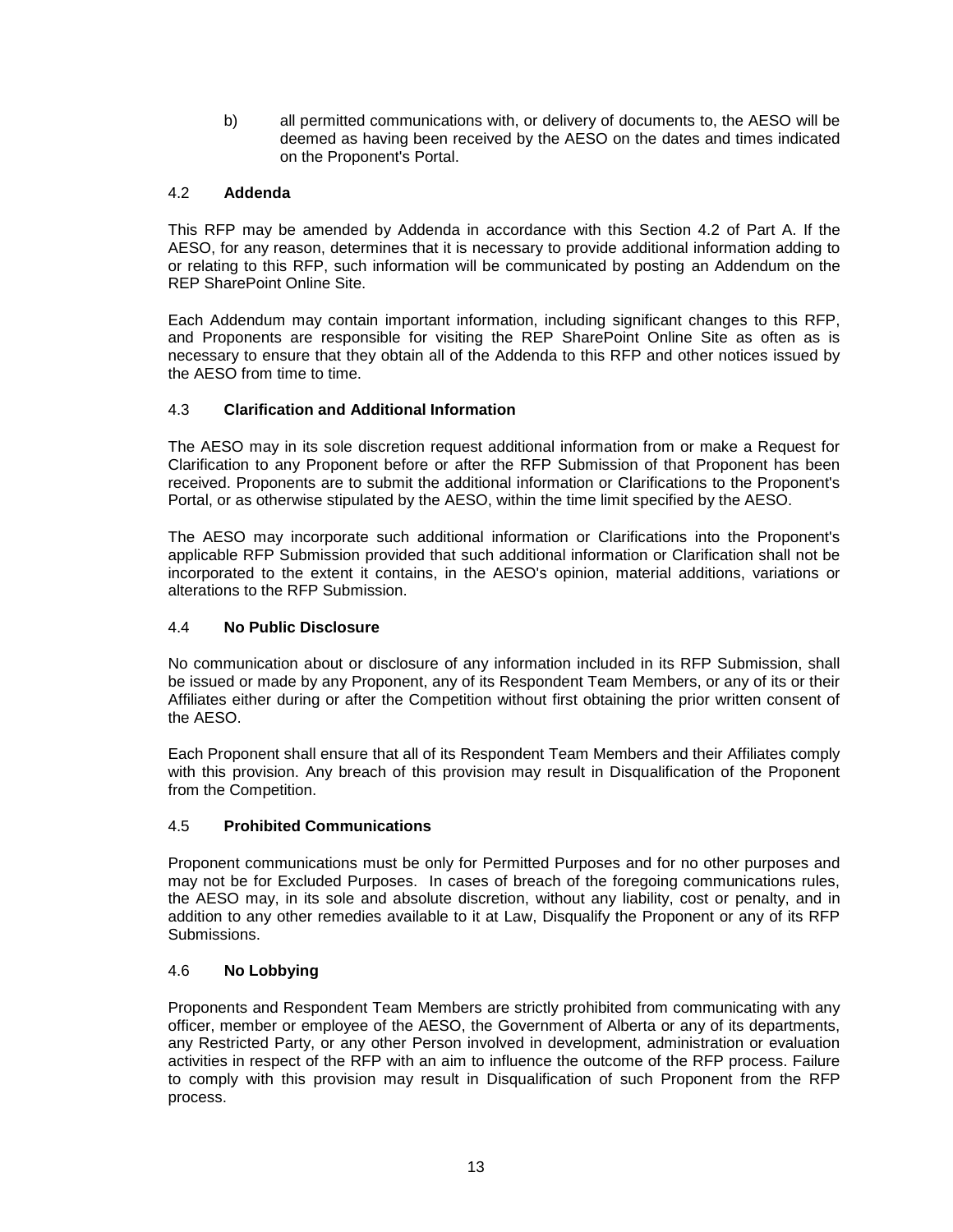#### <span id="page-18-0"></span>4.7 **FOIP Act**

The AESO is a public body subject to the provisions of the *Alberta Freedom of Information and Protection of Privacy Act* (the "**FOIP Act**"). The FOIP Act provides broad access to information rights to the public, however it does include mandatory exceptions that prohibit the disclosure of certain third party information supplied explicitly or implicitly in confidence, when disclosure could reasonably be expected to, among other things, significantly harm the business interests of a third party or when disclosure would unreasonably invade individual privacy.

Information provided by a Proponent is subject to, and may be released in accordance with, the provisions of the FOIP Act. Proponents should clearly understand that despite marking portions of their RFP Submission(s) as confidential, the AESO may be required to disclose some or all of that information, where that information is not protected from disclosure through an exemption in FOIP Act or other applicable legislation. Proponents should not assume that such an exemption is available.

#### <span id="page-18-1"></span>4.8 **Disclosure of Information About Proponents**

RFP Submissions will, as deemed necessary or appropriate by the AESO, be disclosed on a confidential basis to the evaluation team, the AESO's Fairness Advisor, the AESO's counsel and other advisors retained in connection with the Competition.

Notwithstanding anything else in this RFP and except as restricted by law, the AESO may choose to, and will be entitled to, publish or otherwise disclose all or any part of the following information regarding the RFP Submissions or Proponents:

- Number of Proponents.
- Number of proposed Renewables Projects.
- Proponent names.
- Selected Proponent names.
- Selected Renewables Projects names and locations.
- Number of Renewables Project(s) awarded RESAs.
- Renewable Fuel(s) of the Renewables Project(s) awarded RESAs.
- Aggregate Contract Capacity of each Renewable Fuel awarded RESAs.
- Aggregate Contract Capacities of all proposed Renewables Projects.
- Contract Capacities of Selected Renewables Projects (individual and aggregate).
- Weighted average Strike Prices and/or range of Strike Prices of Selected Renewables Projects.

The AESO may make such disclosure on an individual Proponent or Selected Proponent basis, or as aggregated with information provided by other Proponents (except that weighted average Strike Prices and ranges of Strike Prices may only be disclosed on an aggregate basis). In all events, any and all information provided by Proponents, including all information contained in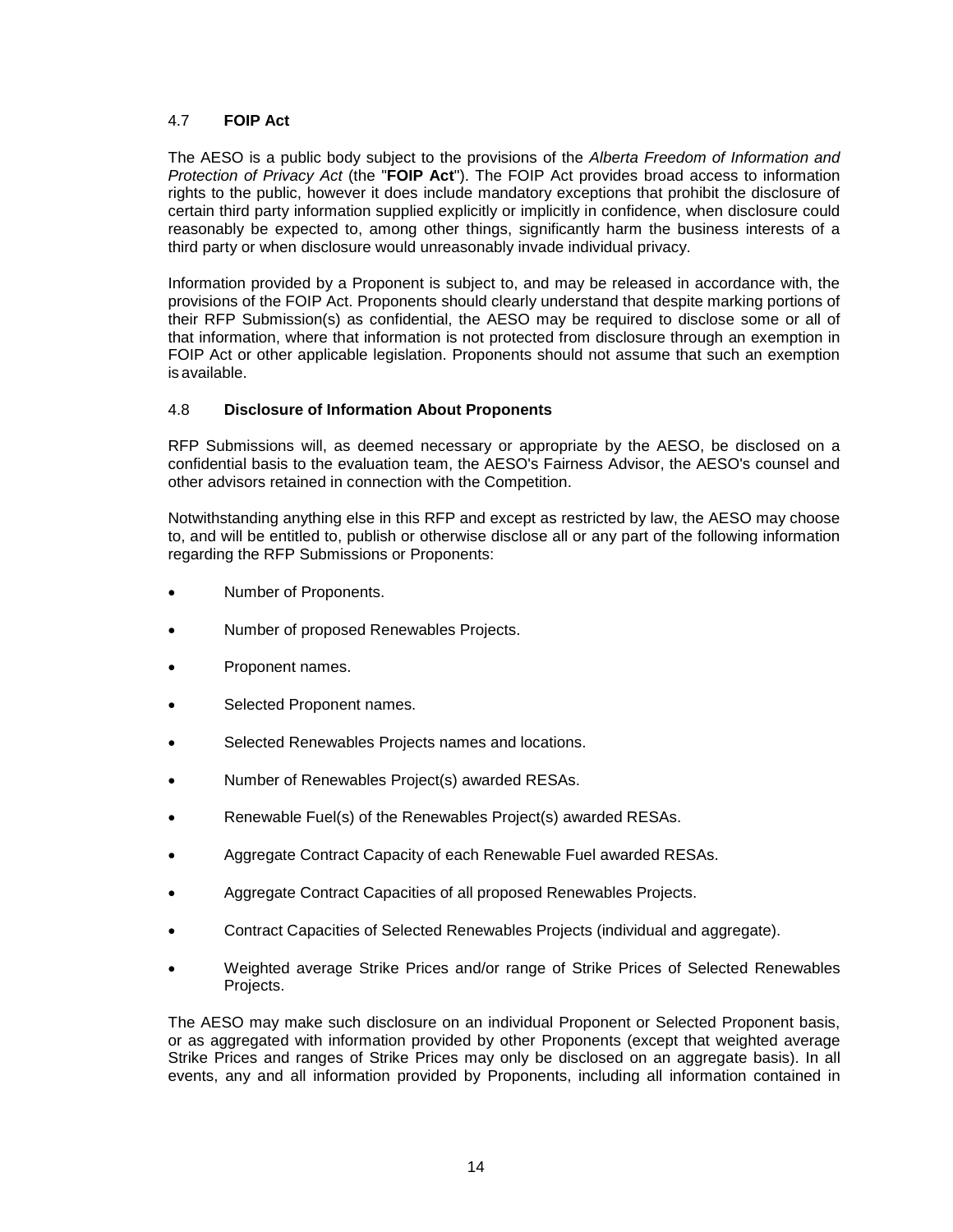RFP Submissions, may be disclosed by the AESO to the Government of Alberta. The Government of Alberta may publish or disclose such information as it deems appropriate.

#### <span id="page-19-0"></span>4.9 **Accuracy of Information**

While the information in this RFP and all other information provided by the AESO (including any information provided on the AESO website: www.aeso.ca) has been prepared in good faith, the AESO does not represent such information to be accurate, comprehensive or to have been independently verified. The information and materials provided to Proponents by the AESO, including reports, maps, analyses, and other materials, through the Proponent's Portal or otherwise in connection with the Competition, may have been originally produced by the AESO, or by a third party or originally produced by a third party and altered, varied or summarised by the AESO. All such information and material is used by each Proponent on an "as is" basis and entirely at its own risk. The AESO neither represents nor warrants nor guarantees that the same constitute all or correct or complete or current versions thereof or of all statutes, regulations, law, rules, codes, standards and other materials applicable to a Proponent or Renewables Projects or this Competition and the AESO makes no representation of any kind (express or implied) with respect thereto. Each Proponent is solely responsible for becoming familiar with, and is required to satisfy itself as to, all statutes, regulations, laws, rules, codes, standards and other information, materials and matters applicable to it in relation to Renewables Projects and this Competition. All such information and materials are provided by the AESO without, and the AESO expressly disclaims, warranty, representation or guarantee of any kind or nature (including express or implied) and none of same may be relied upon in any way by the Proponent and the Proponent shall have no recourse to the AESO nor any third party who has provided information (and the Proponent will not pursue any Claim against any such third party in relation to such information), nor shall the AESO or any such third party have any liability (all of which is disclaimed) to any of them, in respect thereof.

All information provided whether by the AESO or a third party for purposes of this RFP is intended to be used solely by the Proponent in relation to this Competition. No such information may be used for any other purpose whatsoever, including commercial gain. The AESO may add, remove or alter information and other materials to, from or in the Proponent's Portal at any time and from time to time as it sees fit in relation to this RFP and throughout the Competition. It is the responsibility of each Proponent to remain current with respect to information and other materials in the Proponent's Portal. The AESO at no time accepts responsibility to inform (nor shall it have any liability for not informing) any Proponent of any such additions, removals or alterations to the Proponent's Portal. For absolute clarity, a Proponent uses material and information provided by the AESO at its own risk and must rely entirely on its own investigations and diligence with respect to the Competition and Renewables Projects.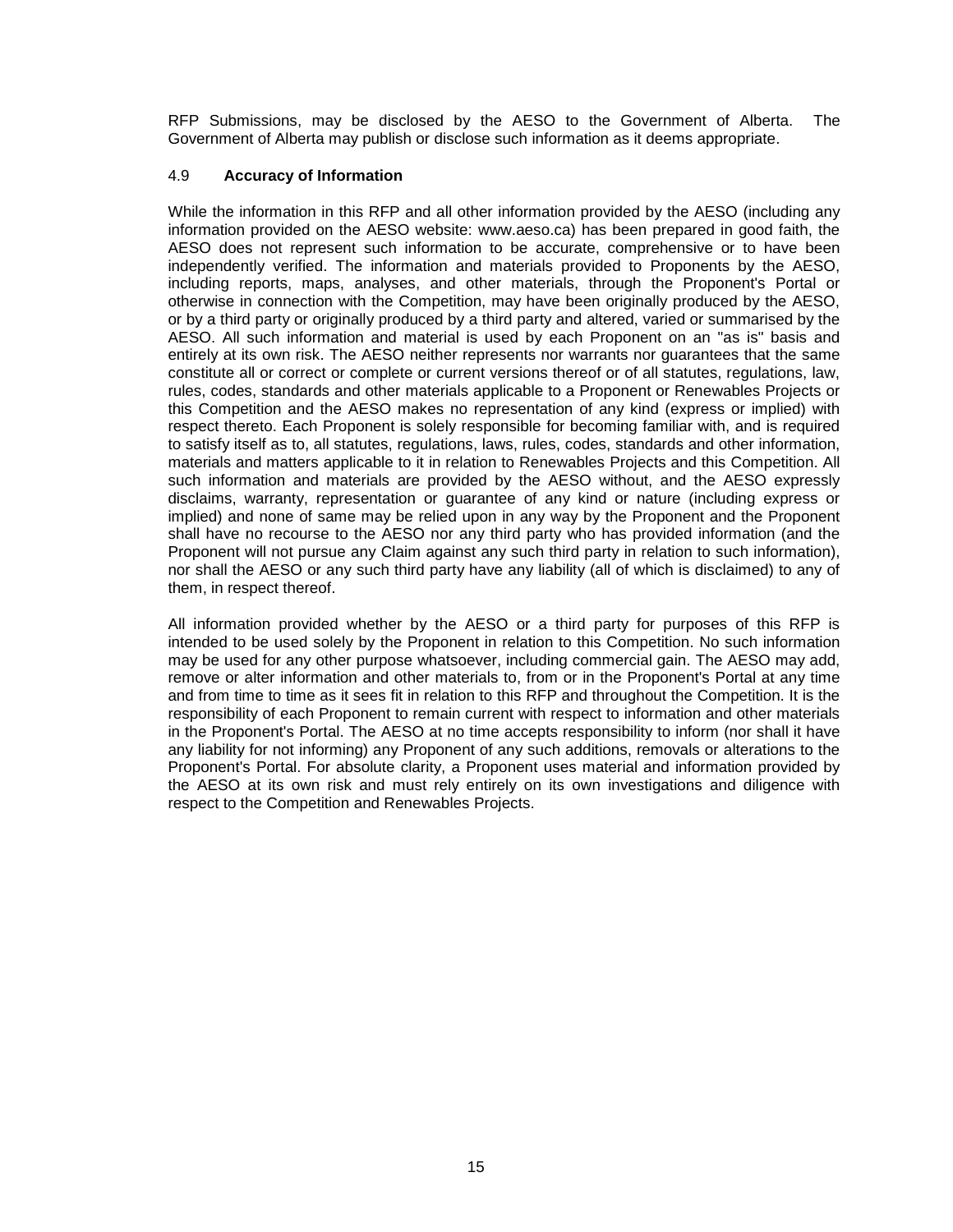#### <span id="page-20-1"></span><span id="page-20-0"></span>**5 CONFLICTS, CHANGES AND COLLUSION**

#### 5.1 **Conflict of Interest**

A Proponent must not conduct itself in a manner that creates or is likely to create a Conflict of Interest or, without the consent of the AESO, the perception of a Conflict of Interest. Failure to comply with this provision may result in Disqualification of the Proponent from the Competition.

#### <span id="page-20-2"></span>5.2 **Changes**

No Changes to the Proponent's Respondent Team may be implemented following the submission of the Proponent's Qualification Submission, excepting only the incorporation/formation of the Counterparty and its addition to the Respondent Team.

The AESO will not consider a Change to have occurred where a Proponent removes an Individual from its Respondent Team, provided that the Individual was employed with an Entity that was a Respondent Team Member and that same Entity remains a Respondent Team Member.

#### <span id="page-20-3"></span>5.3 **Collusion**

Proponents must ensure that their participation in this RFP is conducted in compliance with the Non-Collusion Requirements and without fraud or anti-competitive behaviour on their part as regards the preparation and submission of their RFP Submissions. Proponents and their Respondent Team Members, as regards the preparation and submission of their RFP Submissions, shall not engage in discussions or other communications with any other Proponents. Breach of this provision may result in Disqualification of the Proponent from the RFP process.

In the event a Proponent has, or may have, business relationships or business or other exchanges outside the scope of the Competition and, particularly this RFP, with any other Proponent which business relationships, business or other exchanges have not been the subject of a decision or advance decision by the AESO pursuant to the RFQ, and any of them is concerned that such relationships or exchanges might be viewed by the AESO as being noncompliant with the Non-Collusion Requirements, or providing an opportunity for fraud or anticompetitive behaviour, then they may request a decision or advance decision from the AESO in respect thereof as set out below.

A Proponent or a current or prospective Respondent Team Member who has concern regarding whether it or a current or prospective employee, advisor or Respondent Team Member of such Proponent is, or may be, a Restricted Party, or has concern about any Conflict of Interest or any unfair advantage it may have or be perceived to have, is encouraged to request a decision or advance decision from the AESO by Submitting the following information:

- a) name and contact information of the Person about which the decision is requested;
- b) a description of the relationship that raises the possibility or perception of a Conflict of Interest or unfair advantage;
- c) a description of the steps taken to date, and future steps proposed to be taken, to mitigate the Conflict of Interest, perception of Conflict of Interest or unfair advantage; and
- d) copies of any relevant documentation.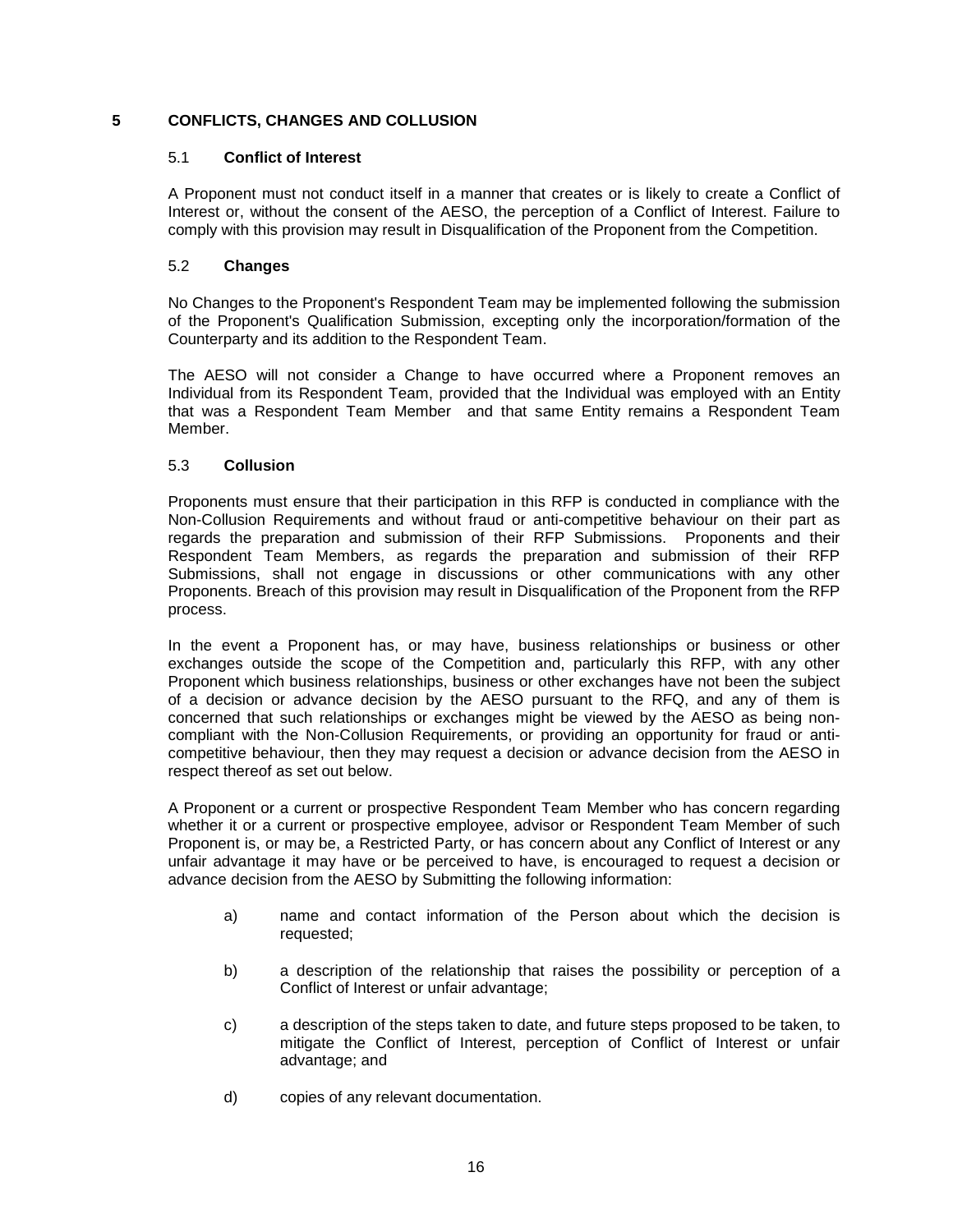If a Proponent or prospective Respondent Team Member or advisor becomes a Restricted Party, it may be listed in an Addendum, or in subsequent Competition documents, as a Restricted Party.

#### <span id="page-21-0"></span>5.4 **Decision Final and Binding**

The decision of the AESO in any matters referred to in Section 5.3 of Part A is final and binding on the Persons requesting the ruling and all other Persons including all Proponents and the AESO. The AESO reserves the discretion to establish relevant processes, from time to time, relating to any of the foregoing including identifying any circumstances in which a decision may be reconsidered.

The AESO may provide any circumstances and information relating to any decision, and the decision by it, regarding any of the foregoing to all Proponents if the AESO, in its discretion, determines that the decision is of general application or is in the interests of a fair and transparent Competition.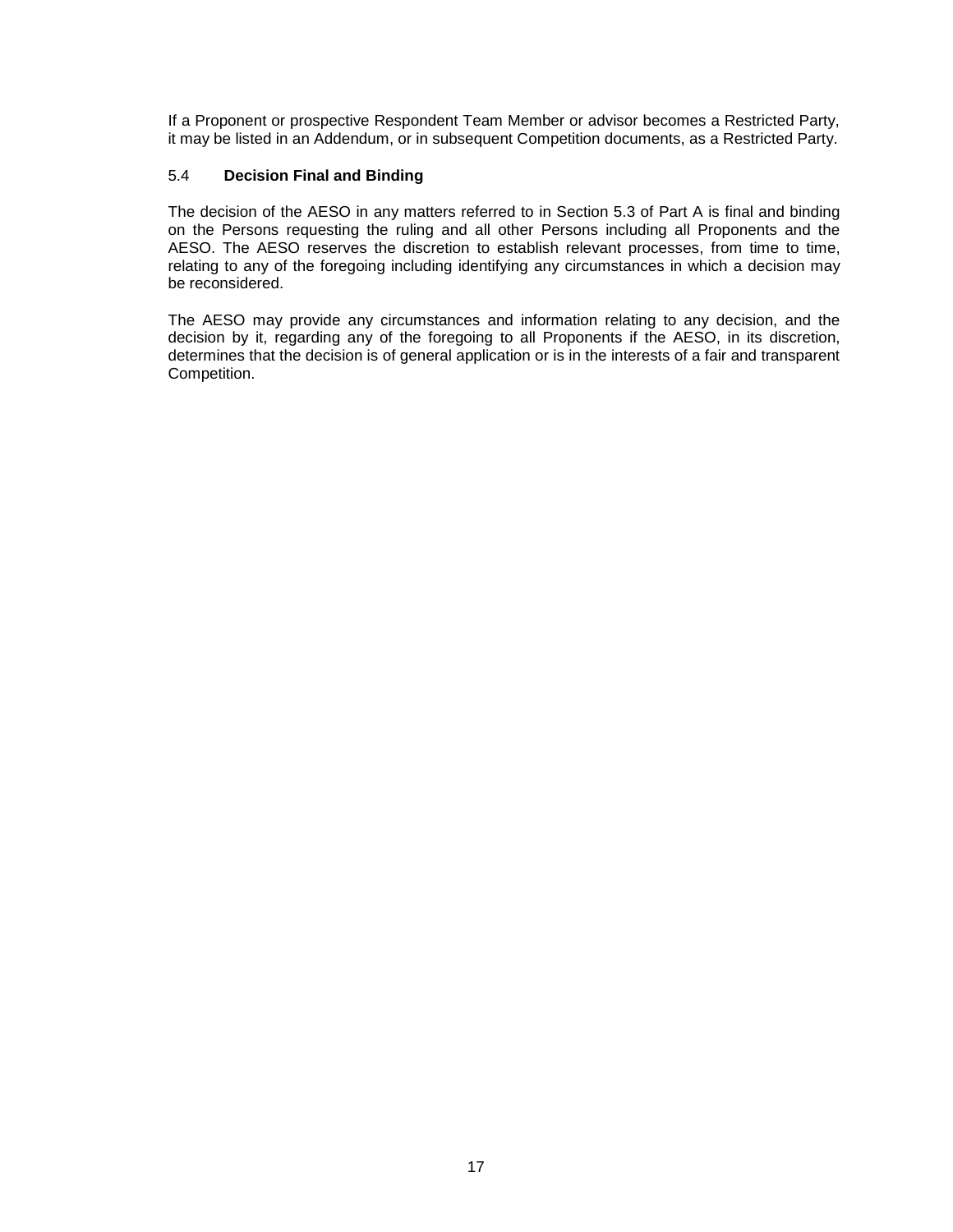#### <span id="page-22-1"></span><span id="page-22-0"></span>**6 GENERAL TERMS AND CONDITIONS**

#### 6.1 **RFP Documents**

The following materials form part of, and are incorporated into, this RFP:

- a) the body of this RFP;
- b) all Appendices hereto; and
- c) all Addenda.

Any conflict or inconsistency between the body of this RFP, the Appendices and any Addenda shall be resolved by interpreting the documents and information in the following order from highest priority to lowest priority:

- a) Addenda;
- b) Part A;
- c) Part B; and
- d) the Appendices.

#### <span id="page-22-2"></span>6.2 **Proponents to Bear All Costs**

Proponents will bear all costs and expenses in connection with their participation in this RFP, including any costs incurred in the review of this RFP and any expert advice required in responding to this RFP. The AESO and its advisors shall not be liable to pay any Proponent costs under any circumstances. In particular, the AESO will not (except and to the extent provided in Section 1.4 of Part A) reimburse or compensate any Proponent in any manner whatsoever in the event of rejection of its RFP Submission or in the event of the cancellation of this RFP. By submitting an RFP Submission in response to this RFP, the Proponent irrevocably and unconditionally waives any Claims against the AESO and its advisors relating to the Proponent's costs and expenses.

#### <span id="page-22-3"></span>6.3 **Due Diligence by Proponents**

Proponents are required to conduct their own due diligence in relation to all aspects of this RFP and the Competition. Proponents are responsible for carrying out any independent investigations, surveys, and studies which they consider necessary or appropriate in connection with satisfying their due diligence responsibilities, at their own cost.

#### <span id="page-22-4"></span>6.4 **Verification**

All statements, information and documentation submitted as part of the RFP Submission are subject to verification in accordance with the terms of this RFP. If such statements, information or documentation are determined by the AESO to be incorrect or misleading, the AESO reserves the right to re-evaluate the Proponent's compliance with this RFP and to revise the RFP Submission's status, and, in the AESO's sole discretion, Disqualify the Proponent, thereafter.

#### <span id="page-22-5"></span>6.5 **Ownership of RFP Submissions**

Each and every RFP Submission submitted to the AESO becomes the property of the AESO immediately upon receipt by the AESO and, subject to the terms of this RFP and all applicable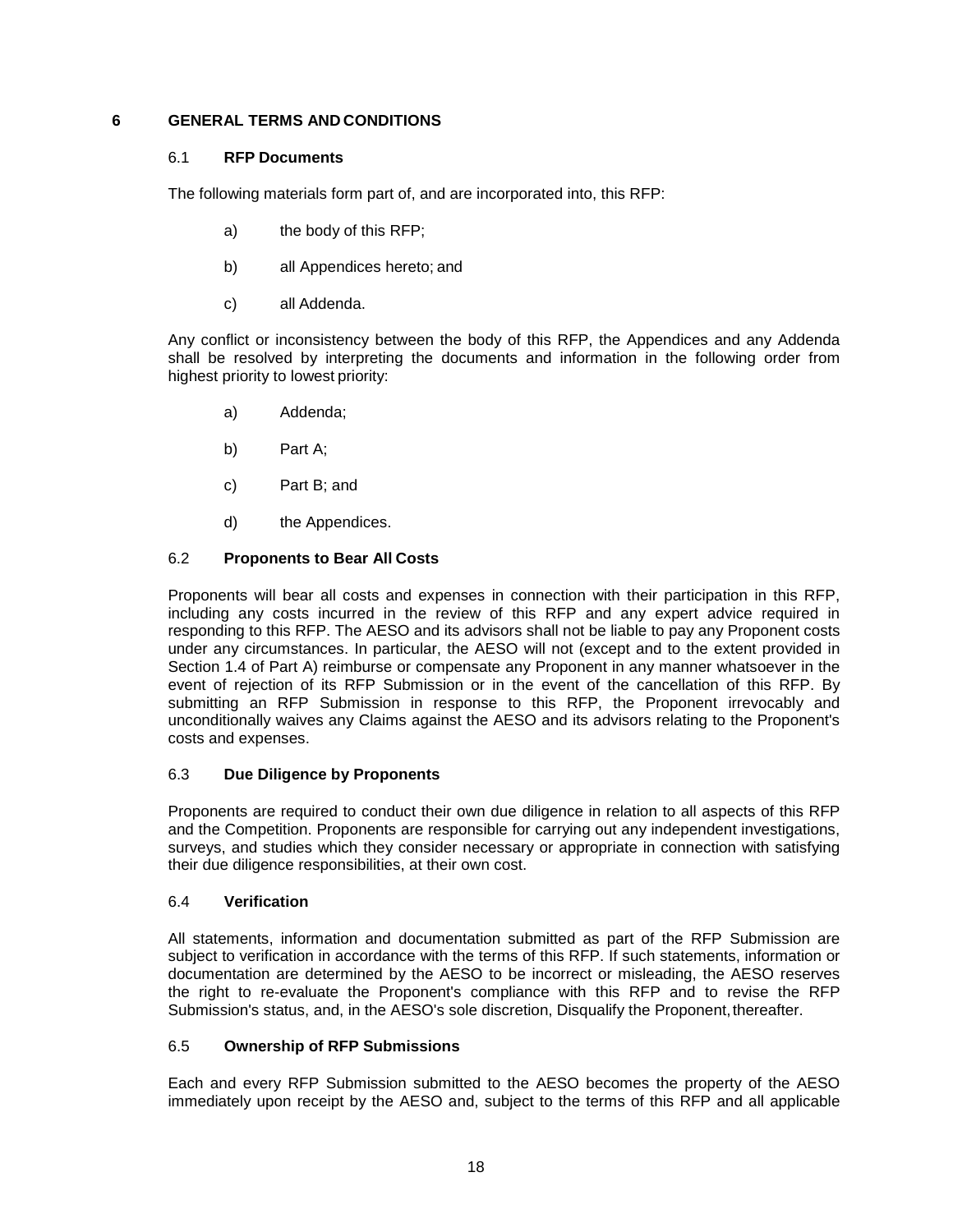Laws, rules, regulations and demands of authorities, will be held along with other information provided by the Proponent in confidence by the AESO.

#### <span id="page-23-0"></span>6.6 **No Offer**

This RFP does not constitute an offer of any kind by the AESO. No contract of any kind is formed under, or arises from, this RFP including as a result of the submission of an RFP Submission and no contract is entered into in connection with this RFP, save and except pursuant to any Strike Price offer; Bid Security; Non-Disclosure Agreement; Confirmation, Bid Security, RESA Provisions and Release and Indemnity Agreement; Performance Security; and RESA provided by a Proponent. This RFP does not commit or make the AESO responsible in any way, whether in contract, tort or otherwise to select a Selected Proponent or proceed with completion of the Competition.

#### <span id="page-23-1"></span>6.7 **Cancellation**

Although it is the current intention of the AESO to select Selected Proponents and to enter into RESAs, the AESO may in its discretion, at any time prior to the execution of any RESA for any reason or no reason cancel the Competition including this RFP by delivering a Cancellation Notice to all Proponents.

In the event that the AESO cancels this RFP, the AESO may proceed with a new Competition in such manner as the AESO in its discretion considers appropriate.

#### <span id="page-23-2"></span>6.8 **No Liability**

The AESO does not, by issuing this RFP or by any communication or documentation made or provided in connection with this RFP, incur any duty of care or contractual obligation to anyone including Proponents and expressly disclaims any liability or obligation to anyone including all of the foregoing in connection with this RFP and shall have no liability to any Person in connection with any Claim made in relation to this RFP. Statements in this RFP of the AESO's expectation in relation to the Renewables Projects and the Competition are relied upon or acted upon by all Persons solely at their own risk.

The AESO and its officials, employees, representatives, agents, consultants and advisors, including the Fairness Advisor will have no responsibility, obligations or liability whatsoever in contract, tort, or otherwise, for reimbursement, costs, liabilities, expenses, damages or losses, including loss of profits or loss of opportunity, incurred or suffered in any way by any Proponent or any other Person whatsoever in connection with, relating to or arising howsoever from the Competition or the cancellation thereof at any time, or any part or parts thereof, or any departure whether material or otherwise from the terms of this RFP or the Competition.

#### <span id="page-23-3"></span>6.9 **Legal Liability for Breach of RFP**

Without limiting the terms of Section 6.8 of Part A, if a court of competent jurisdiction finds that the AESO is liable to the Proponent for any reason, the Proponent agrees the aggregate amount of damages recoverable against the AESO for any such liability, whether based upon an action or Claim in contract, warranty, equity, negligence, intended conduct or otherwise, including any action or Claim arising from the acts or omissions, negligent or otherwise, of the AESO, shall be no greater than the Submission Fee paid by such Proponent in the RFQ stage of this Competition.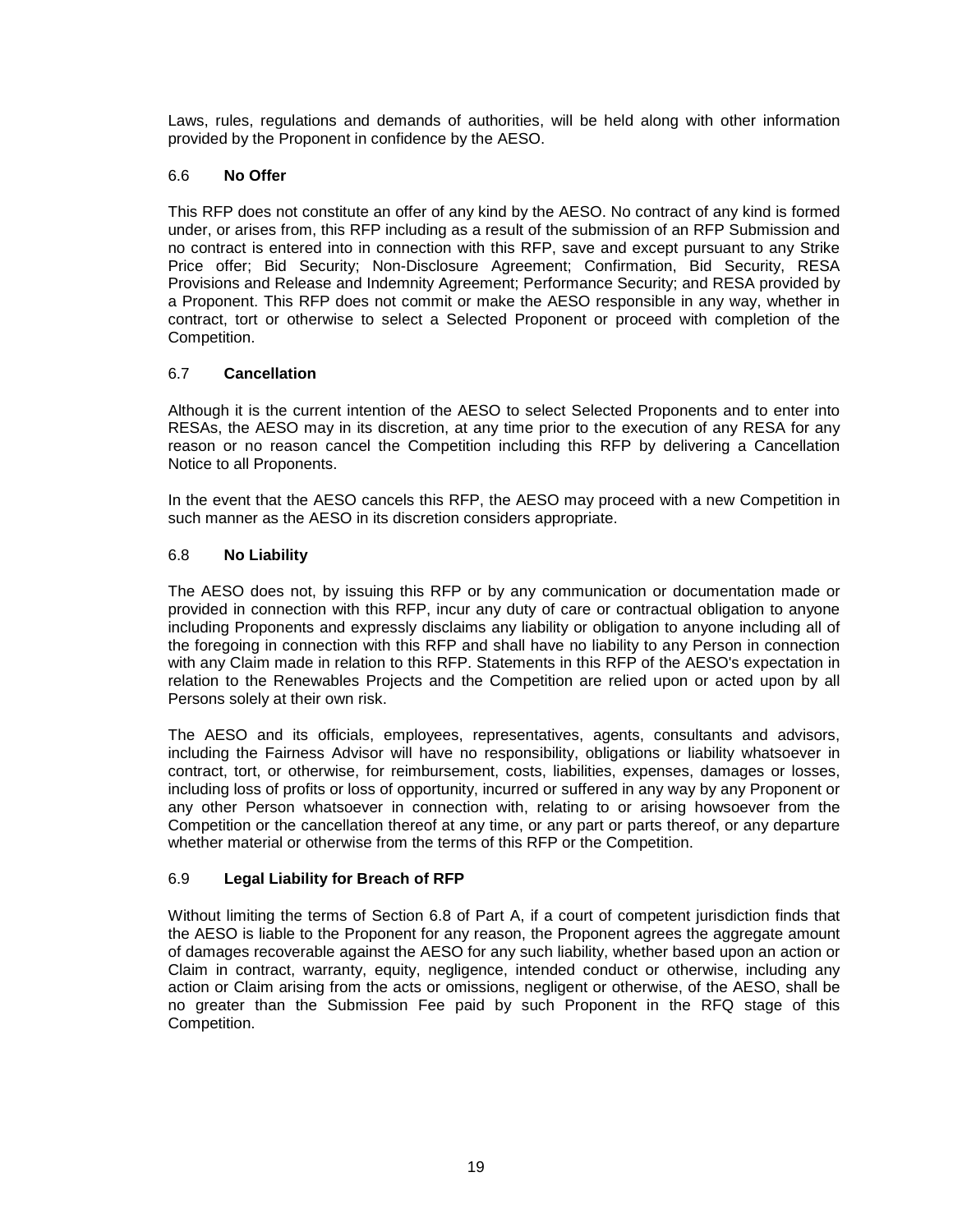#### <span id="page-24-0"></span>6.10 **Disqualification and Prohibition**

If Disqualified for any reason, a Proponent will not be permitted to continue to participate in REP Round 1 and all of its RFP Submissions and Renewables Projects will be Disqualified (and it will not receive a refund of any of its Bid Security provided in respect of any of its RFP Submissions submitted pursuant to this RFP). If a Renewables Project or its associated RFP Submission is Disqualified for any reason, such Renewables Project / RFP Submission will not be permitted to continue to participate in REP Round 1 and the Proponent will not receive a refund of its Bid Security provided in respect of such Renewables Project / RFP Submission.

In addition to AESO's entitlements to Disqualify a Proponent as otherwise provided in this RFP, the AESO may Disqualify a Proponent if it determines any of the following have occurred:

- a) the Proponent has committed a material breach of the RFP;
- b) the Proponent has knowingly provided false or misleading information to the AESO in its RFP Submission;
- c) there is a material intentional misrepresentation of information in the Proponent's RFP Submission;
- d) the Proponent has colluded with one or more other Proponents in preparing the RFP Submission; or
- e) the Proponent has engaged in anti-competitive behaviour, as determined by the AESO in its discretion, with respect to the Competition.

If a Proponent is Disqualified or the Counterparty for a RESA fails to provide the Performance Security and Solicitor's Opinion for, or execute, the RESA as required, then the AESO may, in its discretion:

- f) prohibit the Proponent and any of its Control Group Members from participation in some or all future competitions to promote Electricity from renewable energy resources under the REA; and
- g) prohibit the inclusion of some or all Sites associated with the Renewables Project identified in such Proponent's RFP Submission in any such future competitions.

#### <span id="page-24-1"></span>6.11 **Reservation of Rights**

The AESO reserves the right to do any or all of the following at its sole and absolute discretion:

- a) before or after the submission of any RFP Submissions, request Clarification from any Proponent and incorporate a Proponent's response to that Request for Clarification into the Proponent's applicable RFP Submission provided that such response shall not be incorporated to the extent it contains, in the AESO's opinion, material additions, variations or alterations to the RFP Submission;
- b) before or after the submission of any RFP Submissions, request additional information from any Proponent and incorporate a Proponent's response to that request into the Proponent's applicable RFP Submission provided that such response shall not be incorporated to the extent it contains, in the AESO's opinion, material additions, variations or alterations to the RFP Submission;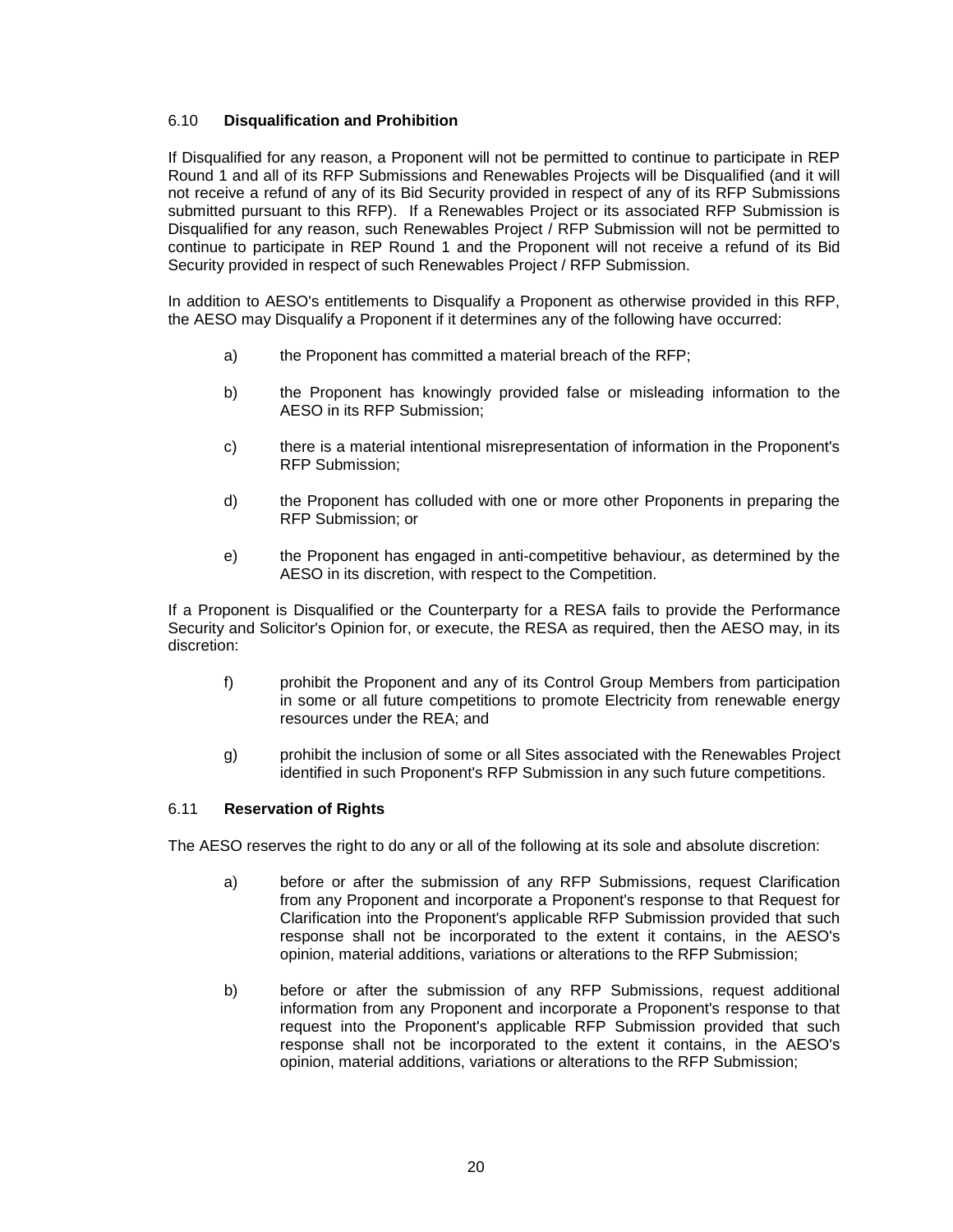- c) before or after the submission of any RFP Submission, request that the Proponent correct or remedy any deviation, error, omission or failure to comply that, in the AESO's sole and absolute discretion, does not constitute a Material Deviation and incorporate the Proponent's corrected or remedied submissions into the applicable RFP Submission;
- d) seek a Proponent's acknowledgment of the AESO's interpretation of the RFP Submission or any part of the RFP Submission;
- e) verify with any Proponent, or with a third party, any information set out in an RFP Submission;
- f) Disqualify a Proponent or determine Ineligible any RFP Submission of such Proponent, if such Proponent or any of their employees, agents, contractors or representatives, breaches the provisions of this RFP;
- g) waive any informality or irregularity or defect, including any alteration, qualification, omission, inaccuracy or misstatement, non-compliance, nonconformity (including in form, content and substance) or irregularity in an RFP Submission which is not material;
- h) postpone, or suspend, temporarily or otherwise, this RFP process;
- i) cancel the issuance of this RFP; or
- j) if only one RFP Submission is received, elect to award a RESA in respect of such RFP Submission or not award a RESA in respect of such RFP Submission;

and these reserved rights are in addition to any other express rights or any other rights which may be implied in the circumstances, and the AESO shall not be liable for any expenses, costs, losses or any direct or indirect damages incurred or suffered by any Proponent or any third party resulting from the AESO exercising any of its express or implied rights under this RFP.

The AESO, in particular, reserves the right, in its sole discretion, to allow changes to the Prescribed Form - Solicitor's Opinion in any RFP Submission which changes are required by the solicitor of the Proponent in order to permit such solicitor to issue such opinion and which are satisfactory to the AESO in its sole discretion.

The AESO is not obligated to seek Clarification or verification of any aspect of an RFP Submission or any statement by a Proponent, including an ambiguity in an RFP Submission or in a statement made by a Proponent.

By submitting its RFP Submission, the Proponent authorizes the collection by the AESO of any information that the AESO elects to collect in exercising its rights reserved in this Section 6.11 of Part A.

#### <span id="page-25-0"></span>6.12 **Governing Law of this RFP**

This RFP shall be governed by and construed in accordance with the laws of the Province of Alberta and the federal laws of Canada applicable therein. Each Proponent submits to the exclusive jurisdiction of the Courts of the Province of Alberta situated in Calgary.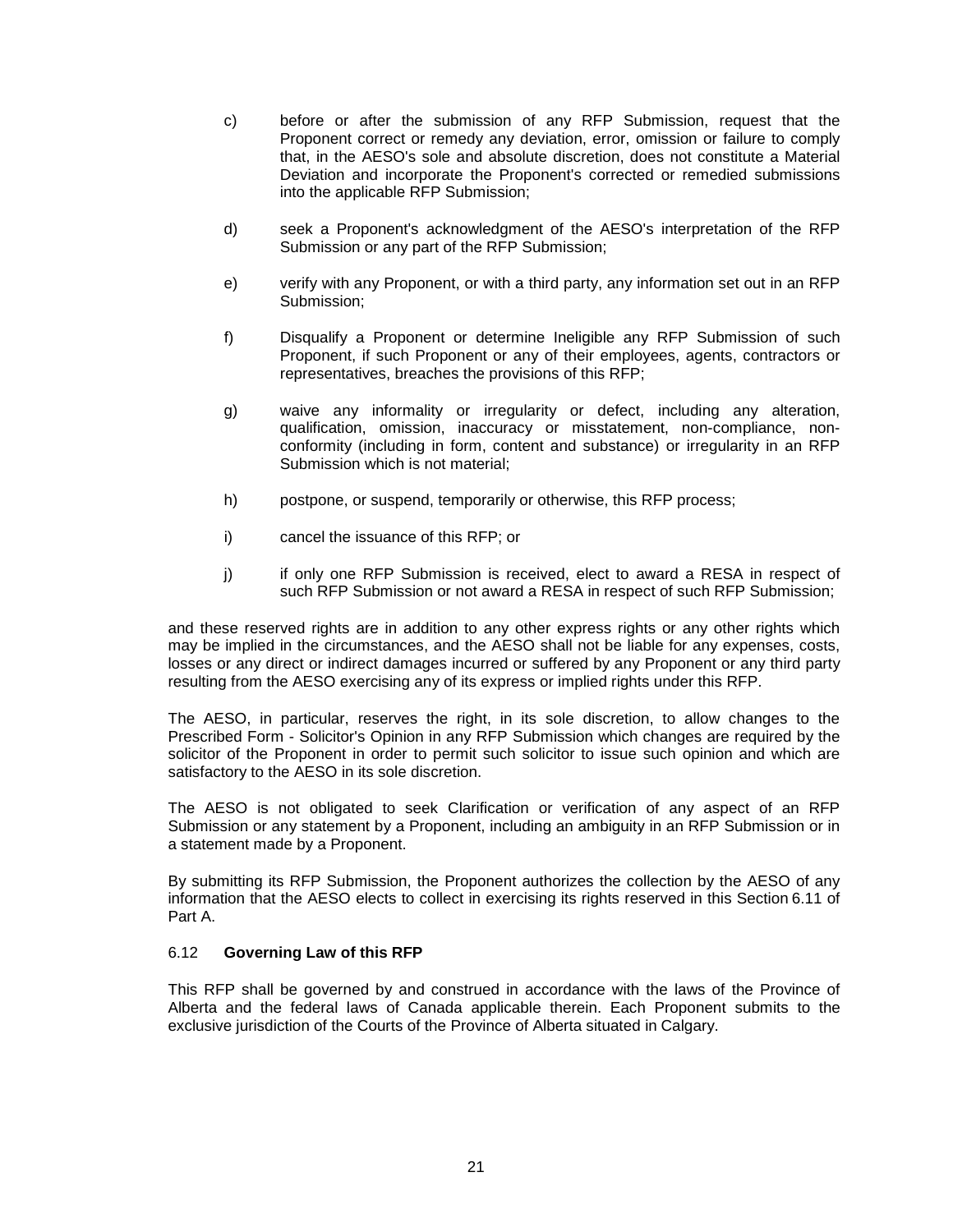## **REQUEST FOR PROPOSAL**

## **PART B: RFP SUBMISSIONS – INSTRUCTIONS AND REQUIREMENTS**

#### <span id="page-26-0"></span>1 **RFP SUBMISSIONS - INSTRUCTIONS**

- (a) **General Instructions.** Each RFP Submission (for clarity, a separate and distinct RFP Submission should be provided for each Renewables Project):
	- (i) Must, on or before the RFP Submission Deadline, be delivered by hand delivery in hard copy format (single copy) at the Delivery Address. An RFP Submission submitted after the RFP Submission Deadline will not be considered. The calendar and clock at the Delivery Address, whether accurate or not, will establish the times of delivery.
	- (ii) Must be in English.
	- (iii) Must include original or pdf format signature pages of any and all Prescribed Forms and other submissions requiring the signature of an Individual whether in his or her own capacity or on behalf of any Entity, provided that the Bid Security and Prescribed Form Proponent Declaration contained in the hard copy RFP Submission must contain original signatures.
	- (iv) Should be clearly subject titled "AESO REP Round 1, RFP Submission" and indicate Proponent's name and the applicable Renewable Project's name.
	- (v) Should be separately tabbed as stipulated in "Table General Submission Tabs" below, and if required, as stipulated in "Table – Tangible Net Worth Tabs" following Section 2(b) of Part B.

| Tab                                                                                       | Form                                                                                                                           |
|-------------------------------------------------------------------------------------------|--------------------------------------------------------------------------------------------------------------------------------|
| 1 – Bid Security                                                                          | Prescribed Form - Bid Security - Appendix C                                                                                    |
| 2 - Confirmation, Bid Security,<br>RESA Provisions and Release and<br>Indemnity Agreement | <b>RESA</b><br>Prescribed Form – Confirmation, Bid Security,<br>Provisions and Release and Indemnity Agreement - Appendix<br>D |
| 3 – Proponent Declarations                                                                | Prescribed Form – Proponent Declarations – Appendix E                                                                          |
| 4 – Strike Price Offer                                                                    | Prescribed Form – Strike Price Offer – Appendix F                                                                              |
| 5 – Addenda Acknowledgement                                                               | Form of Addenda provided through REP SharePoint Online<br>Site                                                                 |

#### **Table – General RFP Submission Tabs**

(vi) Should ensure that Prescribed Forms which are submitted in Word format (or pdf documents created from Word documents), are, or are formatted for, 8.5" x 11" paper, having text with 1.5 line spacing and minimum 10 point font size (for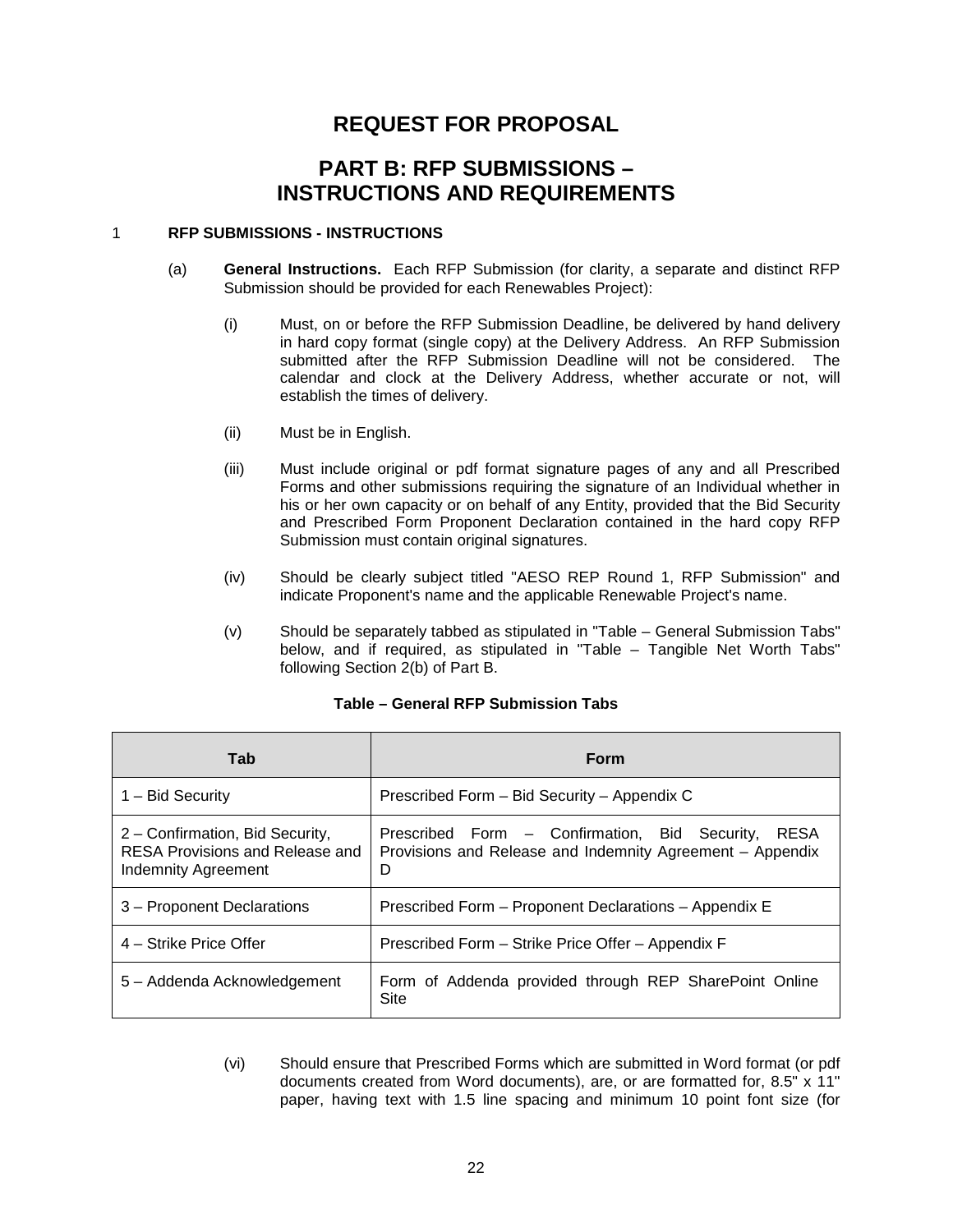clarity this requirement does not apply to materials the Proponent might submit which are not provided in Word format) or as pdf documents created from Word documents.

- (vii) Should be prepared having regard to this RFP, including the Glossary of Terms set out in Appendix A.
- (b) **Bid Security.** The Bid Security must be delivered by hand to the Delivery Address on or before the RFP Submission Deadline (but may be delivered either before, concurrent with or after submission of the remainder of the RFP Submission). If the Bid Security is not delivered to the Delivery Address before the RFP Submission Deadline, the corresponding RFP Submission will not be considered and will be deemed Ineligible.

The Bid Security:

- (i) must: (A) be substantially in the form of Appendix C; (B) have a date of expiry no earlier than the Conclusion Date; and (C) be issued by a financial institution listed in either Schedule I or II of the *Bank Act* (Canada), or any other financial institution having a branch in Canada and a minimum credit rating of: (1) A- with S&P, (2) A3 with Moody's, (3) A low with Dominion Bond Rating Service, or (4) A with Fitch IBCA; and
- (ii) should: (A) be in an amount equal to or greater than \$25,000 for each MW of Contract Capacity of the applicable Renewables Project and (B) be provided separately for each RFP Submission.

Proponents may, at their discretion, delete the phrase "(a) by physical delivery of such certificate to such branch, or (b) by facsimile transmission of such certificate to such branch at facsimile number [Insert Facsimile Number] with immediate oral confirmation by the Beneficiary (such presentation to be effective upon such oral confirmation) followed by physical delivery of such certificate by overnight courier" from the Bid Security Irrevocable and Unconditional Standby Letter of Credit set out in Appendix C and replace it with the phrase "by physical delivery of such certificate to such branch". The deletion and replacement of such statement will not be assessed as a material deviation and the Bid Security will still be found to be substantially in the form of Appendix C as required by Section 1(b)(i)(A) of Part B above.

#### (c) **Specific Instructions for Prescribed Forms.**

- (i) The pages of Prescribed Forms should be kept together in the RFP Submission.
- (ii) Apart from the completion of any blanks, bullets or similar uncompleted information in the Prescribed Forms, a Proponent should not make amendments to the pre-printed wording of the Prescribed Forms.
- (iii) Any amendments made to the Prescribed Forms, whether on the face of such forms or contained elsewhere in the RFP Submission, and if they constitute Material Deviations, may result in such RFP Submission being found to be Ineligible, or otherwise may be taken into consideration in the evaluation of the RFP Submission and its Renewables Project.
- (iv) All Prescribed Forms requiring signature of the Proponent must be signed by the Proponent's Representative or such other Individual acceptable to the AESO, in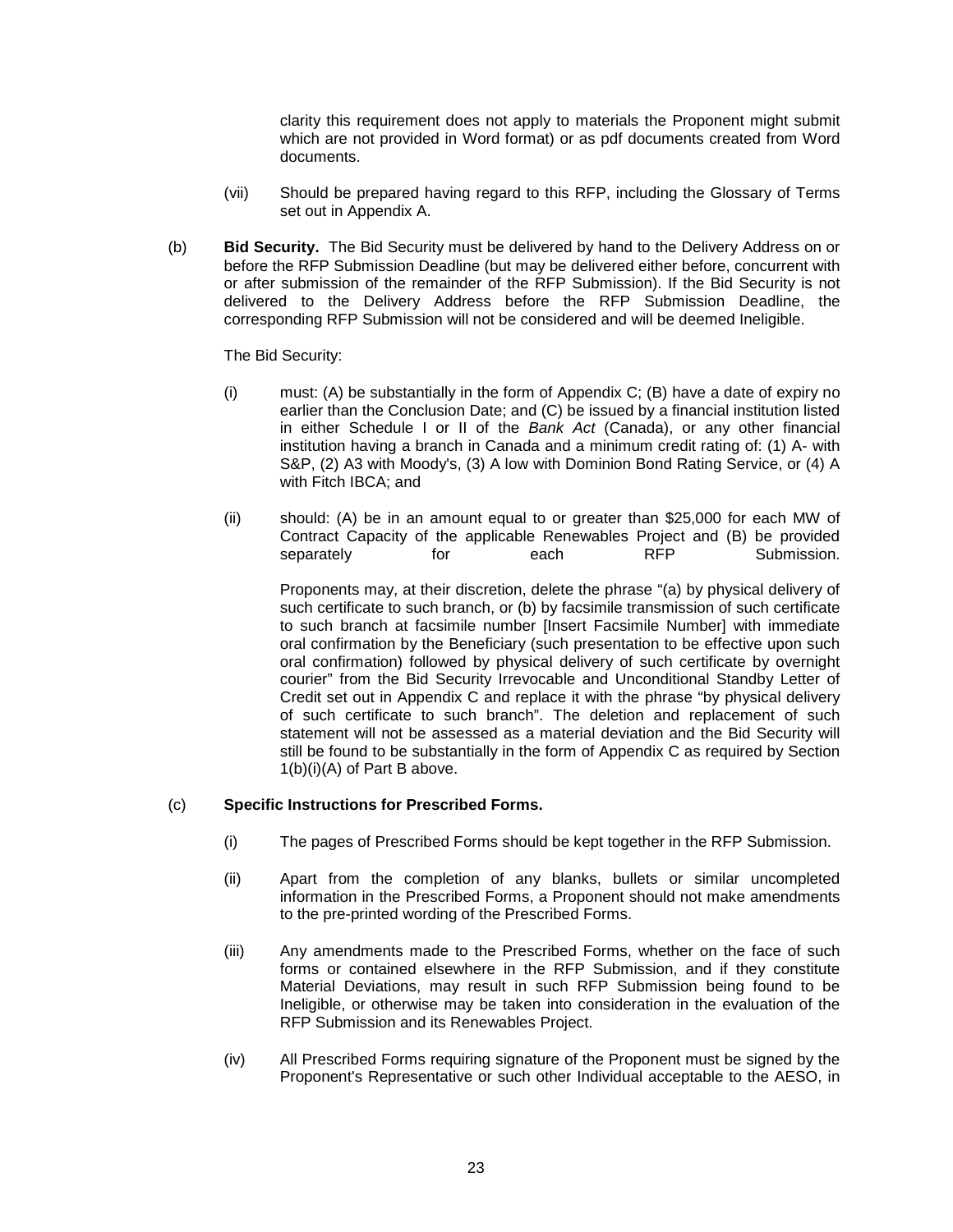its sole discretion (which acceptance may be granted either before or after submission of the RFP Submission).

(v) In instances where there are discrepancies or inconsistencies between the statements or declarations in the Prescribed Forms and those otherwise in the RFP Submission, the AESO may, but shall not be required to, determine such RFP Submission to be Ineligible or may seek Clarification or additional information from the Proponent if such discrepancies or inconsistencies do not represent Material Deviations.

#### <span id="page-28-0"></span>2 **RFP SUBMISSIONS – REQUIREMENTS**

- (a) **General RFP Submission Requirements.** Each RFP Submission:
	- (i) must include:
		- (A) the Bid Security, provided in accordance with Section 1(b) of Part B;
		- (B) Prescribed Form Proponent Declarations, completed in compliance with the instructions included with such form;
		- (C) Prescribed Form Strike Price Offer, which form must be completed as indicated in such form and signed; and
		- (D) Prescribed Form Confirmation, Bid Security, RESA Provisions and Release and Indemnity Agreement, which agreement should be completed as indicated in such agreement and must be signed; and
	- (ii) should include:
		- (A) copies of all Addenda, which Addenda should be signed by the Proponent's Representative (or other individual acceptable to the AESO) acknowledging receipt and review of same.
- (b) **Tangible Net Worth.** In respect of an RFP Submission, if one or more of the Proponent's Designated Equity Providers and/or Equity Support Persons for the Renewables Project included in the RFP Submission has experienced Adverse Facts or Circumstances since the date of the Qualification Submission, the RFP Submission must provide the AESO with assurance that the revised Tangible Net Worth of each such Designated Equity Provider and/or Equity Support Person, estimated reasonably and in accordance with GAAP and having regard to such Adverse Facts or Circumstances, does not result in its Tangible Net Worth at the end of each of its last two (2) fiscal years and at the end of its most recently completed fiscal quarter (if financial statements are available for such fiscal quarter), as restated and/or updated in accordance with Section 7, being less than the threshold amount for the TNW Requirement for it, as calculated in accordance with Section 4 of Part B of the RFQ. If the Proponent has, in Section 5(b) of the applicable Prescribed Forms – Proponent Declarations, declared a restated Contract Capacity for one or more of its Renewables Projects, such revised Contract Capacities will be used in such TNW calculations.

The foregoing Tangible Net Worth requirement should be addressed by the submission of the documents and other materials described in the following "Table – Tangible Net Worth Tabs" in respect of each such Designated Equity Provider and/or Equity Support Person.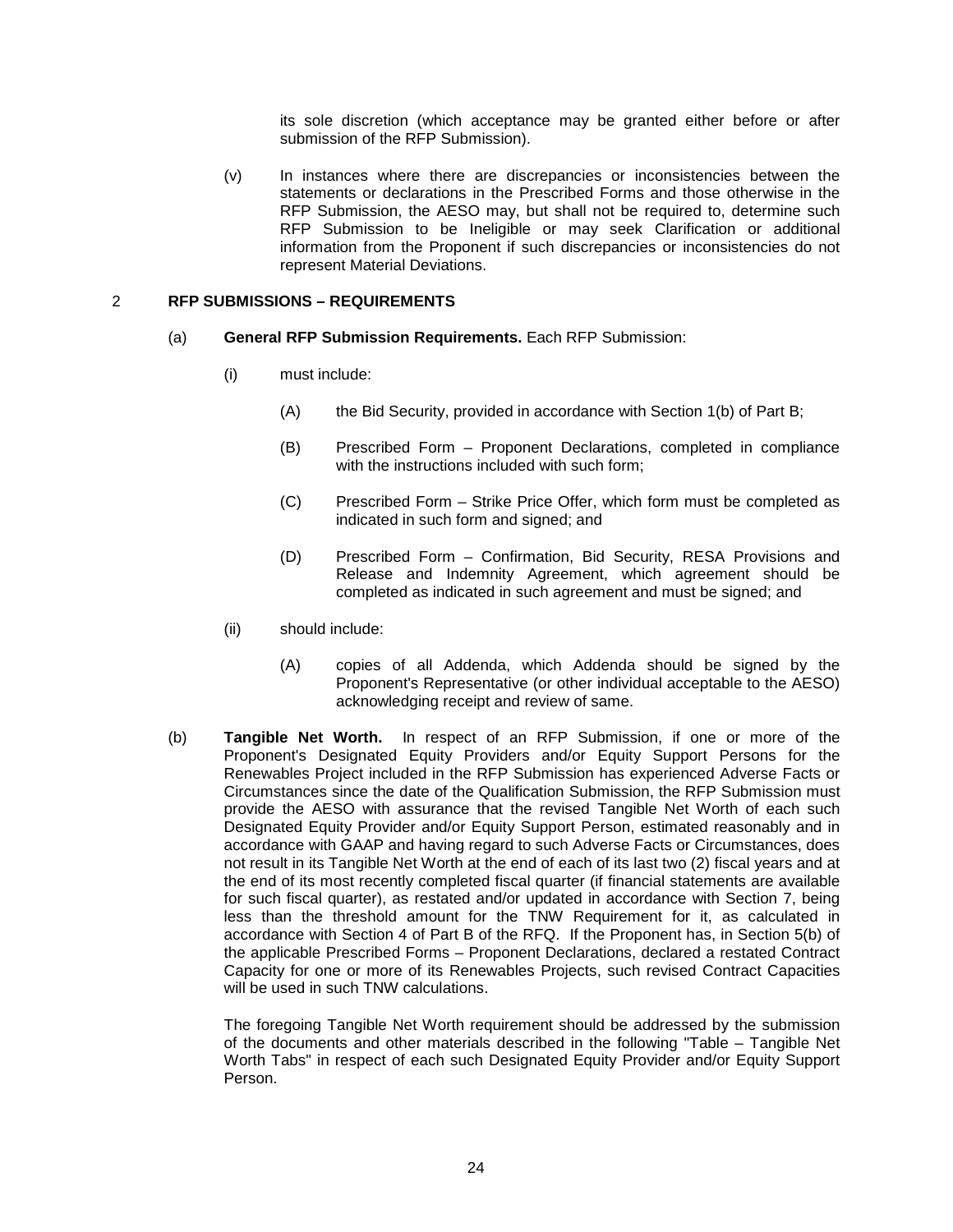The AESO may, in its sole and absolute discretion, recalculate or reconsider the TNW of such Designated Equity Providers or Equity Support Persons based on a calculation the AESO deems appropriate, having regard to the definition of TNW, and determine the applicable RFP Submissions to be Ineligible if the above TNW requirement is not satisfied. If the AESO determines that a Designated Equity Provider or Equity Support Person has sufficient TNW for some, but not all, relevant Renewables Projects, the AESO will determine such Renewables Projects to be Ineligible in the priority stipulated by the Proponent in its Prescribed Form – Renewable Projects Summary and Priority for Evaluation included in its Qualification Submission until the TNW of such Person is sufficient for the remaining Renewables Projects for which it is a Designated Equity Provider or Equity Support Person (as applicable).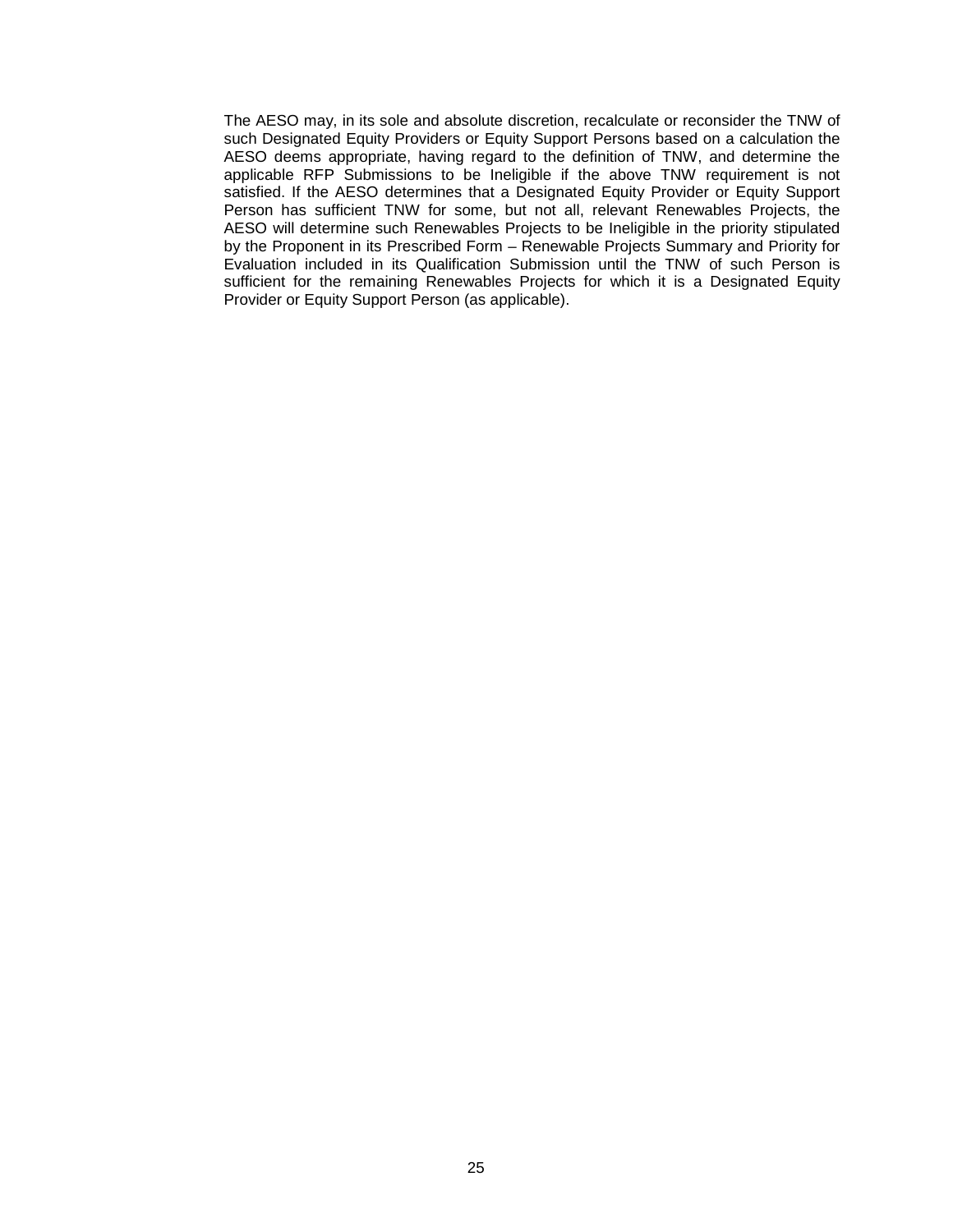## **Table – Tangible Net Worth Tabs**

| Tabs                     | <b>Contents Requirements</b>                                                                                                                                                                                                                                                                                                                                                                                                                                                                                                                                                                     |
|--------------------------|--------------------------------------------------------------------------------------------------------------------------------------------------------------------------------------------------------------------------------------------------------------------------------------------------------------------------------------------------------------------------------------------------------------------------------------------------------------------------------------------------------------------------------------------------------------------------------------------------|
| 6 – Financial Statements | For each Designated Equity Provider and Equity Support Person which<br>has experienced Adverse Facts or Circumstances since the date of the<br>Qualification Submission: (i) financial statements for its two most<br>recently completed fiscal years and, if available, its most recently<br>completed fiscal quarter (audited if available) unless such financial<br>statements were submitted in the Qualification Submission and have not<br>been restated or qualified and (ii) a summary of any material off-balance<br>sheet financing arrangements and, if none, a confirmation of such. |
|                          | If quarterly financial statements for any applicable Designated Equity<br>Provider or Equity Support Person are not provided in accordance with<br>item (i) above, a certificate of an officer of the Designated Equity<br>Provider or Equity Support Person confirming that the Designated Equity<br>Provider or Equity Support Person does not issue financial statements<br>on a quarterly basis.                                                                                                                                                                                             |
|                          | If any of the financial statements provided in the RFP Submission are<br>not audited, then they should be submitted together with a statutory<br>declaration of an officer of the applicable Designated Equity Provider<br>and/or Equity Support Person (or the Designated Equity Provider or<br>Equity Support Person itself, if it is an Individual) stating that such<br>financial statements present fairly, in all material respects, the financial<br>position of such Designated Equity Provider or Equity Support Person<br>(as applicable).                                             |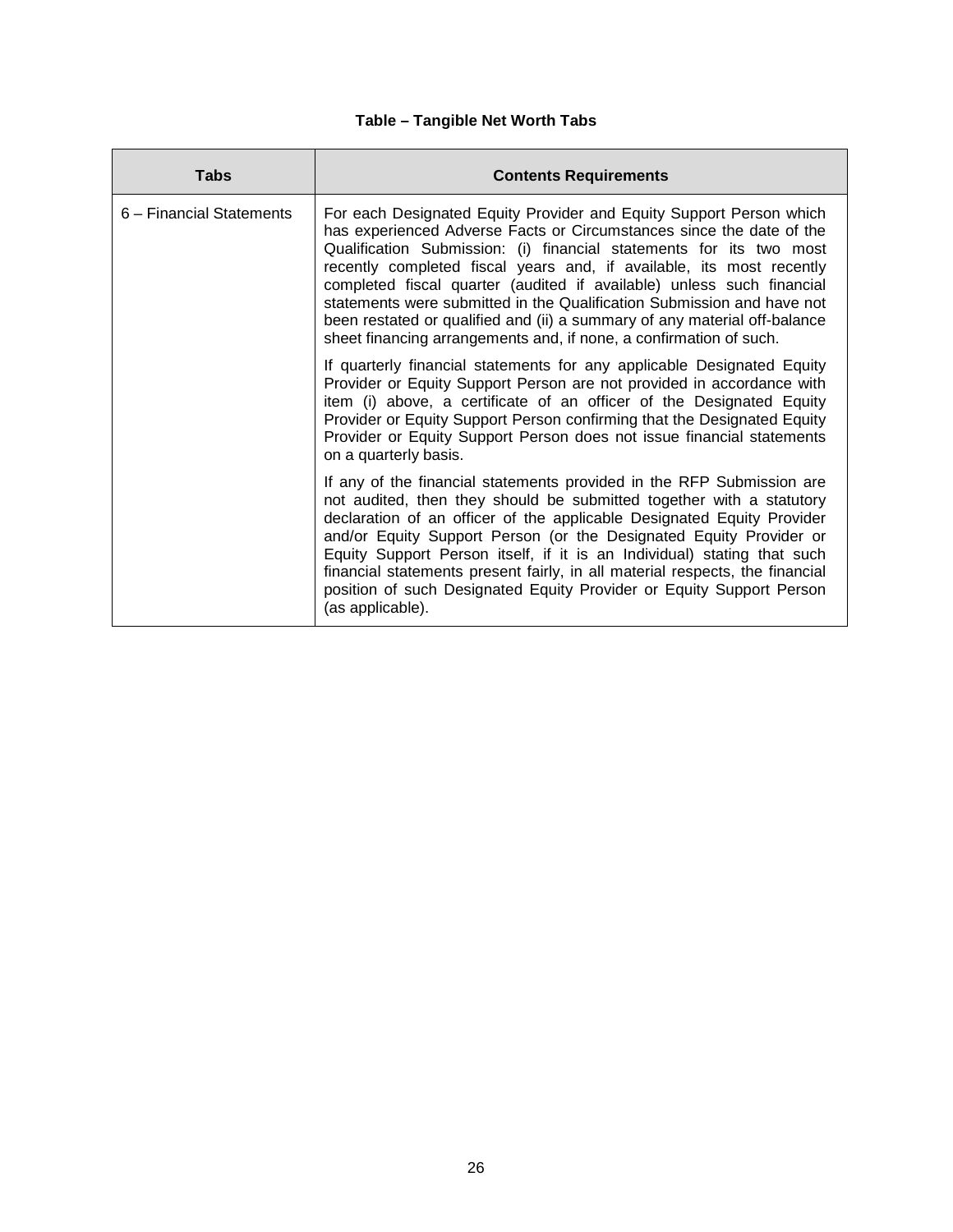| <b>Tabs</b>                                                        | <b>Contents Requirements</b>                                                                                                                                                                                                                                                                                                                                                                                                                                                                                                                                                                                                                                                                                                                                                                                                                                                                                                                                                                                     |
|--------------------------------------------------------------------|------------------------------------------------------------------------------------------------------------------------------------------------------------------------------------------------------------------------------------------------------------------------------------------------------------------------------------------------------------------------------------------------------------------------------------------------------------------------------------------------------------------------------------------------------------------------------------------------------------------------------------------------------------------------------------------------------------------------------------------------------------------------------------------------------------------------------------------------------------------------------------------------------------------------------------------------------------------------------------------------------------------|
| 7 - TNW Values and TNW<br>Methodology                              | For each Designated Equity Provider or Equity Support Person that has<br>experienced Adverse Facts or Circumstances since the date of the<br>Qualification Submission, submission of a summary outlining and<br>describing the methodology / calculations ("TNW Methodology") used<br>to determine the TNW of the Designated Equity Provider(s) or Equity<br>Support Person(s) (as applicable) based on the information provided and<br>in accordance with the definition of TNW.                                                                                                                                                                                                                                                                                                                                                                                                                                                                                                                                |
|                                                                    | The summary should clearly explain the methodology used to link each<br>applicable line item contained in the financial statements submitted with<br>the TNW value of the Designated Equity Provider(s) or Equity Support<br>Person(s) (as applicable). To the extent that there are any relevant line<br>items, including any assets or liabilities that are identified in such<br>financial statements, which the Proponent believes should not be<br>included in the TNW calculations, the summary should clearly identify<br>those amounts and explain the rationale for excluding such amounts.                                                                                                                                                                                                                                                                                                                                                                                                             |
|                                                                    | The summary should include a methodology and calculations used to<br>revise such Person's TNW to account for the applicable Adverse Facts<br>or Circumstances, with a reconciliation provided to support such<br>calculation.                                                                                                                                                                                                                                                                                                                                                                                                                                                                                                                                                                                                                                                                                                                                                                                    |
|                                                                    | If any applicable line item contained in a financial statement submitted<br>with the RFP Submission is not determined in accordance with GAAP,<br>then as part of the TNW Methodology, such line item should be<br>recalculated to be in accordance with GAAP and a reconciliation<br>provided to support such recalculation.                                                                                                                                                                                                                                                                                                                                                                                                                                                                                                                                                                                                                                                                                    |
|                                                                    | To the extent such Adverse Facts or Circumstances could reasonably<br>have a material adverse impact on the credit quality or financial condition<br>of the Designated Equity Provider or Equity Support Person, either as<br>set out in the relevant financial statements or since the most recently<br>produced (and submitted) financial statement, then for the affected<br>Designated Equity Provider or Equity Support Person, provide: (i) a<br>revised value of its Tangible Net Worth at the end of each of its last two<br>(2) fiscal years and at the end of its most recently completed fiscal<br>quarter (if financial statements are available for such fiscal quarter), and<br>(ii) a revised value of its Tangible Net Worth since the most recently<br>produced (and submitted) financial statement, in all cases estimated<br>reasonably and in accordance with GAAP, having regard for the Adverse<br>Facts or Circumstances together with the calculations supporting such<br>revised value. |
| 8 - Narrative Description<br>of Adverse Facts and<br>Circumstances | For each Designated Equity Provider and Equity Support Person which<br>has experienced Adverse Facts or Circumstances since the date of the<br>Qualification Submission, a detailed narrative description of such<br>Adverse Facts or Circumstances.                                                                                                                                                                                                                                                                                                                                                                                                                                                                                                                                                                                                                                                                                                                                                             |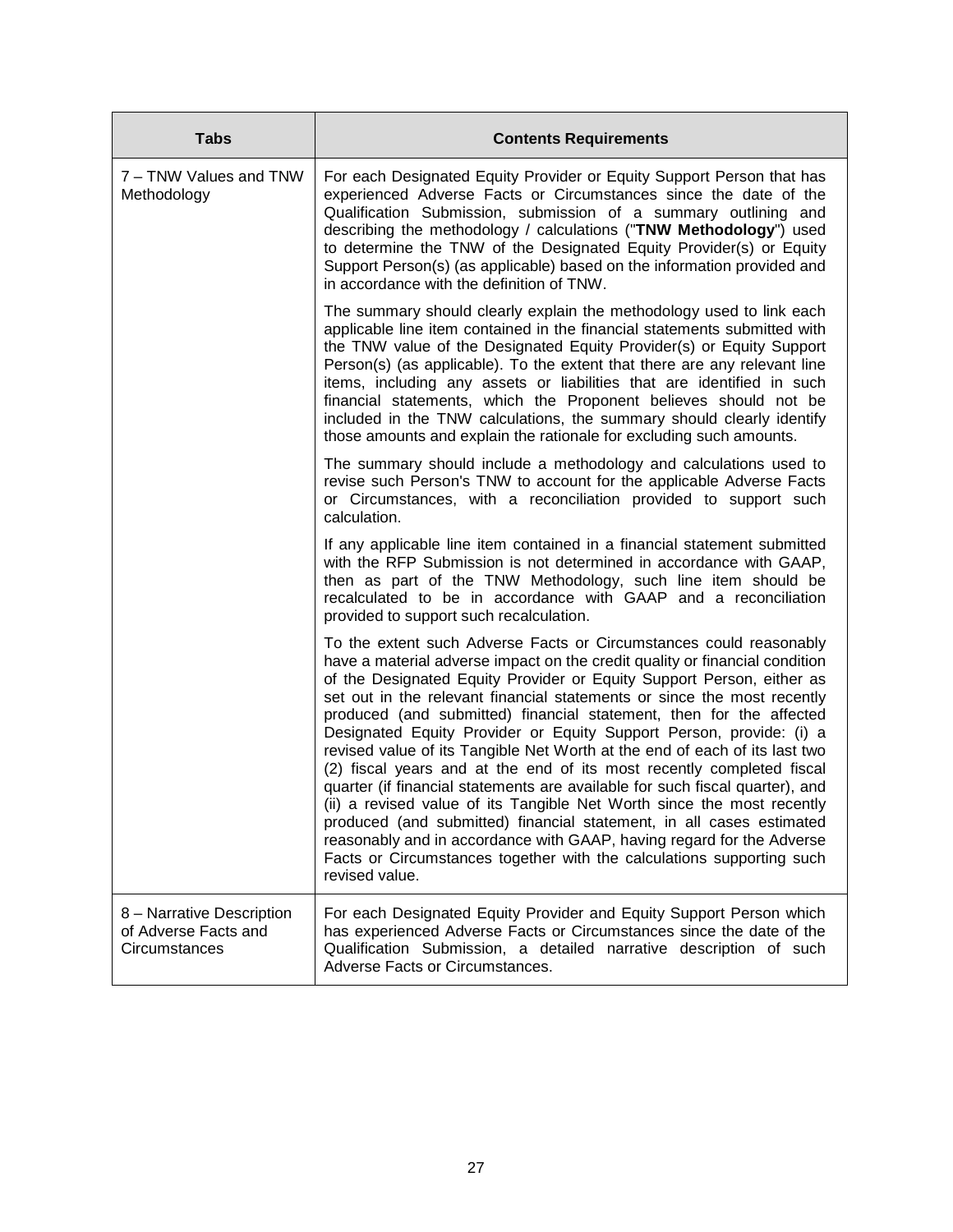## **AESO REP ROUND 1**

## **REQUEST FOR PROPOSALS**

## **APPENDIX A**

## **GLOSSARY OF TERMS AND RFP INTERPRETATION PROVISIONS**

In addition to capitalized terms otherwise defined herein, in this RFP each of the following capitalized terms (and their root terms and derivations) and acronyms has the meaning set out below corresponding to such term or acronym.

| <b>TERM OR ACRONYM</b>                              | <b>MEANING</b>                                                                                                                                                                                                                                                                                                                                                                                                                                                                                                                                                                |
|-----------------------------------------------------|-------------------------------------------------------------------------------------------------------------------------------------------------------------------------------------------------------------------------------------------------------------------------------------------------------------------------------------------------------------------------------------------------------------------------------------------------------------------------------------------------------------------------------------------------------------------------------|
| Addendum or Addenda                                 | Means any addendum and all addenda issued by the AESO with<br>respect to, and in accordance with, this RFP.                                                                                                                                                                                                                                                                                                                                                                                                                                                                   |
| <b>Additional Connection Capacity</b><br>Assessment | Has the meaning given such term in Section 3.1 of Part A.                                                                                                                                                                                                                                                                                                                                                                                                                                                                                                                     |
| Adverse Facts or Circumstances                      | Means, in respect of a Designated Equity Provider or Equity Support<br>Person, that since the date of the applicable Qualification<br>Submission, facts or circumstances have arisen which are<br>reasonably expected to materially adversely affect its credit quality<br>or financial condition as set out in its financial statements as<br>provided in the Qualification Submission or which would require<br>such financial statements to be qualified or restated, or which should<br>be disclosed in order to keep such financial statements from being<br>misleading. |
| AESO or ISO                                         | Has the meaning given the term "independent system operator" in<br>the EUA.                                                                                                                                                                                                                                                                                                                                                                                                                                                                                                   |
| <b>AIES</b>                                         | Has the meaning given the term "interconnected electric system" in<br>the EUA.                                                                                                                                                                                                                                                                                                                                                                                                                                                                                                |
| Appendix or Appendices                              | Means each Appendix and all Appendices that form part of this<br>RFP.                                                                                                                                                                                                                                                                                                                                                                                                                                                                                                         |
| <b>Approved Connection Proposal</b>                 | Has the meaning given such term in the RESA.                                                                                                                                                                                                                                                                                                                                                                                                                                                                                                                                  |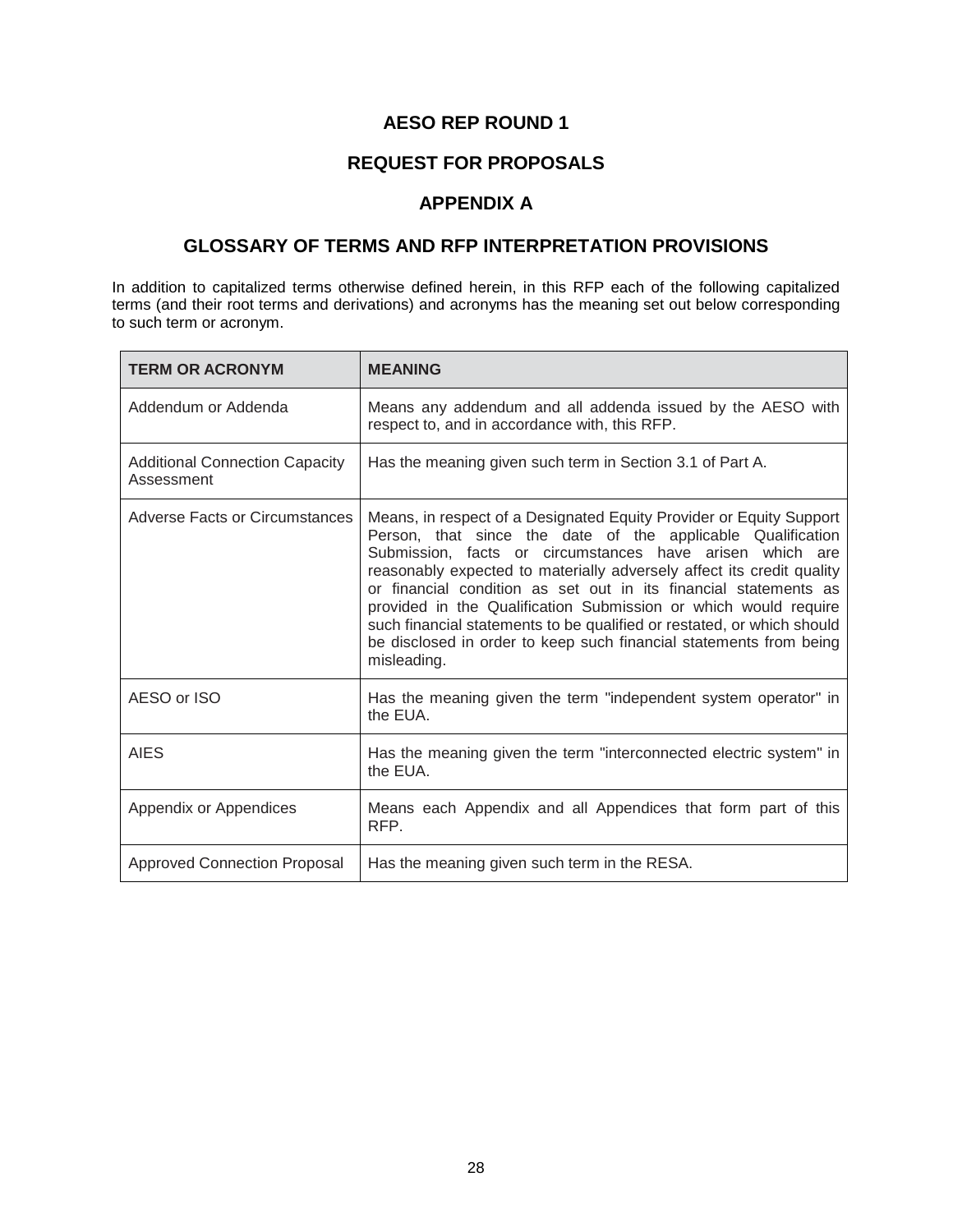| <b>TERM OR ACRONYM</b>              | <b>MEANING</b>                                                                                                                                                                                                                                                                                                                                                                                                                                                                              |
|-------------------------------------|---------------------------------------------------------------------------------------------------------------------------------------------------------------------------------------------------------------------------------------------------------------------------------------------------------------------------------------------------------------------------------------------------------------------------------------------------------------------------------------------|
| <b>Bid Security</b>                 | Means in respect of an RFP Submission for a Renewables Project,<br>security to be provided to the AESO in the Prescribed Form - Bid<br>Security (Appendix C) in an amount equal to or greater than<br>\$25,000 for each MW of Contract Capacity of such Renewables<br>Project (using such project's exact Contract Capacity), with a date of<br>expiry no earlier than the Conclusion Date.                                                                                                 |
|                                     | Bid Security Calculation Example (assuming a Proponent submits<br>two Renewables Projects, Project #1 with a Contract Capacity of<br>100 MW and Project #2 with a Contract Capacity of 125.25 MW):                                                                                                                                                                                                                                                                                          |
|                                     | Project #1: $$25,000 \times 100$ MW = Project #1 Bid Security of<br>\$2,500,000                                                                                                                                                                                                                                                                                                                                                                                                             |
|                                     | Project #2: $$25,000 \times 125.25$ MW = Project #2 Bid Security<br>$\bullet$<br>of \$3,131,250                                                                                                                                                                                                                                                                                                                                                                                             |
| <b>Business Day</b>                 | Means a day, other than a Saturday or Sunday, or a statutory<br>holiday recognized in Alberta.                                                                                                                                                                                                                                                                                                                                                                                              |
| <b>Cancellation Notice</b>          | Means a notice delivered to a Proponent by the AESO, through the<br>REP SharePoint Online Site, cancelling this RFP.                                                                                                                                                                                                                                                                                                                                                                        |
| <b>Capacity Factor</b>              | Means the expected annual production of Electricity from a<br>Renewables Project measured at or corrected to the Connection<br>Point calculated in MWh per year and expressed as a percentage of<br>the maximum annual production of Electricity from such<br>Renewables Project, where such maximum annual production is the<br>calculated to be the result of the Contract Capacity of the<br>Renewables Project multiplied by the number of hours in a year<br>which is not a leap year. |
| Change                              | Means, in respect of a Proponent, a redesignation, modification,<br>removal (except as specifically contemplated in Section 5.2 of Part<br>A), reorganization, addition, substitution or change to such<br>Proponent and includes any Change in Control of an Entity that is<br>part of its Respondent Team.                                                                                                                                                                                |
| Change in Control                   | Means, with respect to any Person, that Control of such Person has<br>changed to a Person(s) which is not its Affiliate.                                                                                                                                                                                                                                                                                                                                                                    |
| Claim                               | Means any claim, demand, suit, action, or cause of action, whether<br>arising in contract, tort or otherwise, and all costs and expenses<br>relating thereto.                                                                                                                                                                                                                                                                                                                               |
| Clarification                       | Means the response of a Proponent to a Request for Clarification.                                                                                                                                                                                                                                                                                                                                                                                                                           |
| <b>Commencement of Construction</b> | <b>Means</b><br>the<br>deemed<br>commencement of<br>construction of<br>Renewables Project pursuant to Section 2.2(d) of the final form of<br>RESA attached hereto as Appendix B.                                                                                                                                                                                                                                                                                                            |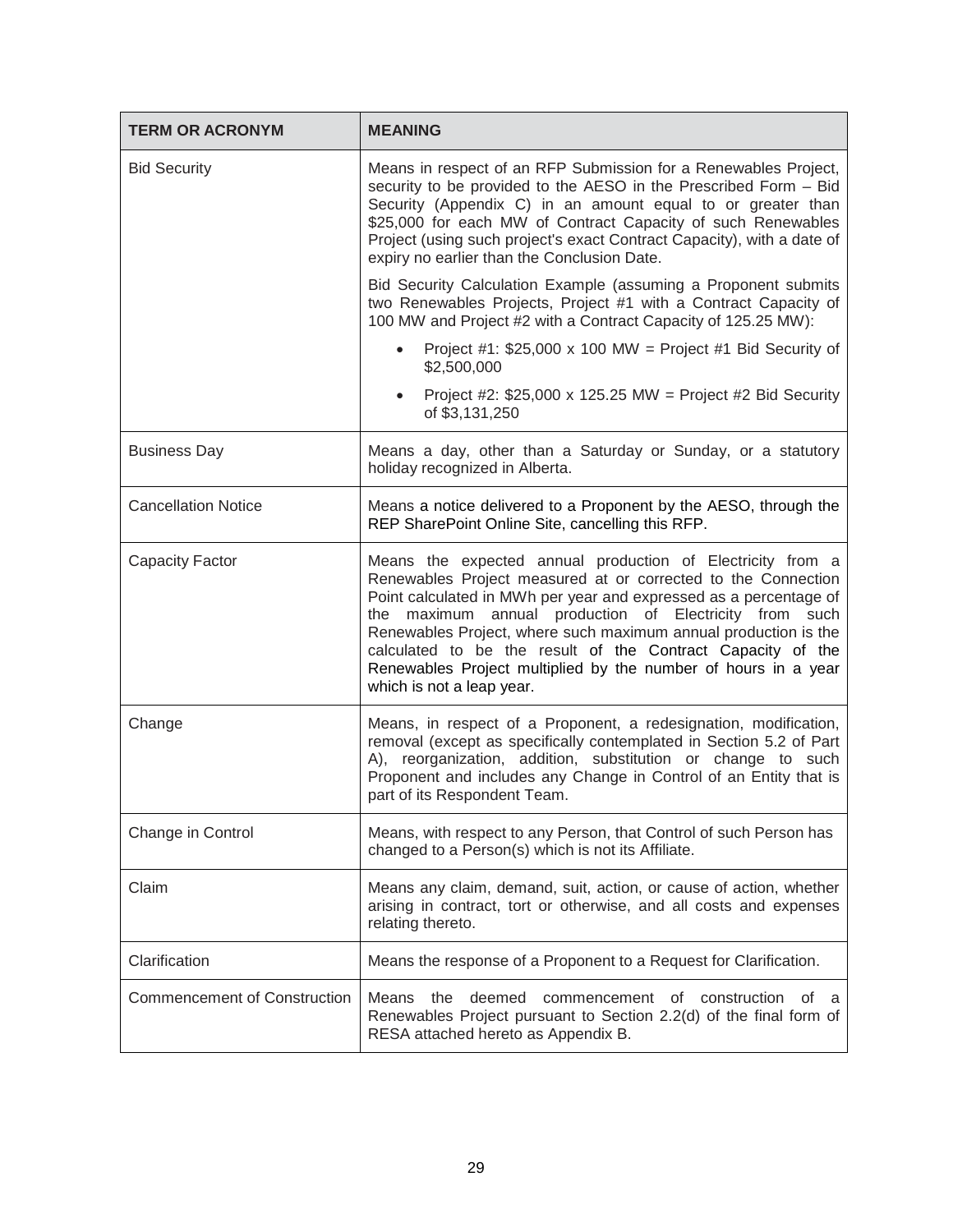| <b>TERM OR ACRONYM</b>                               | <b>MEANING</b>                                                                                                                                                                                                                                                                                                                                                                                                                                                                                                                                                                                                                                                                                                                                                                                                                                     |
|------------------------------------------------------|----------------------------------------------------------------------------------------------------------------------------------------------------------------------------------------------------------------------------------------------------------------------------------------------------------------------------------------------------------------------------------------------------------------------------------------------------------------------------------------------------------------------------------------------------------------------------------------------------------------------------------------------------------------------------------------------------------------------------------------------------------------------------------------------------------------------------------------------------|
| <b>Commercial Operation</b>                          | Means the deemed commercial operation of a Renewables Project<br>pursuant to Section 2.6(a) of the final form of RESA attached hereto<br>as Appendix B.                                                                                                                                                                                                                                                                                                                                                                                                                                                                                                                                                                                                                                                                                            |
| <b>Commercial Operation Date and</b><br><b>COD</b>   | Means the date on which Commercial Operation is achieved.                                                                                                                                                                                                                                                                                                                                                                                                                                                                                                                                                                                                                                                                                                                                                                                          |
| <b>Commitment Letter</b>                             | Has the meaning given such term in the RFQ.                                                                                                                                                                                                                                                                                                                                                                                                                                                                                                                                                                                                                                                                                                                                                                                                        |
| <b>Common Ownership</b>                              | Is a reference to participation by a Person as a Control Group<br>Member of more than one Respondent or Proponent.                                                                                                                                                                                                                                                                                                                                                                                                                                                                                                                                                                                                                                                                                                                                 |
| Competition                                          | Means the stages and procedures, including the REOI, the RFQ<br>and, this RFP, consultations and information sessions that make up<br>the AESO's process for REP Round 1, which process will end upon<br>Counterparties entering into RESAs with the AESO.                                                                                                                                                                                                                                                                                                                                                                                                                                                                                                                                                                                         |
| <b>Conclusion Date</b>                               | Means January 31, 2018.                                                                                                                                                                                                                                                                                                                                                                                                                                                                                                                                                                                                                                                                                                                                                                                                                            |
| <b>Conditionally Qualified</b><br>Renewables Project | Means a Renewables Project which was determined to be<br>conditionally able to deliver its full Contract Capacity to the<br>Transmission System pursuant to the Connection Capacity<br>Assessment undertaken pursuant to the RFQ.                                                                                                                                                                                                                                                                                                                                                                                                                                                                                                                                                                                                                  |
| Conflict of Interest                                 | Means: (i) the inclusion in any Respondent Team of a Restricted<br>Party, and (ii) any situation or circumstance where, in relation to this<br>RFP or the Competition, the Proponent engages in conduct, directly<br>or indirectly, that may give it an unfair advantage, including: (a)<br>having access to information in the preparation of its RFP<br>Submission that is confidential to the AESO or the Government of<br>Alberta and not available to other Proponents; (b) communicating<br>with any official or representative of the AESO or the Government of<br>Alberta with a view to influencing preferred treatment in this RFP<br>process; or (c) engaging in conduct that compromises or could be<br>seen to compromise the integrity of a fair and transparent<br>Competition or render the Competition non-competitive or unfair. |
| <b>Connection Capacity</b><br>Assessment             | Means the connection capacity assessment described in Section 4.1<br>of Part A of the RFQ.                                                                                                                                                                                                                                                                                                                                                                                                                                                                                                                                                                                                                                                                                                                                                         |
| <b>Connection Point</b>                              | Means the high voltage side of the electrical point of connection<br>between the Renewables Project and a Distribution System or the<br>Transmission System where Electricity is injected into a Distribution<br>System or the Transmission System (as applicable).                                                                                                                                                                                                                                                                                                                                                                                                                                                                                                                                                                                |
| <b>Contract Capacity</b>                             | Means, with respect to a Renewables Project, other than a solar<br>Renewables Project, the aggregate Nameplate Capacities of all<br>generating units forming part thereof, and means in respect of a<br>solar Renewables Project, the Nameplate Capacity of such<br>Renewables Project.                                                                                                                                                                                                                                                                                                                                                                                                                                                                                                                                                            |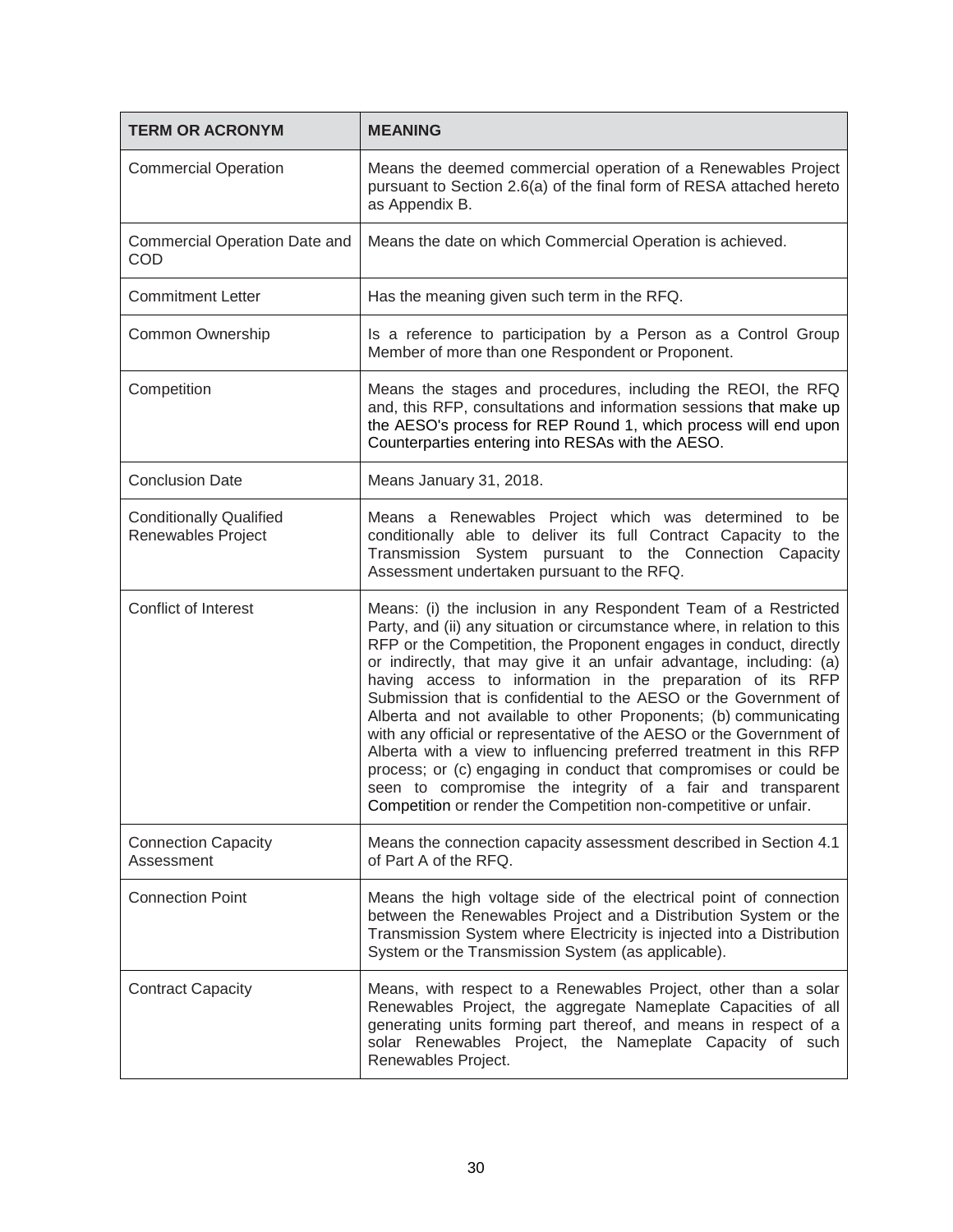| <b>TERM OR ACRONYM</b>                            | <b>MEANING</b>                                                                                                                                                                                                                                                                                                                                                                                                                                                                                                                                                                                                                                            |
|---------------------------------------------------|-----------------------------------------------------------------------------------------------------------------------------------------------------------------------------------------------------------------------------------------------------------------------------------------------------------------------------------------------------------------------------------------------------------------------------------------------------------------------------------------------------------------------------------------------------------------------------------------------------------------------------------------------------------|
| Control                                           | Means, with respect to any Person at any time, the possession,<br>directly or indirectly, of the power to either (i) elect a majority of the<br>directors of that Person, or (ii) direct or cause the direction of the<br>management or policies of that Person whether through ownership<br>of securities or partnership or other ownership interests, by contract<br>or otherwise; and includes, with correlative meanings, the terms<br>"controlling", "controlled by" and "under common control with".                                                                                                                                                |
| <b>Control Group Member</b>                       | Means in respect of a Proponent: (i) the Proponent, (ii) the<br>Counterparty in respect of each Renewables Project Proposal of the<br>Proponent and each Person that does or will own fifty percent (50%)<br>or more of the ownership interest in or will Control such<br>Counterparty, (iii) the Project Team Lead for each Renewables<br>Project Proposal of the Proponent, (iv) the Designated Equity<br>Provider(s) and Equity Support Person(s) for each Renewables<br>Project Proposal of the Proponent, and (v) each Person which is an<br>Affiliate of any of the foregoing.                                                                      |
| Corporation                                       | Means any corporation, company or other body corporate<br>howsoever formed or incorporated.                                                                                                                                                                                                                                                                                                                                                                                                                                                                                                                                                               |
| Counterparty                                      | Means, in respect of a Renewables Project contained in an RFP<br>Submission, the Selected Proponent, if an SPV, or the SPV of the<br>Selected Proponent which executes the RESA.                                                                                                                                                                                                                                                                                                                                                                                                                                                                          |
| <b>Delivery Address</b>                           | Means:                                                                                                                                                                                                                                                                                                                                                                                                                                                                                                                                                                                                                                                    |
|                                                   | Alberta Electric System Operator<br><b>Calgary Place</b><br>2500, 330 - 5th Ave SW                                                                                                                                                                                                                                                                                                                                                                                                                                                                                                                                                                        |
|                                                   | Calgary, AB T2P 0L4                                                                                                                                                                                                                                                                                                                                                                                                                                                                                                                                                                                                                                       |
| <b>Delivery Time</b>                              | Means December 20, 2017, 12:00 p.m.                                                                                                                                                                                                                                                                                                                                                                                                                                                                                                                                                                                                                       |
| Designated Equity Provider and<br><b>DEP</b>      | Has the meaning given such term in the RFQ.                                                                                                                                                                                                                                                                                                                                                                                                                                                                                                                                                                                                               |
| Disqualification or Disqualified or<br>Disqualify | Means, as the context requires, the exclusion by the AESO of a<br>Proponent, a Renewables Project or an RFP Submission from, or<br>from further participation in, the Competition, which exclusion will: (i)<br>in the case of the Disqualification of a Proponent, result in the<br>forfeiture of all Bid Security provided by such Proponent to the<br>AESO or (ii) in the case of the Disqualification of a Renewables<br>Project / RFP Submission, result in the forfeiture of the Bid Security<br>provided in respect of such Renewables Project / RFP Submission<br>to the AESO (in each case, without limiting any of the AESO's other<br>rights). |
| <b>Distribution Entity</b>                        | Means the owner or operator of a Distribution System including a<br>rural electrification association which has an approved service area<br>under the Hydro and Electric Energy Act (Alberta).                                                                                                                                                                                                                                                                                                                                                                                                                                                            |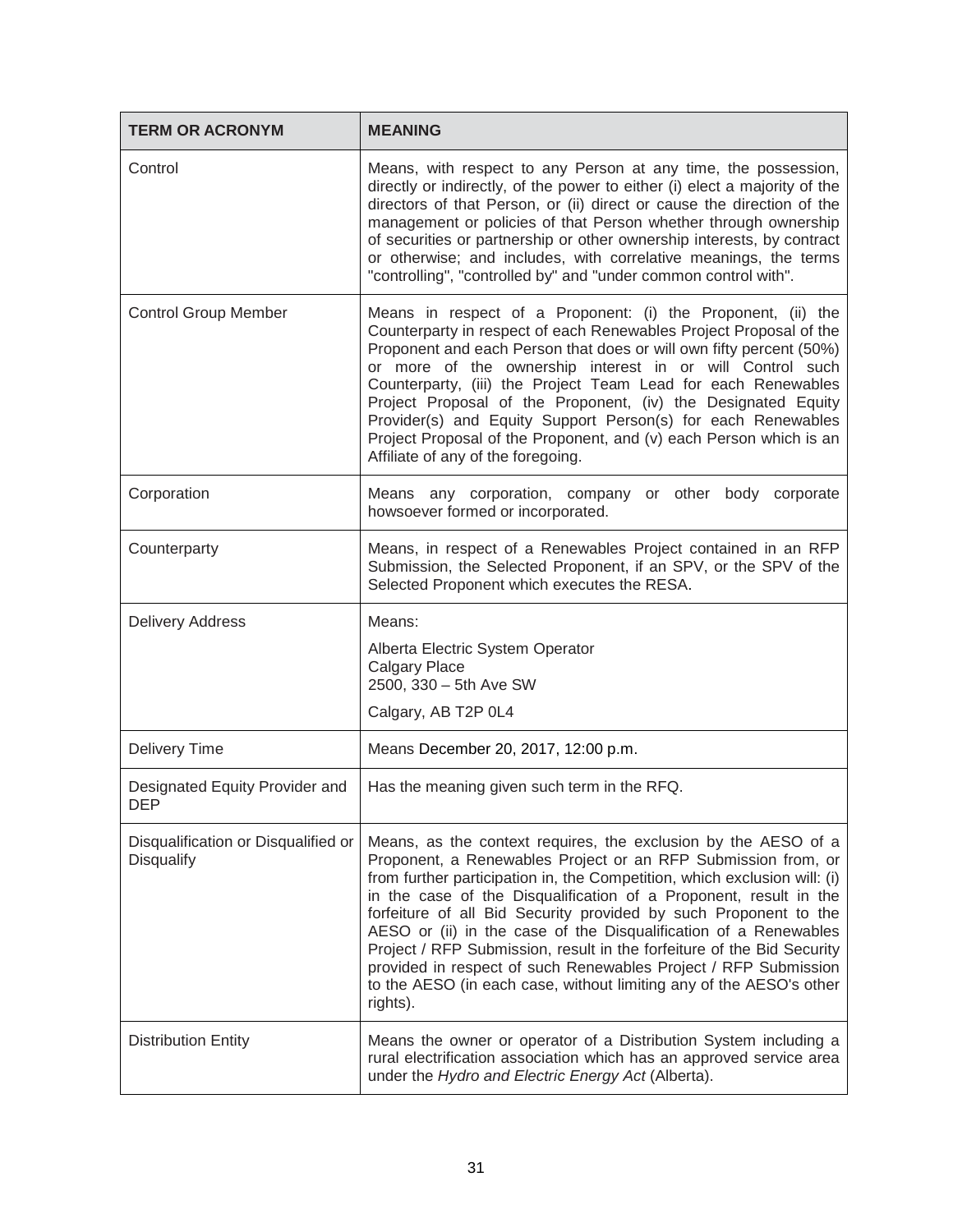| <b>TERM OR ACRONYM</b>        | <b>MEANING</b>                                                                                                                                                                                                                                                                                                                                                                                                                                                                                                                                         |
|-------------------------------|--------------------------------------------------------------------------------------------------------------------------------------------------------------------------------------------------------------------------------------------------------------------------------------------------------------------------------------------------------------------------------------------------------------------------------------------------------------------------------------------------------------------------------------------------------|
| <b>Distribution System</b>    | Means the distribution system of a Distribution Entity with a service<br>area established under the Hydro and Electric Energy Act (Alberta)<br>and includes any structures, equipment or other things used for that<br>purpose.                                                                                                                                                                                                                                                                                                                        |
| Dollar, dollar or \$          | Means Canadian currency unless otherwise specifically set out to<br>the contrary.                                                                                                                                                                                                                                                                                                                                                                                                                                                                      |
| Electricity                   | Has the meaning given the term "electricity" in the EUA.                                                                                                                                                                                                                                                                                                                                                                                                                                                                                               |
| Entity                        | Means a Corporation or Unincorporated Association.                                                                                                                                                                                                                                                                                                                                                                                                                                                                                                     |
| <b>Equity Support Person</b>  | Has the meaning given such term in the RFQ.                                                                                                                                                                                                                                                                                                                                                                                                                                                                                                            |
| <b>EUA</b>                    | Means the Electric Utilities Act (Alberta).                                                                                                                                                                                                                                                                                                                                                                                                                                                                                                            |
| <b>Excluded Purpose</b>       | Has the meaning given such term in the RFQ.                                                                                                                                                                                                                                                                                                                                                                                                                                                                                                            |
| Expansion                     | Has the meaning given such term in the RFQ.                                                                                                                                                                                                                                                                                                                                                                                                                                                                                                            |
| <b>Fairness Advisor</b>       | Means the Person who is retained by the AESO to provide:<br>(a) assurance that the evaluation process is fair and transparent,<br>and (b) a written report attesting that the Competition was<br>conducted in a fair and transparent manner.                                                                                                                                                                                                                                                                                                           |
| <b>FOIP Act</b>               | Has the meaning given such term in Section 4.7 of Part A.                                                                                                                                                                                                                                                                                                                                                                                                                                                                                              |
| <b>Generating Equipment</b>   | Means generating units and equipment used by a Renewable<br>Generating Facility in the generation of Electricity, such as wind<br>turbines, solar (PV) modules, hydroelectric turbines, biomass-fired<br>boilers and generating sets for the combustion of biogas or landfill<br>gas, but does not include transformers or other equipment used to<br>collect, transform or transmit such Electricity.                                                                                                                                                 |
| <b>Generation Facility</b>    | Has the meaning given such term in the RFQ.                                                                                                                                                                                                                                                                                                                                                                                                                                                                                                            |
| Glossary of Terms             | Means this Glossary of Terms appended as Appendix A to, and<br>forming part of, this RFP.                                                                                                                                                                                                                                                                                                                                                                                                                                                              |
| Government of Alberta         | Means Her Majesty the Queen in Right of Alberta.                                                                                                                                                                                                                                                                                                                                                                                                                                                                                                       |
| <b>Governmental Authority</b> | Means any federal, provincial, regional, municipal or local<br>government, parliament or legislature, or any regulatory authority,<br>agency, organization, tribunal, commission, board, department or<br>political or other subdivision of any such government, parliament or<br>legislature, or any court or other law, regulation or rule-making<br>entity, having jurisdiction in the relevant circumstances, including the<br>Alberta Utilities Commission, the AESO; and any Person acting<br>under the authority of any Governmental Authority. |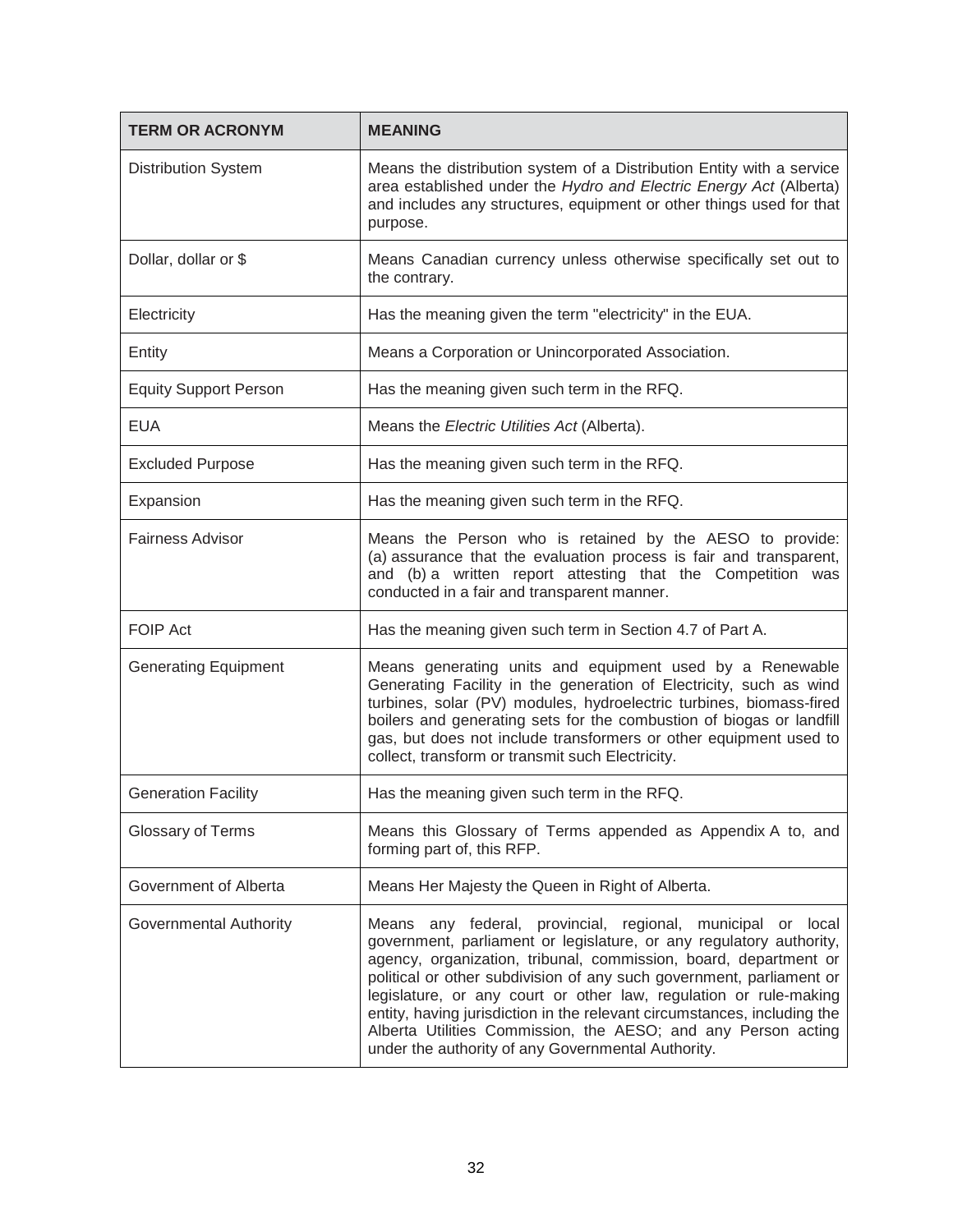| <b>TERM OR ACRONYM</b>    | <b>MEANING</b>                                                                                                                                                                                                                                                                           |  |
|---------------------------|------------------------------------------------------------------------------------------------------------------------------------------------------------------------------------------------------------------------------------------------------------------------------------------|--|
| Individual                | Means a natural person, but does not include a natural person in his<br>or her capacity as trustee, executor, administrator or other legal<br>representative.                                                                                                                            |  |
| Ineligible                | Means, as the context requires, the exclusion by the AESO of a<br>Proponent, a Renewables Project or an RFP Submission from, or<br>from further participation in, the Competition, which exclusion will<br>not, in and of itself, result in the forfeiture of any Bid Security.          |  |
| Inquiry                   | Means a request by a Proponent to the AESO for information or<br>clarification.                                                                                                                                                                                                          |  |
| Inquiry Request Deadline  | Means 3:00 p.m. Mountain Time on September 29th, 2017.                                                                                                                                                                                                                                   |  |
| <b>ISO Rules</b>          | Means the Rules of the ISO promulgated pursuant to the EUA.                                                                                                                                                                                                                              |  |
| Laws                      | Means:                                                                                                                                                                                                                                                                                   |  |
|                           | all applicable federal, provincial or municipal laws, orders-in<br>(a)<br>council, bylaws, codes, rules, policies, regulations and statutes;                                                                                                                                             |  |
|                           | all applicable orders, decisions, codes, judgments, injunctions,<br>(b)<br>decrees, awards and writs of any court, tribunal, arbitrator,<br>Governmental Authority or other Person having jurisdiction;                                                                                  |  |
|                           | all applicable rulings and conditions of any licence, permit,<br>(c)<br>certificate, registration, authorization, consent and approval<br>issued by a Governmental Authority;                                                                                                            |  |
|                           | all applicable requirements under or prescribed by applicable<br>(d)<br>common law; and                                                                                                                                                                                                  |  |
|                           | the ISO Rules, as well as any manuals or interpretation<br>(e)<br>bulletins issued by the AESO from time to time that are binding<br>on a Selected Proponent.                                                                                                                            |  |
| <b>Longstop Dates</b>     | Means either or both, as the context permits, the Commencement of<br>Construction Longstop Date and COD Longstop Date as each such<br>term is defined in the RESA in Appendix B.                                                                                                         |  |
| <b>Material Deviation</b> | Means a deviation from the requirements in this RFP, including any<br>Prescribed Forms, which, in the opinion of the AESO, results in an<br>RFP Submission being in non-compliance in a material way with a<br>material component of this RFP or any requirement set out in this<br>RFP. |  |
| <b>MW</b>                 | Means megawatt.                                                                                                                                                                                                                                                                          |  |
| <b>MWh</b>                | Means megawatt hour.                                                                                                                                                                                                                                                                     |  |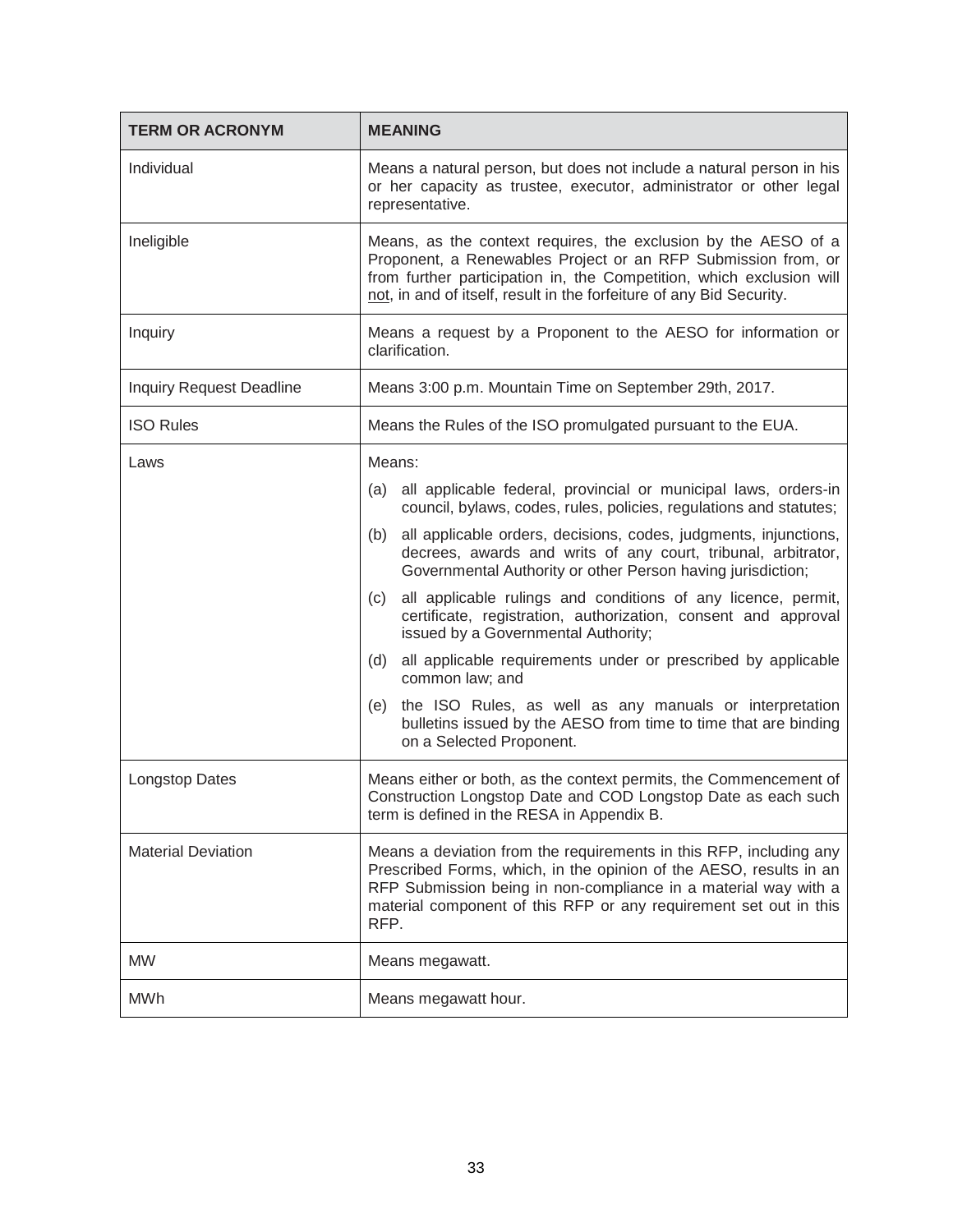| <b>TERM OR ACRONYM</b>             | <b>MEANING</b>                                                                                                                                                                                                                                                                                                                                                                                                                                                                                                                                                                                                                                                                                                                       |  |
|------------------------------------|--------------------------------------------------------------------------------------------------------------------------------------------------------------------------------------------------------------------------------------------------------------------------------------------------------------------------------------------------------------------------------------------------------------------------------------------------------------------------------------------------------------------------------------------------------------------------------------------------------------------------------------------------------------------------------------------------------------------------------------|--|
| Nameplate Capacity                 | Means, in respect of a generating unit, the manufacturer's installed<br>rated capacity of the generating unit to generate Electricity,<br>expressed in MW; and means for solar Generation Facilities the<br>manufacturer's total installed rated capacity in MW as determined by<br>taking the lesser of: (a) the sum of the manufacturer's capacity<br>ratings (in direct current MW) for normal operation (e.g. continuous<br>output ratings) of the installed solar modules (i.e. panels) of the<br>Generation Facility; and (b) the sum of the manufacturer's capacity<br>ratings (in alternating current MW) for normal operation (e.g.<br>continuous output ratings) of the installed inverters of the<br>Generation Facility. |  |
| <b>New Build</b>                   | Has the meaning given such term in the RFQ.                                                                                                                                                                                                                                                                                                                                                                                                                                                                                                                                                                                                                                                                                          |  |
| <b>Non-Collusion Requirements</b>  | Means the requirement that a Respondent Team:                                                                                                                                                                                                                                                                                                                                                                                                                                                                                                                                                                                                                                                                                        |  |
|                                    | not coordinate its RFP Submission with any other Proponent;<br>(a)                                                                                                                                                                                                                                                                                                                                                                                                                                                                                                                                                                                                                                                                   |  |
|                                    | keep its RFP Submissions confidential;<br>(b)                                                                                                                                                                                                                                                                                                                                                                                                                                                                                                                                                                                                                                                                                        |  |
|                                    | ensure that no member of its Respondent Team has entered<br>(c)<br>into any agreement or arrangement with any member of<br>another Respondent Team which may affect the RFP<br>Submission submitted by either Proponent; and                                                                                                                                                                                                                                                                                                                                                                                                                                                                                                         |  |
|                                    | not engage in any activity or communication that results in a<br>(d)<br>Conflict of Interest, collusion or a violation of any of the civil or<br>criminal provisions of the Competition Act (Canada).                                                                                                                                                                                                                                                                                                                                                                                                                                                                                                                                |  |
| Overlap Lands                      | Has the meaning given such term in the RFQ.                                                                                                                                                                                                                                                                                                                                                                                                                                                                                                                                                                                                                                                                                          |  |
| Part A                             | Means Part A of this RFP.                                                                                                                                                                                                                                                                                                                                                                                                                                                                                                                                                                                                                                                                                                            |  |
| Part B                             | Means Part B of this RFP.                                                                                                                                                                                                                                                                                                                                                                                                                                                                                                                                                                                                                                                                                                            |  |
| <b>Permitted Purpose</b>           | Has the meaning given such term in the RFP.                                                                                                                                                                                                                                                                                                                                                                                                                                                                                                                                                                                                                                                                                          |  |
| Person(s)                          | Means an Entity or an Individual.                                                                                                                                                                                                                                                                                                                                                                                                                                                                                                                                                                                                                                                                                                    |  |
| <b>Performance Security</b>        | Means the Completion and Performance Security as defined in the<br>RESA.                                                                                                                                                                                                                                                                                                                                                                                                                                                                                                                                                                                                                                                             |  |
| Power Pool                         | Has the meaning given the term "power pool" in the EUA.                                                                                                                                                                                                                                                                                                                                                                                                                                                                                                                                                                                                                                                                              |  |
| <b>Prescribed Form</b>             | Means each form described herein as a prescribed form and<br>attached hereto as an appendix.                                                                                                                                                                                                                                                                                                                                                                                                                                                                                                                                                                                                                                         |  |
| <b>Procurement Target</b>          | Means Renewables Projects awarded RESAs pursuant to this<br>Competition with aggregate Contract Capacity of up to 400 MW.                                                                                                                                                                                                                                                                                                                                                                                                                                                                                                                                                                                                            |  |
| Project Team Lead and Team<br>Lead | Has the meaning given such term in the RFQ.                                                                                                                                                                                                                                                                                                                                                                                                                                                                                                                                                                                                                                                                                          |  |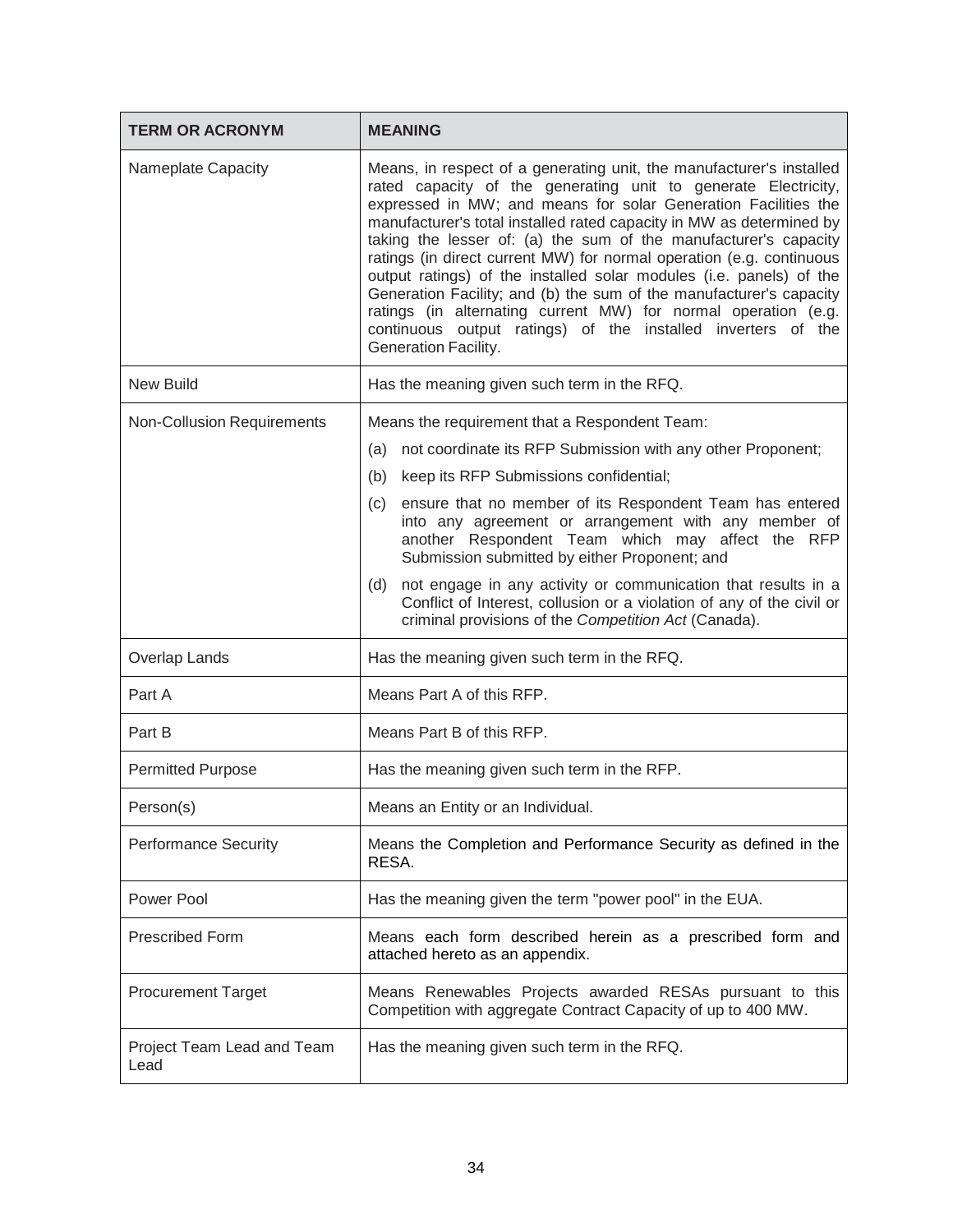| <b>TERM OR ACRONYM</b>               | <b>MEANING</b>                                                                                                                                                                                                                                                                                                                                                                                                      |
|--------------------------------------|---------------------------------------------------------------------------------------------------------------------------------------------------------------------------------------------------------------------------------------------------------------------------------------------------------------------------------------------------------------------------------------------------------------------|
| Proponent                            | Means, in respect of an RFP Submission and its Renewables<br>Project, the Respondent identified with respect to such Renewables<br>Project in a Qualification Submission which has been determined to<br>be a Proponent pursuant to the RFQ in respect of such Renewables<br>Project, and if the context allows also means the Respondent Team<br>Members of that Proponent in relation to that Renewables Project. |
| <b>Proponent Name</b>                | Means the name by which the Proponent was, as Respondent,<br>identified as specified in the Prescribed Form - Respondent<br>Declarations of the RFQ.                                                                                                                                                                                                                                                                |
| Proponent's Portal                   | Means the Respondent's Portal of the Proponent.                                                                                                                                                                                                                                                                                                                                                                     |
| Proponent's Representative           | Has the meaning given such term in Section 2.2 of Part A.                                                                                                                                                                                                                                                                                                                                                           |
| <b>Qualification Submission</b>      | Means the submission made by a Respondent pursuant to the RFQ.                                                                                                                                                                                                                                                                                                                                                      |
| <b>Releasees</b>                     | Means the AESO and its members and its employees and its<br>evaluators, consultants and advisors engaged by it in connection<br>with the Competition.                                                                                                                                                                                                                                                               |
| Renewable Electricity Act and<br>REA | Means the Renewable Electricity Act (Alberta).                                                                                                                                                                                                                                                                                                                                                                      |
| Renewable Fuel                       | Means an energy resource that occurs naturally and that can be<br>replenished or renewed within a human lifespan, including: (i)<br>moving water, (ii) wind, (iii) heat from the earth, (iv) sunlight, and (v)<br>Sustainable Biomass.                                                                                                                                                                              |
| <b>Renewable Generating Facility</b> | Means an Electricity generating facility which generates Electricity<br>exclusively from one or more Renewables Fuels (except in the case<br>of a facility utilizing Sustainable Biomass to generate Electricity) and<br>delivers that Electricity through its own meter connected to the AIES<br>in accordance with all Laws.                                                                                      |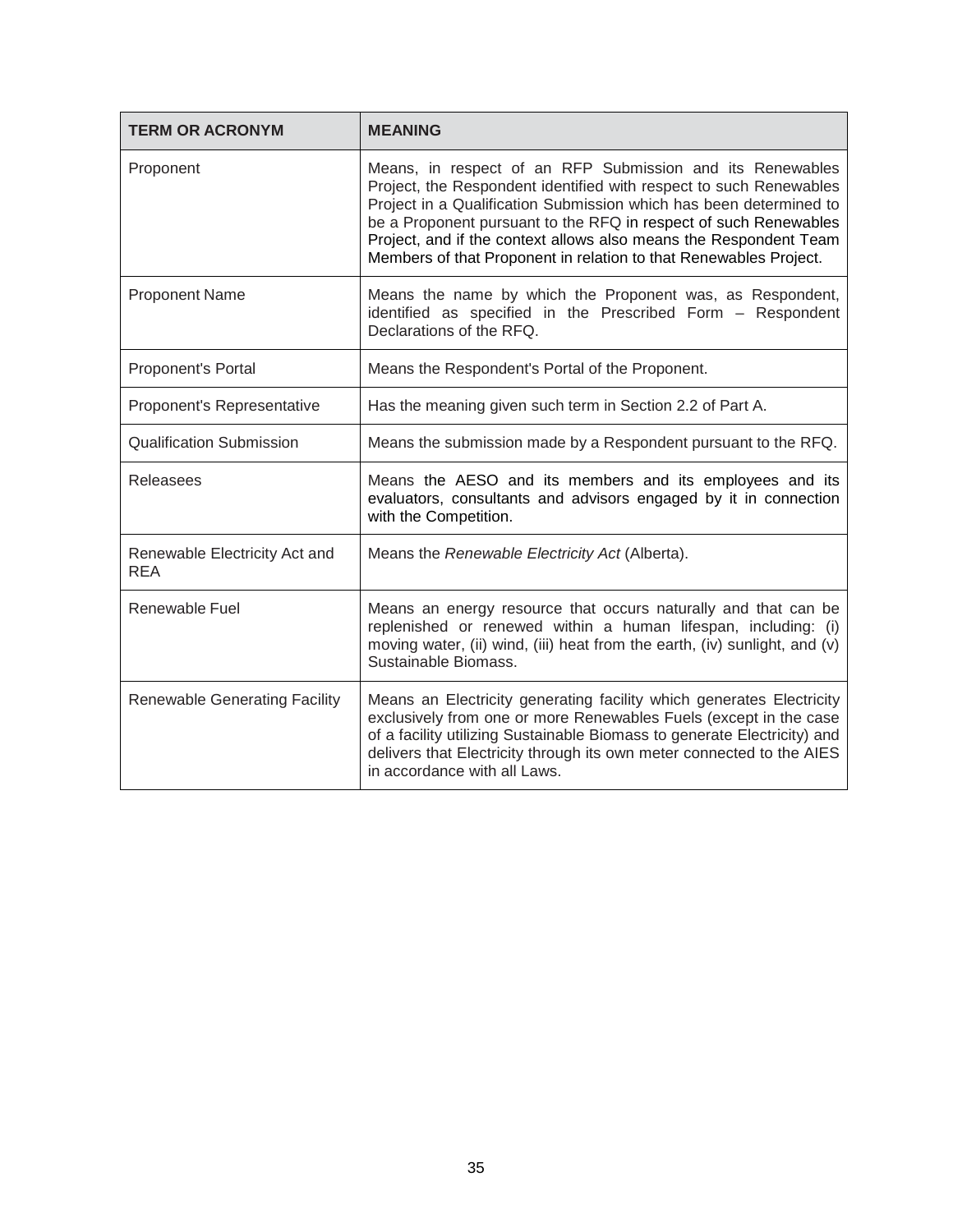| <b>TERM OR ACRONYM</b>            | <b>MEANING</b>                                                                                                                                                                                                                                                                                                                                                                                                                                                                       |  |
|-----------------------------------|--------------------------------------------------------------------------------------------------------------------------------------------------------------------------------------------------------------------------------------------------------------------------------------------------------------------------------------------------------------------------------------------------------------------------------------------------------------------------------------|--|
| <b>Renewables Attributes</b>      | Means those attributes existing or coming into existence in the<br>future, associated with a Generation Facility having decreased<br>environmental impacts due to or through the generation of Electricity<br>through the generation of Renewable Electricity, and includes:                                                                                                                                                                                                         |  |
|                                   | rights to any fungible or non-fungible attributes, whether<br>(a)<br>arising from the Generation Facility itself, from the interaction<br>of the Generation Facility with the AIES or because of<br>applicable legislation or voluntary programs established by<br>Governmental Authorities or agencies thereof;                                                                                                                                                                     |  |
|                                   | any and all rights relating to the nature of the energy source<br>(b)<br>as may be defined and awarded through applicable<br>legislation or voluntary programs, including ownership rights<br>to any emission reduction credits or entitlements resulting<br>from interaction of the Generation Facility with the AIES or as<br>specified by applicable legislation or voluntary programs, and<br>the right to quantify and register such credits with competent<br>authorities; and |  |
|                                   | all revenues, entitlements, benefits, and other proceeds<br>(c)<br>arising from or related to the foregoing,                                                                                                                                                                                                                                                                                                                                                                         |  |
|                                   | but which excludes:                                                                                                                                                                                                                                                                                                                                                                                                                                                                  |  |
|                                   | (d)<br>any tax or other benefit under the Government of Canada's<br>Canadian Renewable and Conservation Expenses (CRCE)<br>or successor program which may be available in connection<br>with a Renewables Project.                                                                                                                                                                                                                                                                   |  |
| Renewables Project                | Means the Renewable Generating Facility which is the subject of a<br>Renewables Project Proposal which was determined by the AESO<br>through the RFQ to be eligible to be included in this RFP through an<br>RFP Submission.                                                                                                                                                                                                                                                         |  |
| Renewables Project Proposal       | Means a proposal made by a Respondent in respect of a<br>Renewables Project contained in a Qualification Submission.                                                                                                                                                                                                                                                                                                                                                                 |  |
| <b>REOI</b>                       | Means the request for expressions of interest issued by the AESO<br>on March 31, 2017 in connection with the Competition.                                                                                                                                                                                                                                                                                                                                                            |  |
| <b>REP Round 1</b>                | Means this first competition being carried out by the AESO pursuant<br>to the REA to promote the development of up to 400 MW of<br>Renewables Projects and, where the context allows, also means<br>"Competition".                                                                                                                                                                                                                                                                   |  |
| <b>REP SharePoint Online Site</b> | Means the electronic information sharing site maintained by the<br>AESO for purposes of this Competition.                                                                                                                                                                                                                                                                                                                                                                            |  |
| <b>Request for Clarifications</b> | Means requests made by the AESO to a Proponent for Clarification<br>of information already provided to the AESO.                                                                                                                                                                                                                                                                                                                                                                     |  |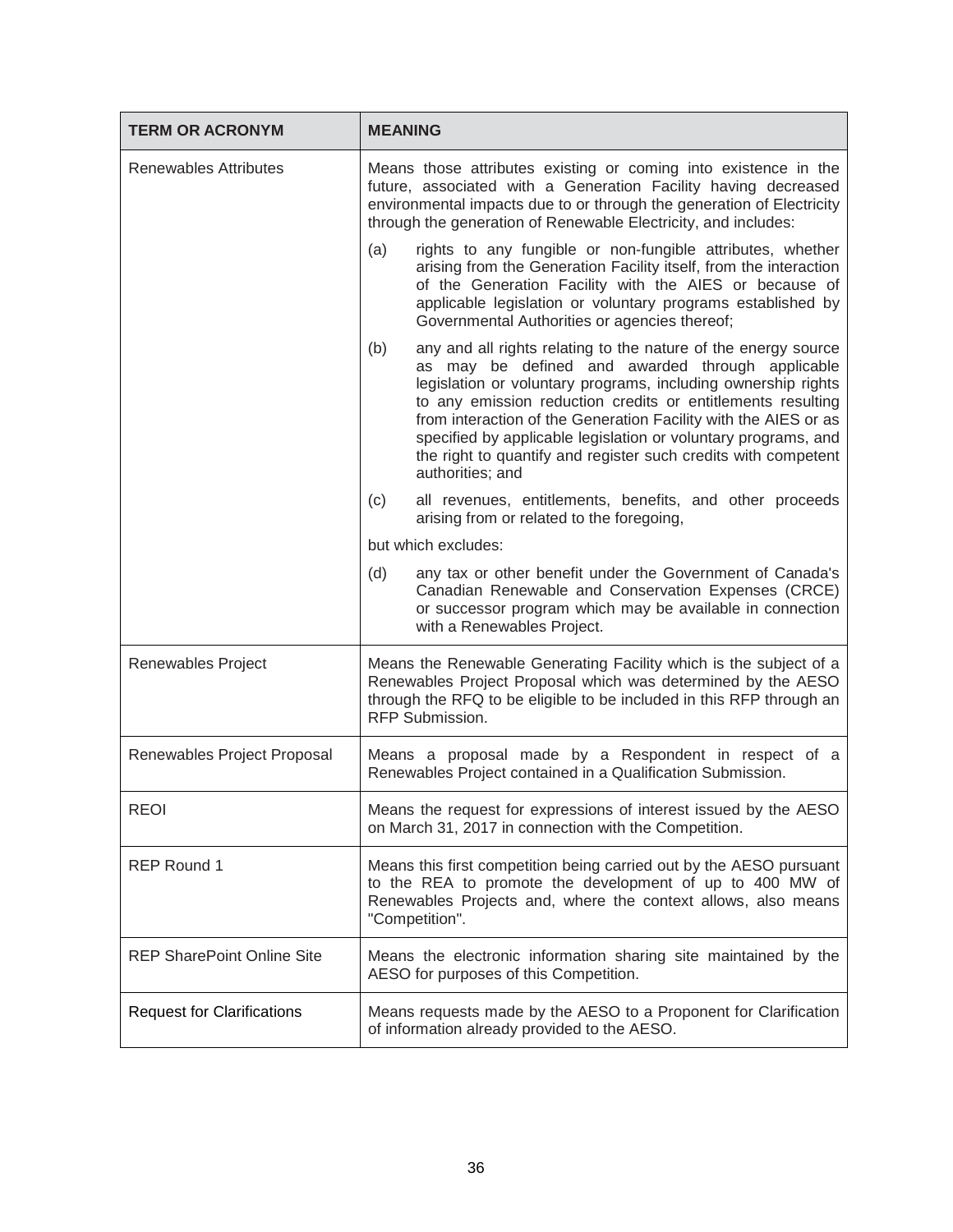| <b>TERM OR ACRONYM</b>                      | <b>MEANING</b>                                                                                                                                                                                                                                                                                                                                                                                                                                                                                                              |  |
|---------------------------------------------|-----------------------------------------------------------------------------------------------------------------------------------------------------------------------------------------------------------------------------------------------------------------------------------------------------------------------------------------------------------------------------------------------------------------------------------------------------------------------------------------------------------------------------|--|
| Request for Proposals or RFP                | Means this request for proposals issued by the AESO as part of the<br>Competition, as amended from time to time by the AESO in<br>accordance with its terms.                                                                                                                                                                                                                                                                                                                                                                |  |
| Request for Qualifications or<br><b>RFQ</b> | Means the request for qualifications issued by the AESO on April<br>28, 2017 in connection with the Competition, as amended by<br>Addenda issued by the AESO.                                                                                                                                                                                                                                                                                                                                                               |  |
| <b>RESA</b>                                 | Means the Renewable Electricity Support Agreement in the form set<br>out in Appendix B to this RFP.                                                                                                                                                                                                                                                                                                                                                                                                                         |  |
| Respondent                                  | Has the meaning given such term in the RFQ.                                                                                                                                                                                                                                                                                                                                                                                                                                                                                 |  |
| <b>Respondent Team</b>                      | Means the Proponent and the Proponent's Designated Equity<br>Providers, Equity Support Persons and Project Team Leads as well<br>as any other Entities identified as Respondent Team Members in<br>the Qualification Submission of the Proponent.                                                                                                                                                                                                                                                                           |  |
| <b>Respondent Team Members</b>              | Means each Person that is a member of the Respondent Team.                                                                                                                                                                                                                                                                                                                                                                                                                                                                  |  |
| Respondent's Portal                         | Has the meaning given such term in the RFQ.                                                                                                                                                                                                                                                                                                                                                                                                                                                                                 |  |
| Respondent's Representative                 | Has the meaning given such term in the RFQ.                                                                                                                                                                                                                                                                                                                                                                                                                                                                                 |  |
| <b>Restricted Party</b>                     | Means a Person who had, or currently has, participation or<br>involvement in:                                                                                                                                                                                                                                                                                                                                                                                                                                               |  |
|                                             | the Competition on behalf of the AESO;<br>(a)                                                                                                                                                                                                                                                                                                                                                                                                                                                                               |  |
|                                             | the design, planning or implementation of the Competition for<br>(b)<br>the AESO; or                                                                                                                                                                                                                                                                                                                                                                                                                                        |  |
|                                             | any other relationship with the AESO related to the<br>(c)<br>Competition;                                                                                                                                                                                                                                                                                                                                                                                                                                                  |  |
|                                             | and who, as a result, and in the opinion of the AESO in relation to<br>the Competition has an actual conflict of interest or creates the<br>perception of a conflict of interest or may provide a material unfair<br>advantage to any Respondent or confidential information to any<br>Respondent that is not, or would not reasonably be expected to be,<br>available to other Respondents, and includes the Persons listed in<br>Section 6.1 of Part A of the RFQ; and Restricted Party means any<br>one of such Persons. |  |
| <b>RFP</b>                                  | Means this RFP and all of its Appendices, all of which may be<br>amended in accordance with Section 4.2 of Part A.                                                                                                                                                                                                                                                                                                                                                                                                          |  |
| <b>RFP Submission</b>                       | Means a submission made by a Proponent pursuant to this RFP,<br>containing the information and other requirements set out and<br>stipulated in Part B in respect of a Renewables Project, and means,<br>if applicable, the RESA, Performance Security and Solicitor's<br>Opinion in respect of a Selected Renewables Project.                                                                                                                                                                                               |  |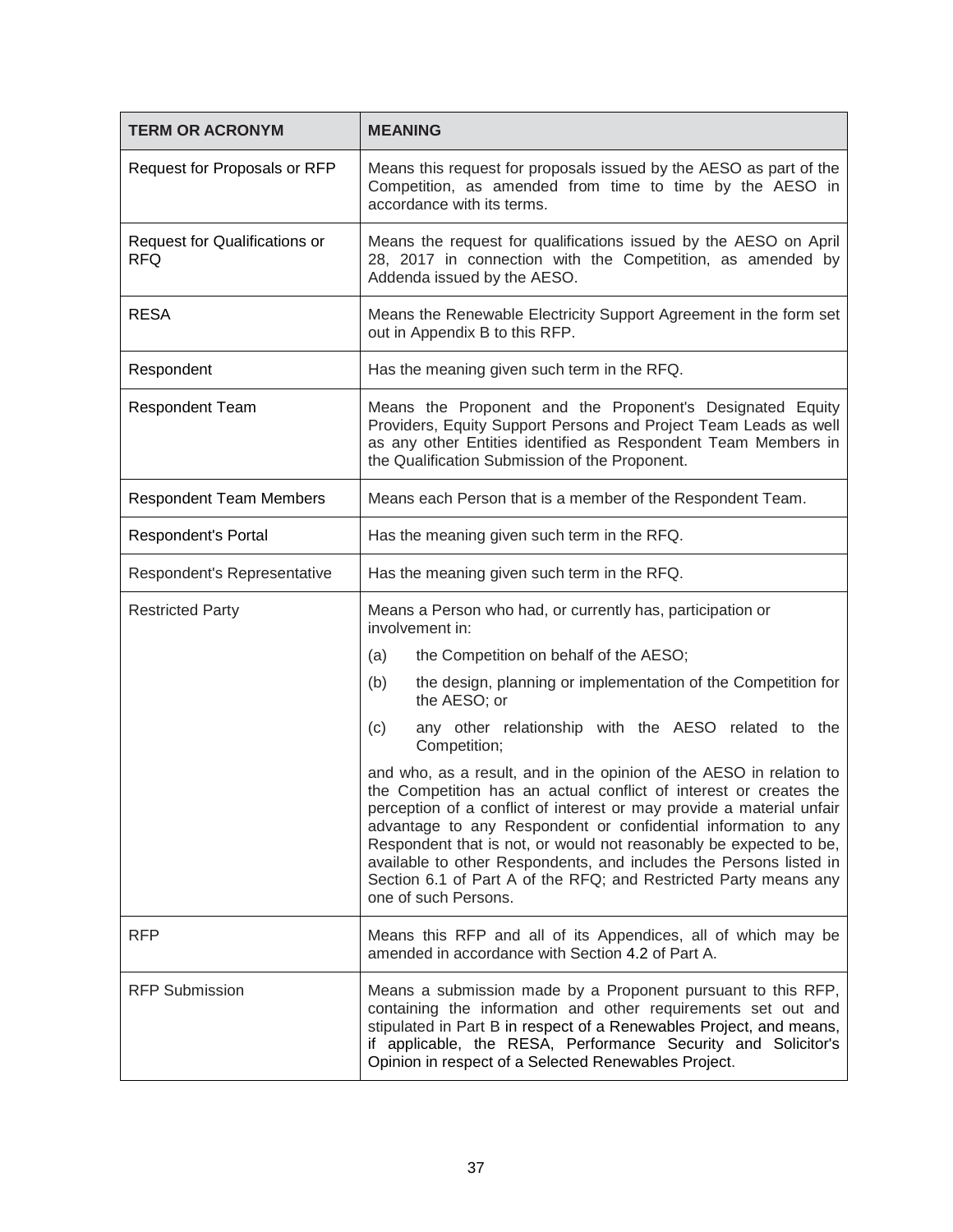| <b>TERM OR ACRONYM</b>         | <b>MEANING</b>                                                                                                                                                                                                                                                                                                                                                                                                                                                                                   |  |
|--------------------------------|--------------------------------------------------------------------------------------------------------------------------------------------------------------------------------------------------------------------------------------------------------------------------------------------------------------------------------------------------------------------------------------------------------------------------------------------------------------------------------------------------|--|
| <b>RFP Submission Deadline</b> | Means 3:00 p.m. Mountain Time on October 12, 2017, as such time<br>may be amended by Addendum.                                                                                                                                                                                                                                                                                                                                                                                                   |  |
| <b>Ringfence Covenants</b>     | Means the covenants of the Counterparty contained in the RESA<br>requiring the Counterparty:                                                                                                                                                                                                                                                                                                                                                                                                     |  |
|                                | not to undertake any business other than that associated with<br>(a)<br>the Renewables Project;                                                                                                                                                                                                                                                                                                                                                                                                  |  |
|                                | not modify the Renewables Project without consent of the<br>(b)<br>AESO; and                                                                                                                                                                                                                                                                                                                                                                                                                     |  |
|                                | other than in respect of its business, not incur indebtedness,<br>(c)<br>including indebtedness on behalf of, or a guarantee of the<br>obligations of any other Person.                                                                                                                                                                                                                                                                                                                          |  |
| <b>Selected Proponent</b>      | Means a Proponent that, pursuant to evaluation under the terms of<br>this RFP and the approvals of the Minister required under Section<br>7(3) the REA, becomes entitled, if an SPV, to become Counterparty<br>to, or if not an SPV, then whose SPV becomes entitled to become<br>Counterparty to a RESA with the AESO for a Renewables Project,<br>and, in the latter case, includes such SPV.                                                                                                  |  |
| Selected Renewables Project    | Means a Renewables Project that is selected pursuant to the<br>evaluation under the terms of this RFP and the approvals of the<br>Minister required under Section 7(3) of the REA, and in respect of<br>which the applicable Proponent is awarded a RESA.                                                                                                                                                                                                                                        |  |
| <b>Site</b>                    | Means, in respect of a Renewables Project, the lands and/or other<br>physical location on, over, in, under or in respect of which such<br>project is, or is to be, situated as such location is identified in the<br>Qualification Submission.                                                                                                                                                                                                                                                   |  |
| Solicitor's Opinion            | Means the Solicitor's Opinion regarding execution of the RESA in<br>the form set out in Appendix G.                                                                                                                                                                                                                                                                                                                                                                                              |  |
| <b>SPV</b>                     | Means, with respect to a Renewables Project, a special purpose<br>vehicle whether in the form of a Corporation or Unincorporated<br>Association, controlled by one of or a combination of the Proponent,<br>Designated Equity Providers or Project Team Lead created for the<br>purpose of entering into the RESA with respect to the corresponding<br>Renewables Project which is awarded a RESA under this RFP and<br>which will comply with the Ringfence Covenants contained in the<br>RESA. |  |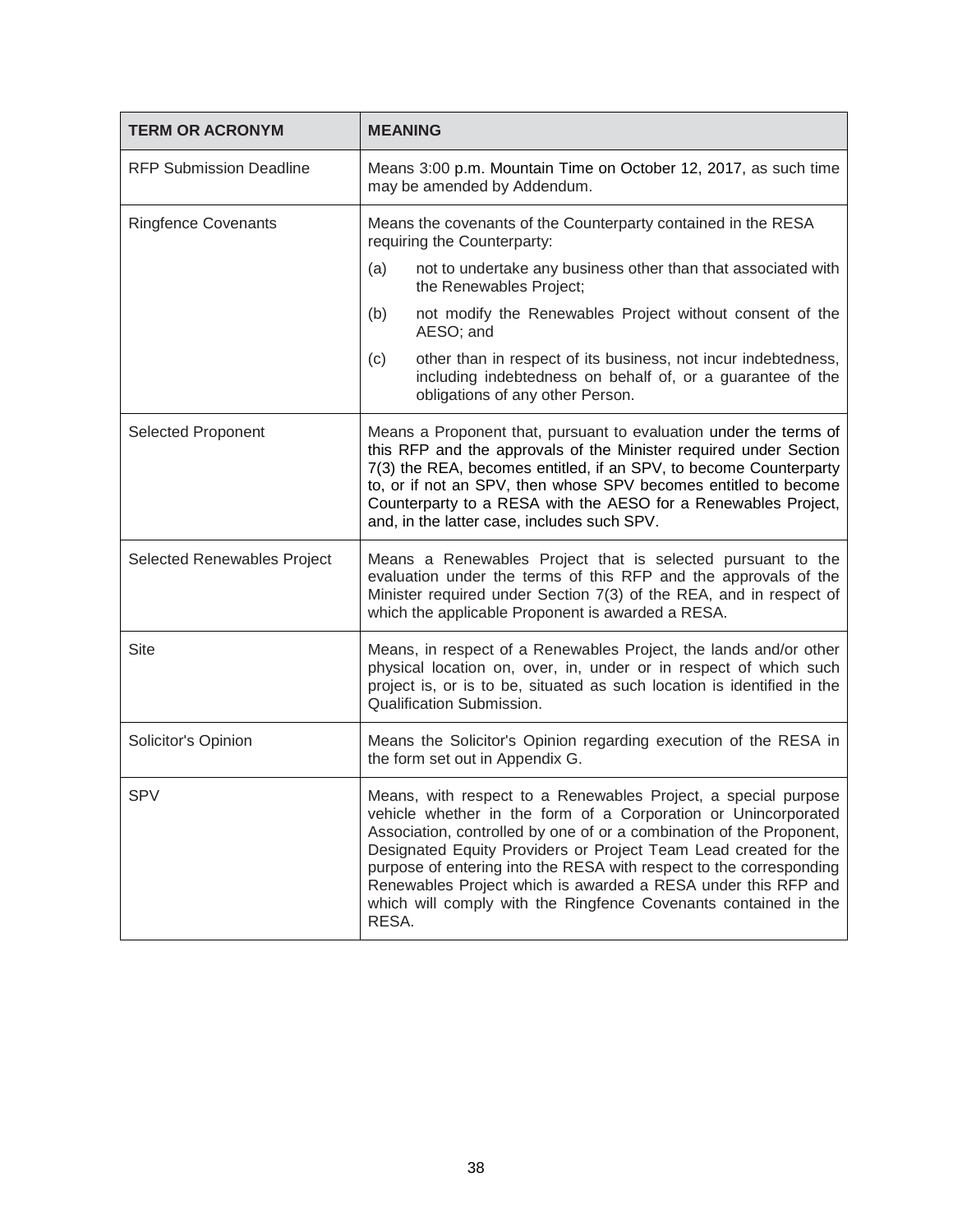| <b>TERM OR ACRONYM</b>   | <b>MEANING</b>                                                                                                                                                                                                                                                                                                                                                                                   |  |
|--------------------------|--------------------------------------------------------------------------------------------------------------------------------------------------------------------------------------------------------------------------------------------------------------------------------------------------------------------------------------------------------------------------------------------------|--|
| Stage 1 Prescribed Forms | Means the following Prescribed Forms:                                                                                                                                                                                                                                                                                                                                                            |  |
|                          | Appendix C - Prescribed Form of Bid Security;<br>(a)                                                                                                                                                                                                                                                                                                                                             |  |
|                          | (b)<br>Appendix D - Prescribed Form of Confirmation, Bid Security,<br>RESA Provisions and Release and Indemnity Agreement;                                                                                                                                                                                                                                                                       |  |
|                          | Appendix E - Prescribed Form of Proponent Declarations;<br>(c)<br>and                                                                                                                                                                                                                                                                                                                            |  |
|                          | Appendix F - Prescribed Form of Strike Price Offer.<br>(d)                                                                                                                                                                                                                                                                                                                                       |  |
| <b>Strike Price</b>      | Means the amount (in \$/MWh (to two decimal places)) bid by a<br>Proponent in respect of a Renewables Project as the amount which,<br>subject to the terms of the RESA, will be used to determine the<br>amount the AESO will pay to or will be entitled to receive from the<br>Counterparty for each MWh of Electricity generation up to the<br>Contract Capacity, from the Renewables Project. |  |
| <b>Submission Fee</b>    | Has the meaning given such term in the RFQ.                                                                                                                                                                                                                                                                                                                                                      |  |
| <b>Substation Lands</b>  | Has the meaning given such term in the RFQ.                                                                                                                                                                                                                                                                                                                                                      |  |
| Sustainable Biomass      | Has the meaning given to the term "Sustainable Biomass" set out in<br>the final form of RESA attached as Appendix B.                                                                                                                                                                                                                                                                             |  |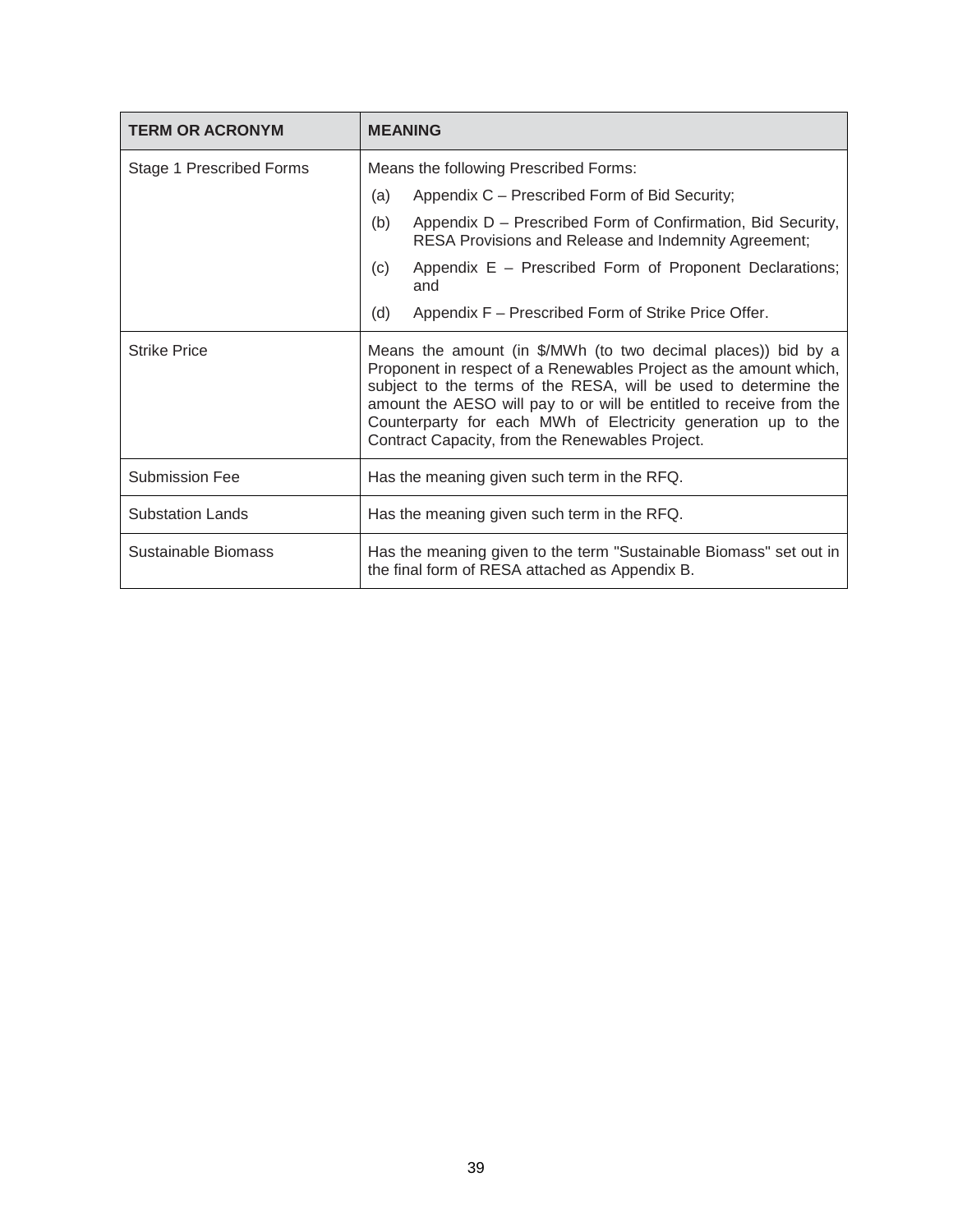| <b>TERM OR ACRONYM</b>    | <b>MEANING</b>                     |                                                                                                                                                                                                                                                                                                                                                                                                                                                                                                                                                                                                                                                                                                                                                                                                                                                                                                                                                                                                                                                                                                                                                                                                                                                                                                                                                                                           |
|---------------------------|------------------------------------|-------------------------------------------------------------------------------------------------------------------------------------------------------------------------------------------------------------------------------------------------------------------------------------------------------------------------------------------------------------------------------------------------------------------------------------------------------------------------------------------------------------------------------------------------------------------------------------------------------------------------------------------------------------------------------------------------------------------------------------------------------------------------------------------------------------------------------------------------------------------------------------------------------------------------------------------------------------------------------------------------------------------------------------------------------------------------------------------------------------------------------------------------------------------------------------------------------------------------------------------------------------------------------------------------------------------------------------------------------------------------------------------|
| Tangible Net Worth or TNW | applications,<br>statements where: | Means, in respect of a Designated Equity Provider or Equity Support<br>Person (as applicable), at any time and without duplication, an<br>amount determined in accordance with GAAP, and calculated as:<br>(a) the sum of capital stock, preferred stock (unless presented as<br>temporary equity under US GAAP), paid-in capital, contributed<br>surplus, retained earnings (minus any deficit, accumulated deficit or<br>negative retained earnings), capital reserves, cumulative translation<br>adjustment (whether positive or negative), and accumulated other<br>comprehensive income (whether positive or negative), minus (b) the<br>sum of any amounts shown on account of any common stock<br>reacquired by the Designated Equity Provider or Equity Support<br>Person or guarantor as applicable, the Designated Equity Provider<br>or Equity Support Person (as applicable) as a parent's interest in all<br>intangible assets (including but not limited to: patents, patent<br>service marks, industrial designs,<br>copyrights,<br>trademarks and trade names, licenses, development assets and<br>goodwill), prepaid assets, deferred tax assets, prepaid employee<br>benefits, defined benefit pension fund assets, and leasehold<br>improvements as presented in the Designated Equity Provider's or<br>Equity Support Person's (as applicable) consolidated financial |
|                           | (i)                                | all intangible assets shall be net of any accumulated<br>amortization related to those intangible assets;                                                                                                                                                                                                                                                                                                                                                                                                                                                                                                                                                                                                                                                                                                                                                                                                                                                                                                                                                                                                                                                                                                                                                                                                                                                                                 |
|                           | (ii)                               | assets attributable to non-controlling interest ("NCI")<br>are to be excluded from (b) provided that NCIs are<br>not included in calculating (a), unless the Designated<br>Equity Provider or Equity Support Person (as<br>applicable) as parent has<br>entered<br>into<br>an<br>arrangement to fund, either directly or indirectly,<br>minority investments made in the subsidiary;                                                                                                                                                                                                                                                                                                                                                                                                                                                                                                                                                                                                                                                                                                                                                                                                                                                                                                                                                                                                      |
|                           | (iii)                              | the full amounts of goodwill, intangible assets and<br>defined benefit pension fund assets are to be<br>deducted in the calculation of Tangible Net Worth,<br>net of any associated deferred tax liability which<br>would be extinguished if the asset on the balance<br>sheet becomes impaired or is derecognized under<br>GAAP; and                                                                                                                                                                                                                                                                                                                                                                                                                                                                                                                                                                                                                                                                                                                                                                                                                                                                                                                                                                                                                                                     |
|                           | (iv)                               | deferred tax assets may be netted with associated<br>deferred tax liabilities only if the deferred tax assets<br>and deferred tax liabilities relate to taxes levied by<br>the same taxation authority and offsetting is<br>permitted by the relevant tax authorities. The<br>deferred tax liabilities permitted to be netted against<br>the deferred tax assets must exclude amounts<br>already netted against the deduction of goodwill,<br>intangible assets and defined benefit pension assets.                                                                                                                                                                                                                                                                                                                                                                                                                                                                                                                                                                                                                                                                                                                                                                                                                                                                                       |
| <b>Target COD</b>         | Means December 1, 2019.            |                                                                                                                                                                                                                                                                                                                                                                                                                                                                                                                                                                                                                                                                                                                                                                                                                                                                                                                                                                                                                                                                                                                                                                                                                                                                                                                                                                                           |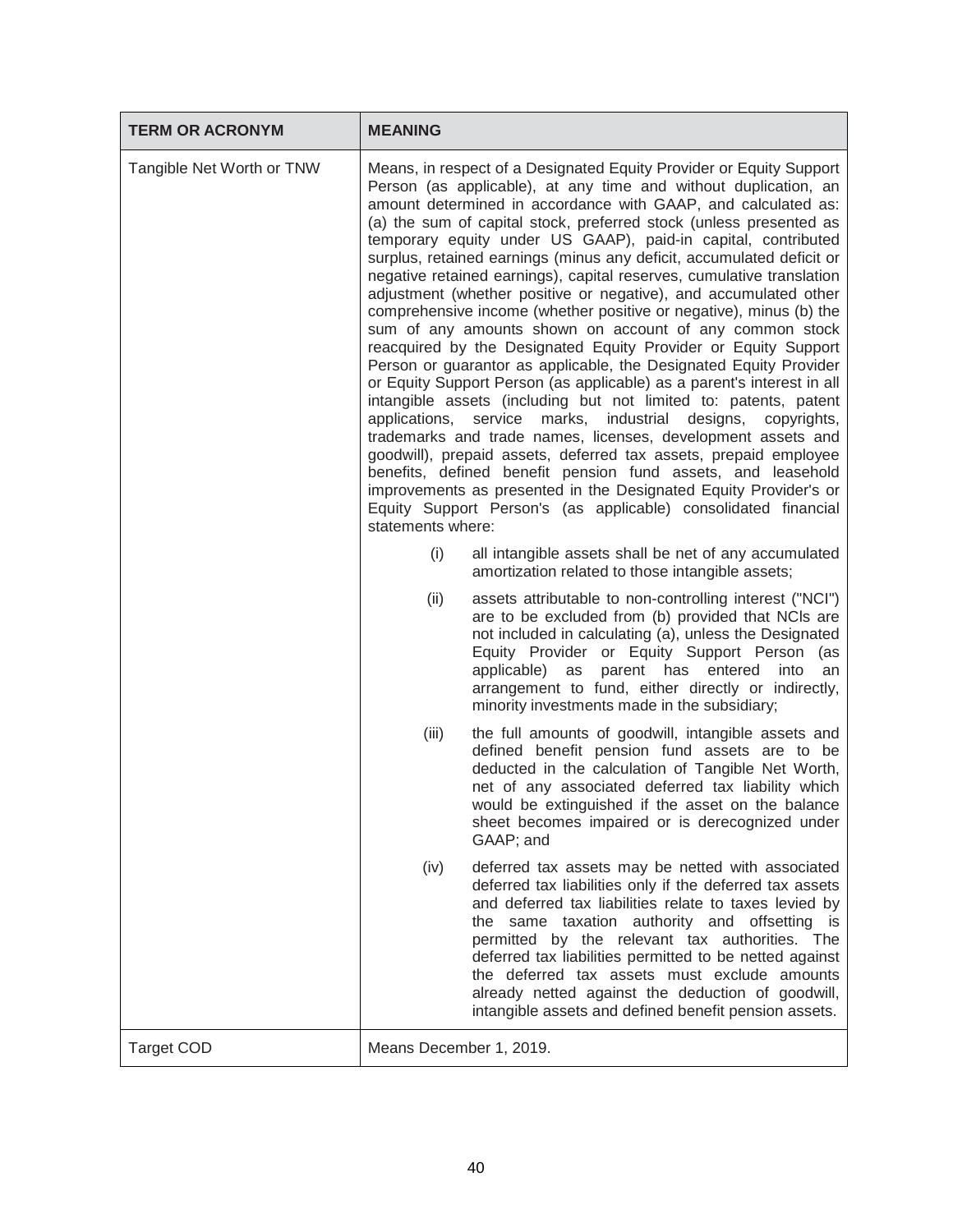| <b>TERM OR ACRONYM</b>     | <b>MEANING</b>                                                                                                                                                                                                                                                                               |
|----------------------------|----------------------------------------------------------------------------------------------------------------------------------------------------------------------------------------------------------------------------------------------------------------------------------------------|
| Term                       | Means term of the RESA, being the period from the date of its<br>execution through the period ending on the earlier of twenty (20)<br>years following the COD of the Renewables Project or Target COD.                                                                                       |
| Timetable                  | Means the timetable set forth in Section 2.10 of Part A.                                                                                                                                                                                                                                     |
| <b>TNW Methodology</b>     | Has the meaning given such term in Section 2(b) of Part B.                                                                                                                                                                                                                                   |
| <b>TNW Requirement</b>     | Has the meaning given such term in the RFQ.                                                                                                                                                                                                                                                  |
| <b>Transmission System</b> | Has the meaning given the term "transmission system" in the EUA.                                                                                                                                                                                                                             |
| Unincorporated Association | Means a trust, pension fund, partnership, joint venture or other<br>unincorporated association however formed and structured and for<br>purposes of this RFP and the Competition includes any Person who<br>is a partner, joint-venturer or associate in such Unincorporated<br>Association. |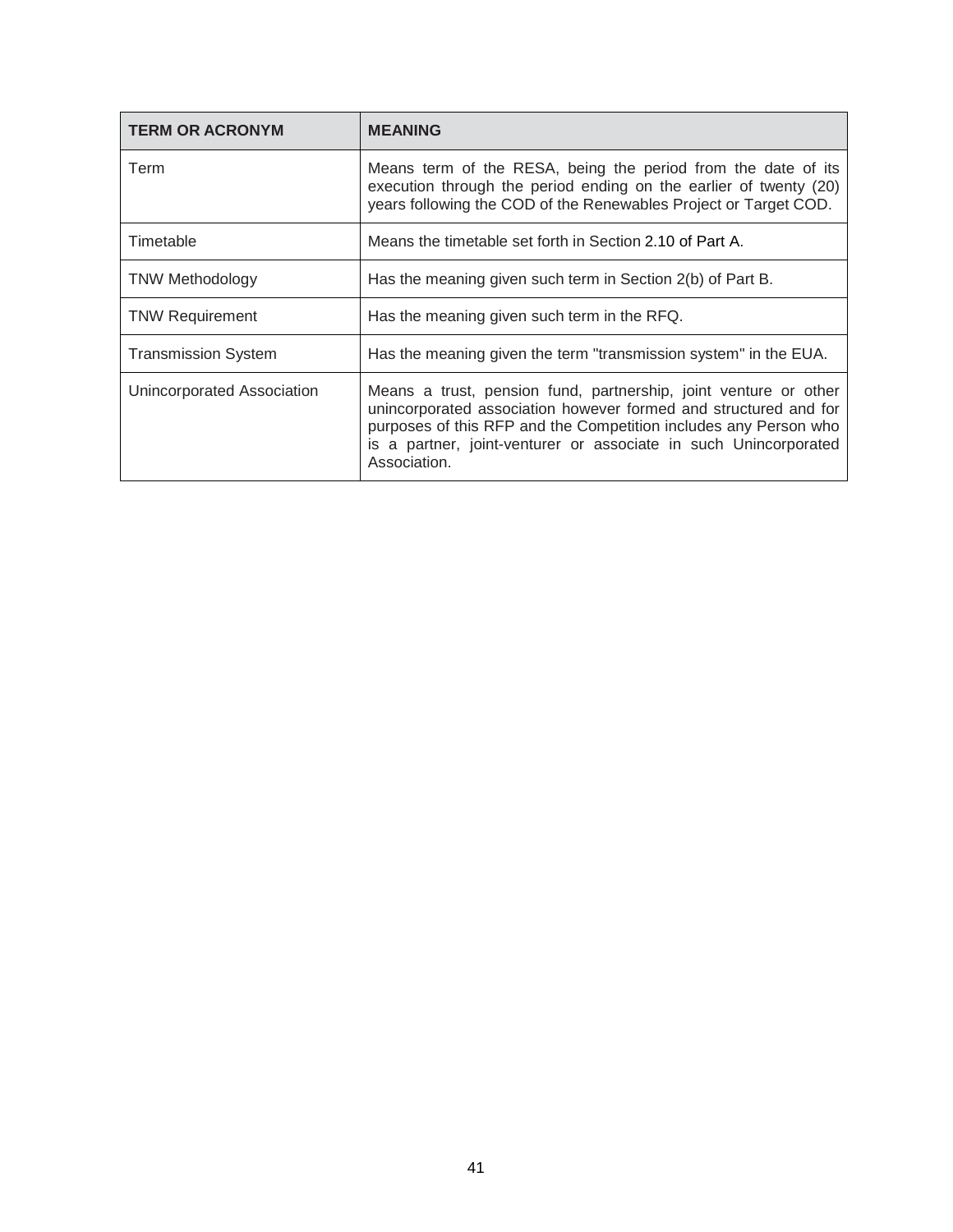#### **Interpretation Provisions**

This RFP shall be interpreted in accordance with the following:

- (a) the headings, captions, and formatting in this RFP are inserted for convenience only and do not form a part of this RFP and in no way define, limit, alter or enlarge the scope or meaning of any term of this RFP;
- (b) references in this RFP to "at the discretion", "in its discretion", "at its discretion", "in its opinion", "in the opinion", "in the AESO's sole opinion"; and "the exercise of discretion" when used in respect of the AESO will be, in each instance, interpreted to mean the sole, absolute and unfettered (including unfettered by any implied or express duties of good faith or of fairness), right, discretion or opinion, as the case may be, of the AESO;
- (c) in this RFP, wherever the singular or masculine is used it will be construed as if the plural, the feminine or the neuter, and wherever the plural or the feminine or the neuter is used it will be construed as the singular or masculine, as the case may be, had been used where the context may require;
- (d) each Appendix, contained in or attached to this RFP is an integral part of this RFP;
- (e) all monetary amounts referred to in this RFP are to lawful currency of Canada;
- (f) a reference in this RFP to Mountain Time includes a reference to Mountain Daylight Time if then applicable;
- (g) a reference in this RFP to a statute whether or not that statute has been defined, means a statute of Alberta unless otherwise stated;
- (h) a reference to а statute includes the statute as amended from time to time, and in the event that statute is repealed includes any successor legislation thereto including amendments to the successor legislation, and includes all regulations, by-laws and codes enacted thereunder as such regulations or by-laws, codes or rules may be amended from time to time;
- (i) in this RFP, the words "including" and "includes", when following any general term or statement, are not to be construed as limiting the general term or statement to the specific items or matters set forth or to similar items or matters, but rather as permitting the general term or statement to refer to all other items or matters that could reasonably fall within the broadest possible scope of the general term or statement;
- (j) capitalized terms and acronyms used in this RFP but not defined in this Appendix A have the meanings assigned to the same capitalized terms and acronyms used in the RFQ, in the RESA or within the text of this RFP;
- (k) a reference to this RFP or the RESA, or to the documents which make up the appendices to this RFP or the RESA, or to any part of those documents, shall be deemed to be a reference to the most current version of those documents, including all modifications and amendments thereto made and issued by the AESO to Proponents;
- (l) a reference to а part, section or article, without а further reference to another document or to а specific Appendix to this RFP, shall be deemed to be a reference to that part, section or article of this RFP, exclusive of appendices, unless the context otherwise expressly requires;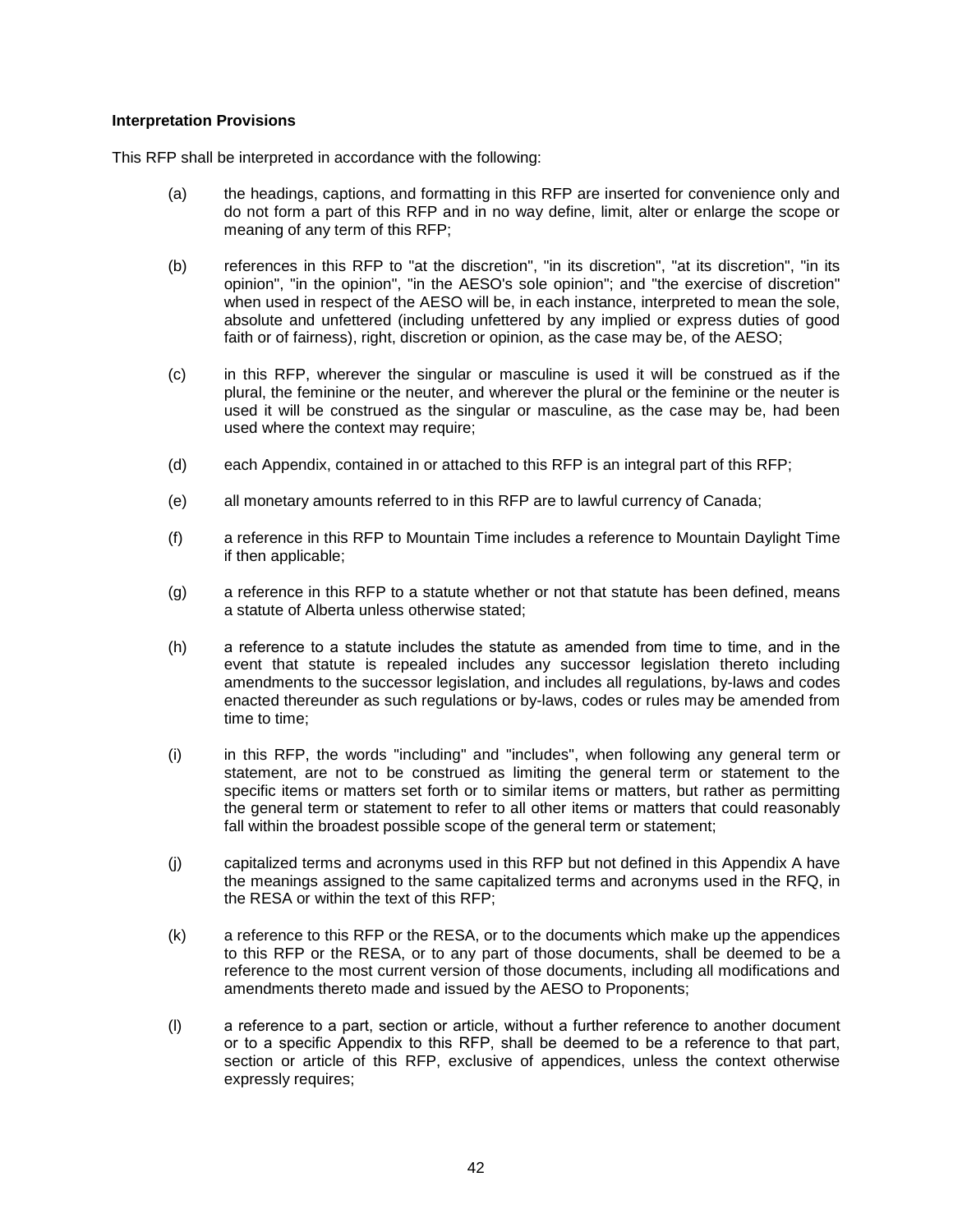- (m) a reference to an Appendix by letter in this RFP or in an Appendix to this RFP shall be deemed to be а reference to an Appendix of this RFP unless the context otherwise expressly indicates; and
- (n) where а section, subsection, paragraph or other part of any document includes а list of items, whether or not enumerated, the list of items will be construed and interpreted conjunctively as if each was connected to the other by the word "and", unless the context specifically indicates the terms are to be construed and interpreted disjunctively by the use of the word "or" at the end of each item or at the end of that list.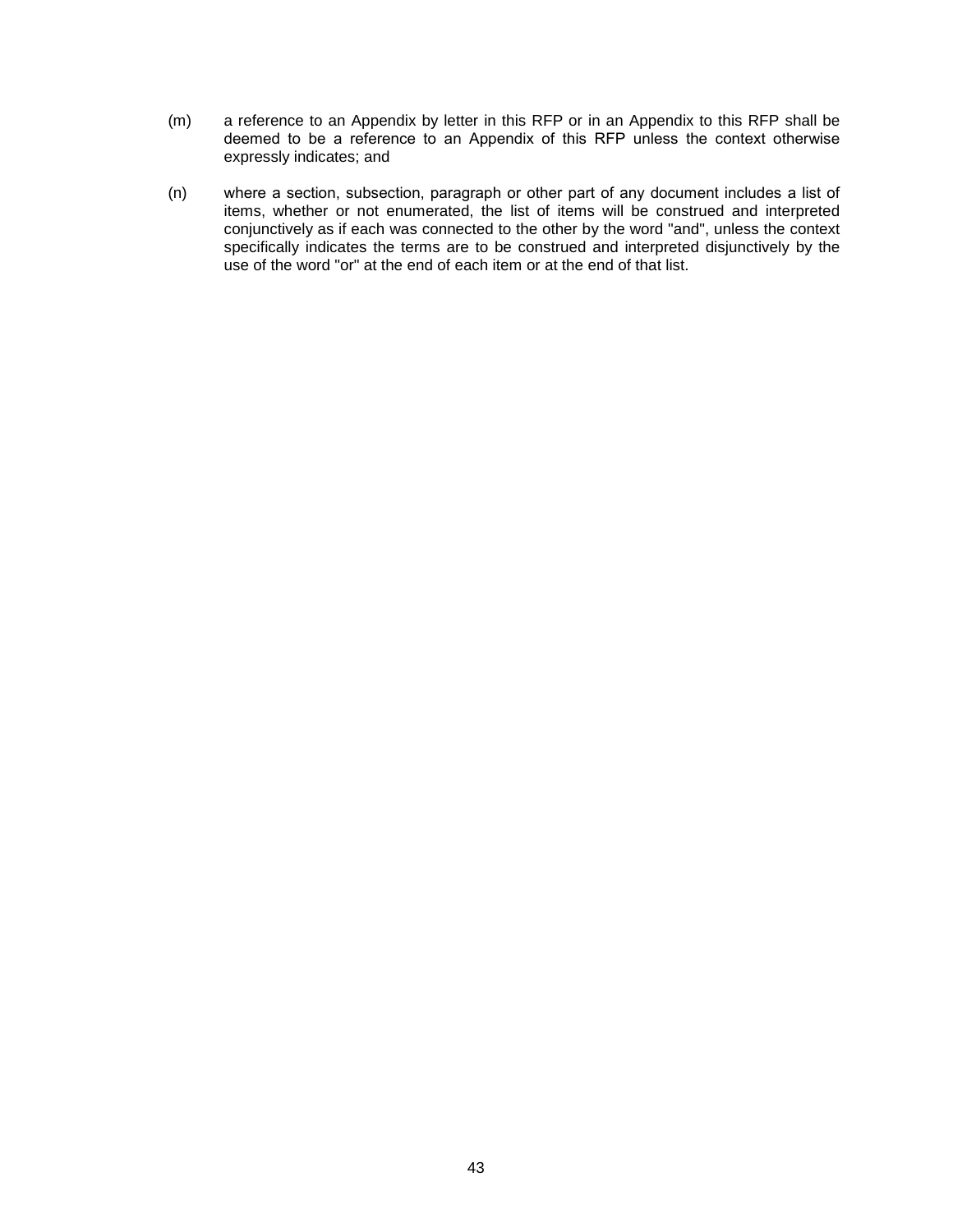**AESO REP ROUND 1 REQUEST FOR PROPOSALS APPENDIX B**

**FINAL FORM OF RESA**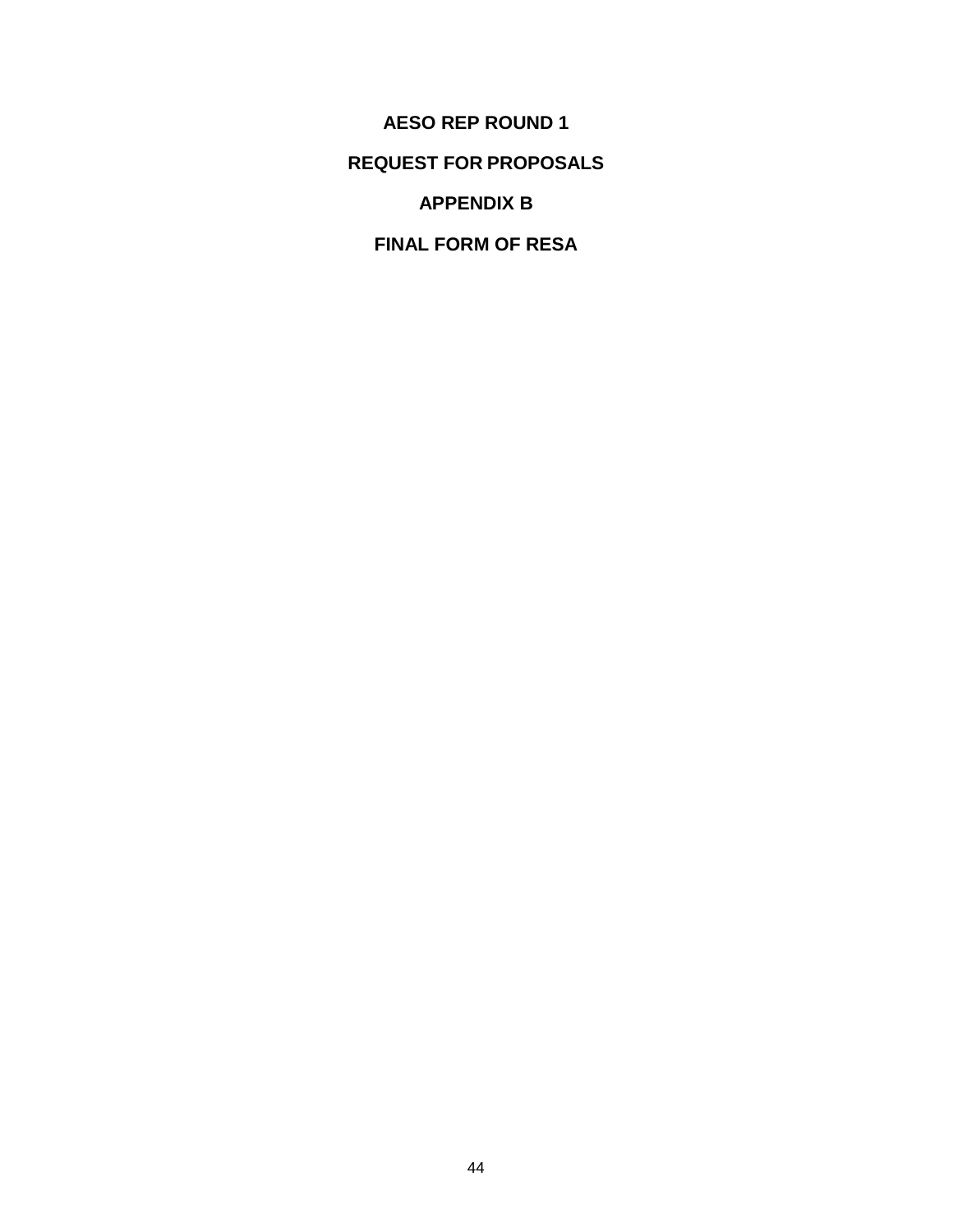## **AESO REP ROUND 1**

## **REQUEST FOR PROPOSALS**

### **APPENDIX C**

## **PRESCRIBED FORM - BID SECURITY**

## **IRREVOCABLE AND UNCONDITIONAL STANDBY LETTER OF CREDIT**

#### **Letter of Credit Reference No.**

**Beneficiary:** Independent System Operator 2500, 330 – 5 Avenue S.W. Calgary, AB T2P 0L4

**Applicant: [Insert Proponent's / Counterparty's full legal name, address and contact person]**

Attention: Vice President Finance

**Amount:** CAD **[Insert Amount] Date of Expiry: January 31, 2018**

At the request of **[Insert Applicant's Name]** (the "**Applicant**"), we, **[Insert Name of Issuing Financial Institution]** (the "**Bank**") hereby issue in favour of Independent System Operator (the "**Beneficiary**") our irrevocable standby Letter of Credit No. **[Insert Reference Number]**, effective **[Insert RFP Submission Deadline]**, in the amount of CAD\$**[Insert Amount]**.

This letter of Credit is issued in connection with the Request For Proposals issued September 15, 2017 by the Beneficiary.

This Letter of Credit shall remain in effect until January 31, 2018 (the "**Expiry Date**") or any future Expiry Date in accordance with the terms of this Letter of Credit.

A payment under this Letter of Credit shall be made payable to the Beneficiary forthwith upon the Beneficiary presenting to the Bank on or before the Expiry Date, or any future Expiry Date, demand, in writing, for payment in the amount set out in a certificate signed by the Beneficiary, stating that such amount is payable or forfeited by the Applicant to the Beneficiary. Presentation of such certificate shall be made at **[Insert Bank Branch in Canada]** (a) by physical delivery of such certificate to such branch, or (b) by facsimile transmission of such certificate to such branch at facsimile number **[Insert Facsimile Number]** with immediate oral confirmation by the Beneficiary (such presentation to be effective upon such oral confirmation) followed by physical delivery of such certificate by overnight courier.

Upon receipt by the Bank on or before the Expiry Date, or any future Expiry Date, of your demand and certificate as aforesaid, the Bank shall pay to the Beneficiary the amount stated in such certificate without inquiring whether you have a right to such amount as between yourself and the Applicant, provided that such amount does not exceed the amount of this Letter of Credit.

Partial and multiple drawings are permitted.

Except as otherwise expressly stated, this Letter of Credit is subject to the International Standby Practices 1998 (ISP 98).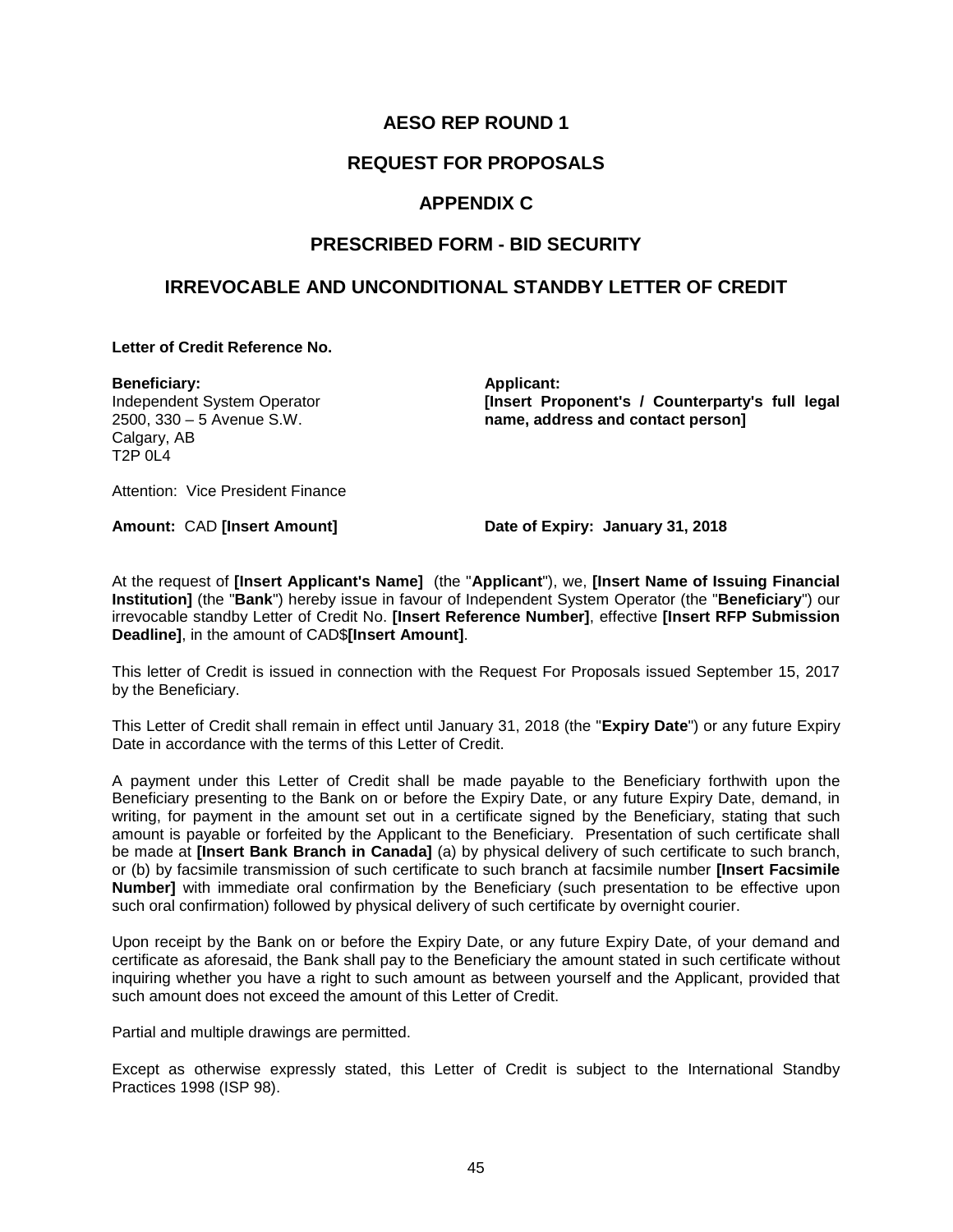## **[Issuing Financial Institution]**

By:

Name: Title:

Name: Title: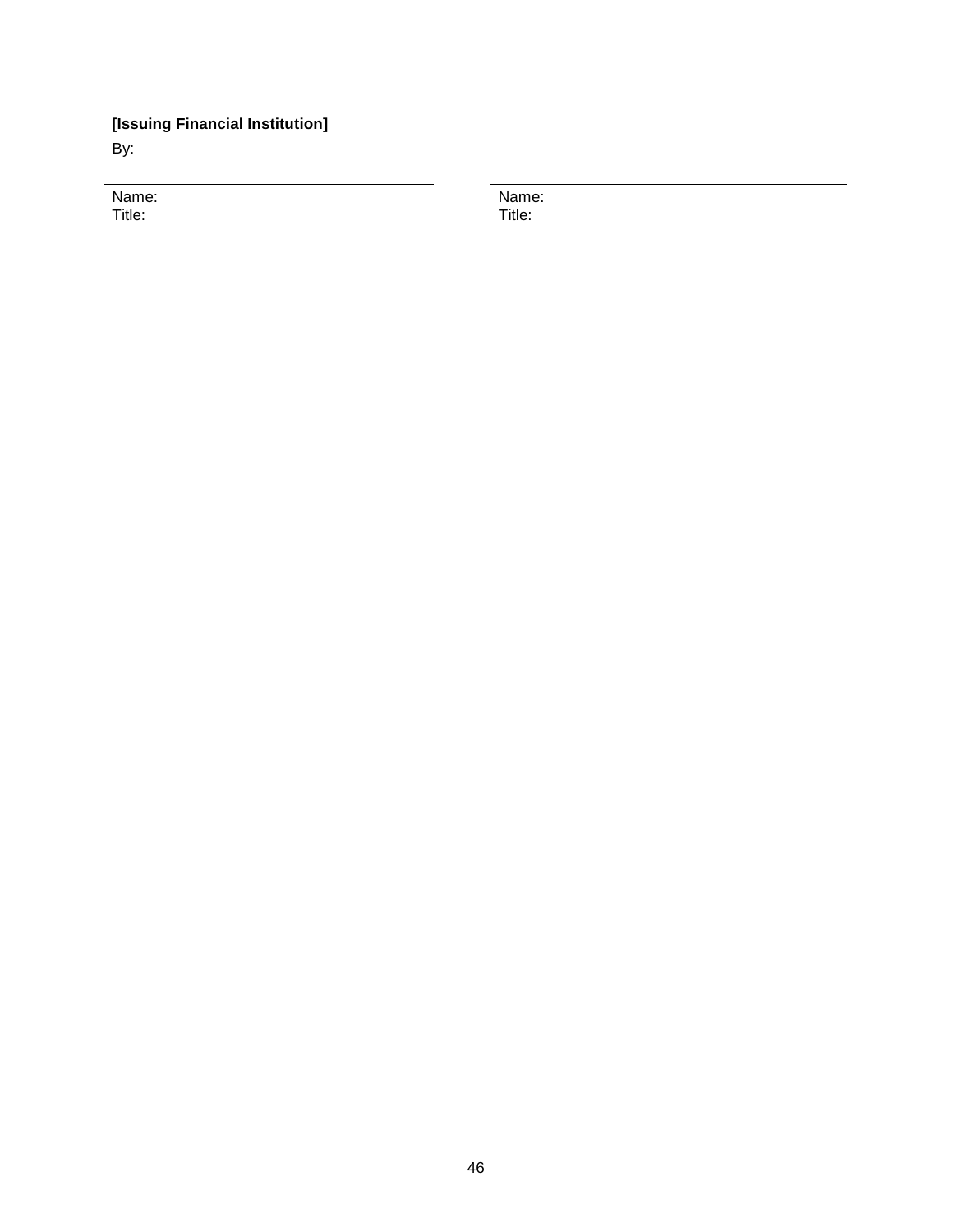## **AESO REP ROUND 1**

## **REQUEST FOR PROPOSALS**

### **APPENDIX D**

#### **PRESCRIBED FORM - CONFIRMATION, BID SECURITY, RESA PROVISIONS AND**

#### **RELEASE AND INDEMNITY AGREEMENT**

•, 2017

Alberta Electric System Operator  $2500, 330 - 5<sup>th</sup>$  Avenue SW Calgary, AB T2P 0L4

Attention: REP Office

#### **Re: AESO REP Round 1 - Confirmation, Bid Security, RESA Provisions and Release and Indemnity Agreement (the "Agreement") in respect of the Request for Proposal issued by Alberta Electric System Operator ("AESO") on September 15, 2017 (the "RFP") - [Name of Renewables Project] (the "Renewables Project")**

This Agreement sets out the terms and conditions between • **[insert name of Proponent]** (the "**Proponent**") and the AESO, pursuant to which (and in exchange for good and valuable consideration, the receipt and sufficiency of which is hereby acknowledged) the Proponent acknowledges to and agrees with the AESO in respect of the RFP, the RFP Submission and the Renewables Project as follows:

- 1. **Defined Terms**. Capitalized terms and acronyms used but not defined in this Agreement have the meanings given to them in the RFP.
- 2. **Participation**. The Proponent agrees that it and each of its Respondent Team Members will comply with the terms of this Agreement, and confirms and warrants that it is duly authorized by all Respondent Team Members to bind each to the terms of this Agreement and has duly authorized its Proponent's Representative to sign this Agreement on its behalf.
- 3. **Terms of RFP**. The Proponent and its Respondent Team Members agree: (a) that the terms of this Agreement do not limit the Proponent's obligations and requirements under the RFP, or any other document or requirement of the AESO and (b) to be bound by the disclaimers, limitations and waivers of liability and Claims and all indemnities contained in the RFP and this Agreement.
- 4. **Releases and Indemnities.** The Proponent:
	- (a) agrees that the AESO and each of the other Releasees will not under any circumstances, be responsible or liable for or in respect of any Claims by any Person (including the Proponent or any of its or their respective contractors, sub-contractors, directors, officers, employees, consultants, advisors or agents);
	- (b) releases and forever discharges the AESO and each of the other Releasees and each of them from any and all Claims; and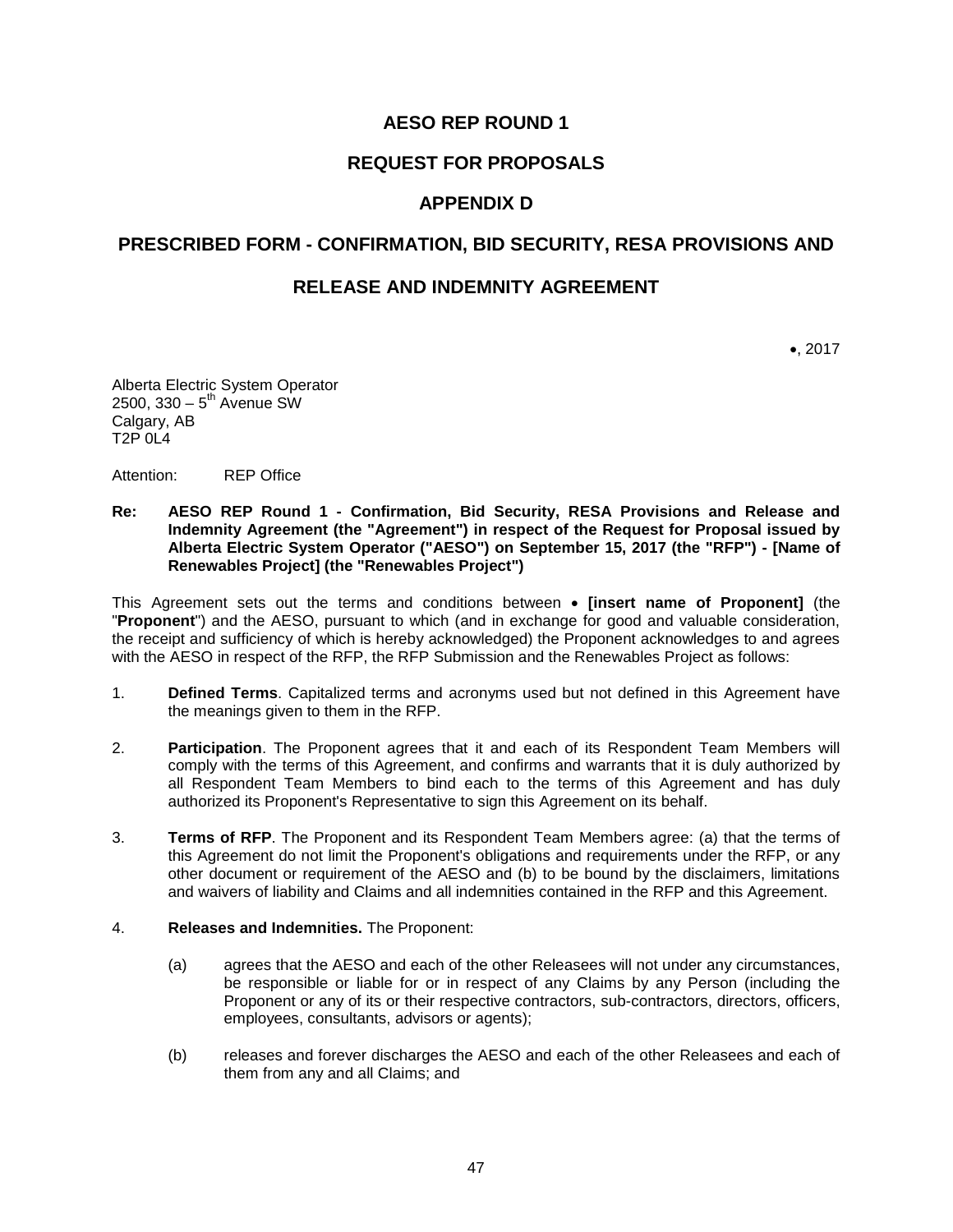(c) agrees that it will not bring or assert against the AESO nor any other Releasee, any Claims,

arising out of, in connection with or relating in any way to the Competition or any part of the Competition, including matters or issues contemplated or considered in the opinion of the Fairness Advisor or the actions of the AESO and any obligation to be performed by the Proponent under, the RFP, the RFQ and any other documents or arising under either the RFQ and the RFP, excepting only the RESA.

The Proponent will be liable for and hereby indemnifies and holds harmless the AESO and each of the other Releasees from and against any and all Claims brought by or on behalf of:

- (a) any present or former Respondent Team Member of the Proponent against the AESO or any other Releasee; and
- (b) any Person as a result of any act or omission of the Proponent, or any present or former Respondent Team Member of the Proponent,

arising out of, in connection with or relating in any way to the Competition or any part of the Competition, including matters or issues contemplated or considered in the opinion of the Fairness Advisor or pursuant to any actions of the AESO and any obligation to be performed by the Proponent under this RFP, the RFQ and any agreement or document arising under either of the RFQ and the RFP excepting only the RESA.

5. **Bid Security.** The Proponent acknowledges that it has delivered, or will prior to the RFP Submission Deadline deliver, the Bid Security in respect of the Renewables Project (the "**Renewables Project Bid Security**") to the AESO and agrees that the Renewables Project's continued qualification to participate in the RFP stage of the Competition and to be considered for selection as a Selected Renewables Project is conditional on the Bid Security remaining valid and effective. If at any time prior to the Conclusion Date the Renewables Project Bid Security ceases to be, in the AESO's opinion, valid or effective, the AESO may, but shall not be obligated to, Disqualify the Renewables Project.

The AESO will, subject to the terms of this Agreement, return the Renewables Project Bid Security to the Proponent, if the Proponent or the Renewables Project is not then Disqualified, by the Conclusion Date if:

- (a) the AESO issues a Cancellation Notice cancelling the RFP;
- (b) the Proponent withdraws from the RFP as permitted under Section 2.8 of Part A of the RFP;
- (c) the Proponent is notified by the AESO that it is not selected as a Selected Proponent in respect of the Renewables Project; or
- (d) the Renewables Project becomes a Selected Renewables Project and the Proponent delivers the executed RESA, the Performance Security and Solicitor's Opinion in respect of the Renewables Project to the AESO prior to the Delivery Time (or on or before such other later date or time indicted by the AESO in writing).

The AESO may in its discretion and without prior notice (notice to be provided promptly to the Proponent thereafter) draw on and retain proceeds of the Renewables Project Bid Security for its own use if: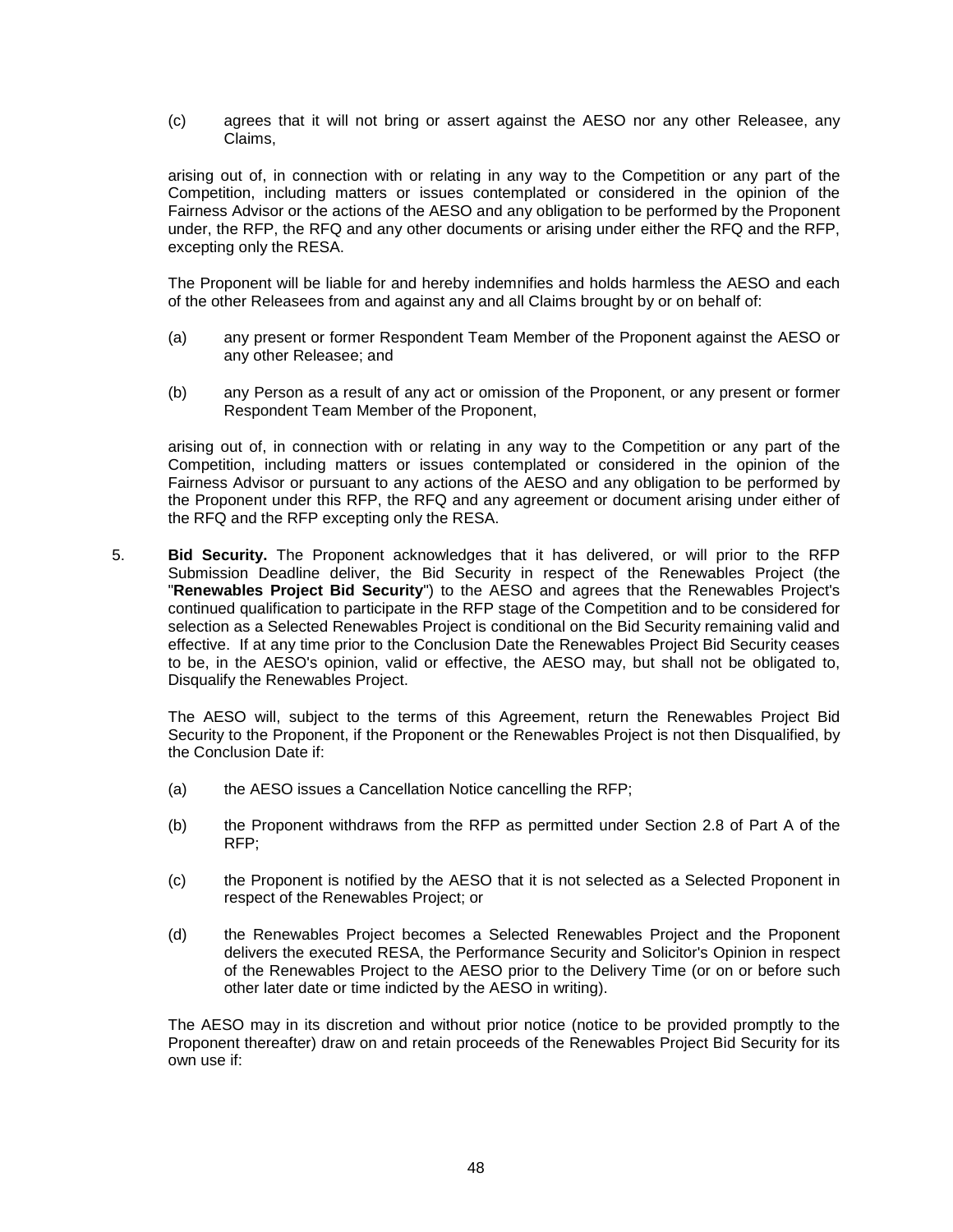- (a) the Proponent as required and after being selected as a Selected Proponent in respect of the Renewables Project, fails to execute or have executed by the SPV, and deliver the RESA in respect of the Renewables Project, or fails to deliver the duly executed Performance Security and Solicitor's Opinion in respect of the Renewables Project; or
- (b) the Proponent or the Renewables Project is, at any time, Disqualified.
- 6. **RESA Provisions**. The Proponent acknowledges and agrees that the following information and specifications contained in its Qualification Submission and the RFP Submission in respect of the Renewables Project will be included in the applicable execution form of the RESA provided by the AESO in the event the Renewables Project becomes a Selected Renewables Project:
	- (a) The Contract Capacity of the Renewables Project stated in the Qualification Submission, or if re-stated in the Prescribed Form – Proponent Declarations of the RFP Submission then as so re-stated, shall be included in Section 2.2 of Schedule 1 to the RESA.
	- (b) The Strike Price amount as set out in Prescribed Form Strike Price Offer submitted in the RFP Submission shall be included in Section 2.2 of Schedule 1 to the RESA.
	- (c) The information contained in the Qualification Submission and in the RFP Submission, as applicable, respecting the Site, Renewable Fuel(s), New Build or Expansion type, number of generating units, proposed location of connection with the AIES and description of Generating Equipment and other equipment and facilities which are necessary to generate and deliver Electricity in respect of the Contract Capacity of, and in respect of, the Renewables Project shall be included in Section 2.2 of Schedule 1 of the RESA, along with the Connection Point as set out in the Approved Connection Proposal.
- 7**. Proponent's Representative.** The Proponent hereby confirms that **[name of individual]** remains the Proponent's Representative and that the Proponent's Representative is fully and duly authorized to represent, and is the duly authorized signatory to legally bind, the Proponent and all Respondent Team Members in any and all matters related to this RFP and the RFP Submission.
- 8. **General.** The Proponent and each Respondent Team Member hereby agrees, represents and warrants that:
	- (a) it has the requisite power, authority and capacity to execute and deliver, or authorize the execution and delivery of, this Agreement;
	- (b) this Agreement has been duly and validly executed by it, or on its behalf, by the Proponent's duly authorized Proponent's Representative;
	- (c) this Agreement constitutes a legal, valid and binding agreement enforceable against it in accordance with its terms;
	- (d) if any portion of this Agreement is found to be invalid or unenforceable by law by a court of competent jurisdiction, then that portion will be severed and the remaining portion will remain in full force and effect;
	- (e) this Agreement enures to the benefit of the AESO and its successors;
	- (f) this Agreement is deemed to be made pursuant to the laws of the Province of Alberta and the laws of Canada applicable therein and will be governed by and construed in accordance with such laws;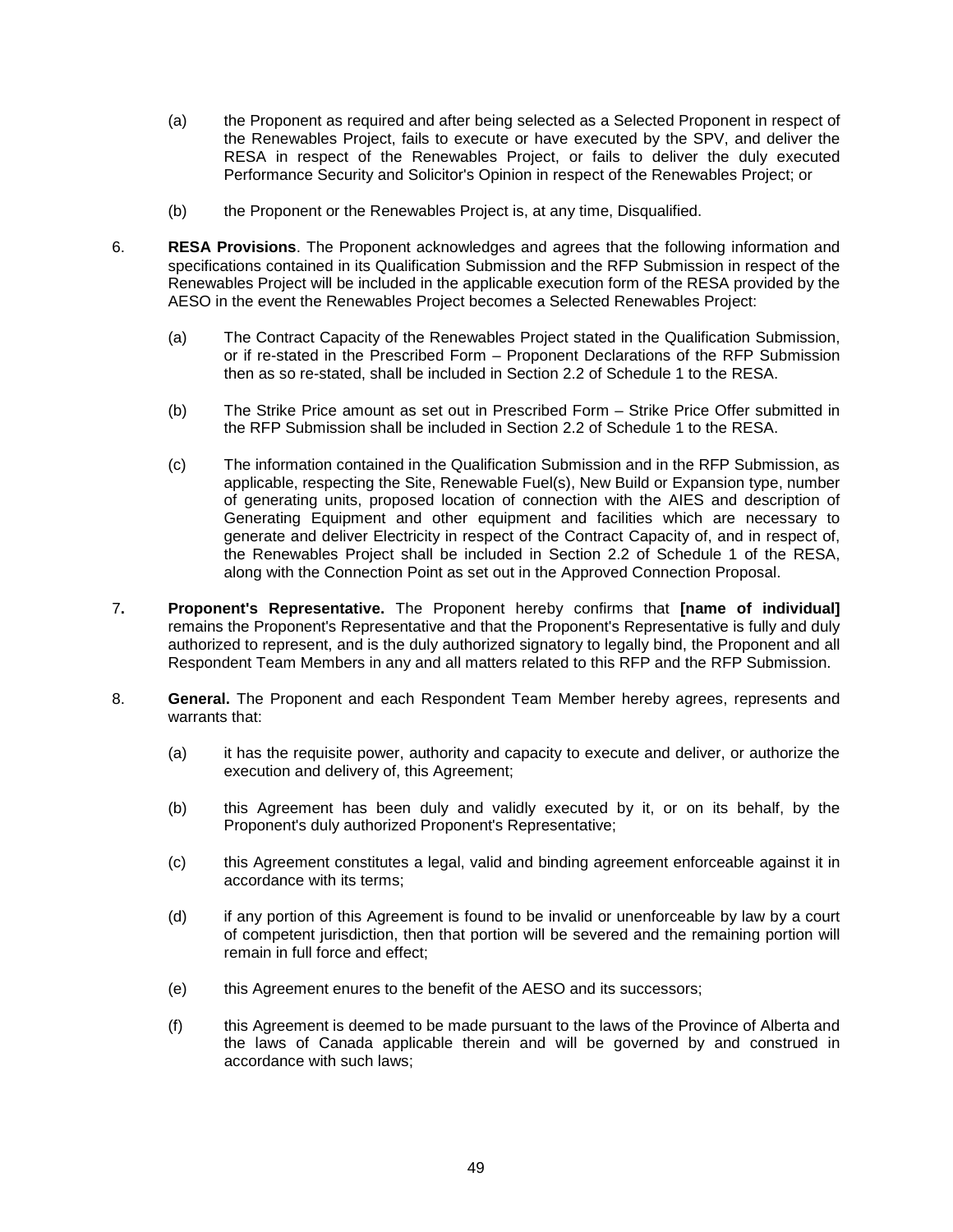- (g) the use of headings is for convenience only and is not to be used in the interpretation of this Agreement;
- (h) in this Agreement, words imputing any gender include all genders, as the context requires, and words in the singular include the plural and vice versa; and
- (i) the word "including" when used in this Agreement is not to be read as limiting.

IN WITNESS WHEREOF, the Proponent has caused this Agreement to be executed by its duly authorized representative.

#### **Name of Proponent:**

**Proponent's Representative**

**Signature** Name: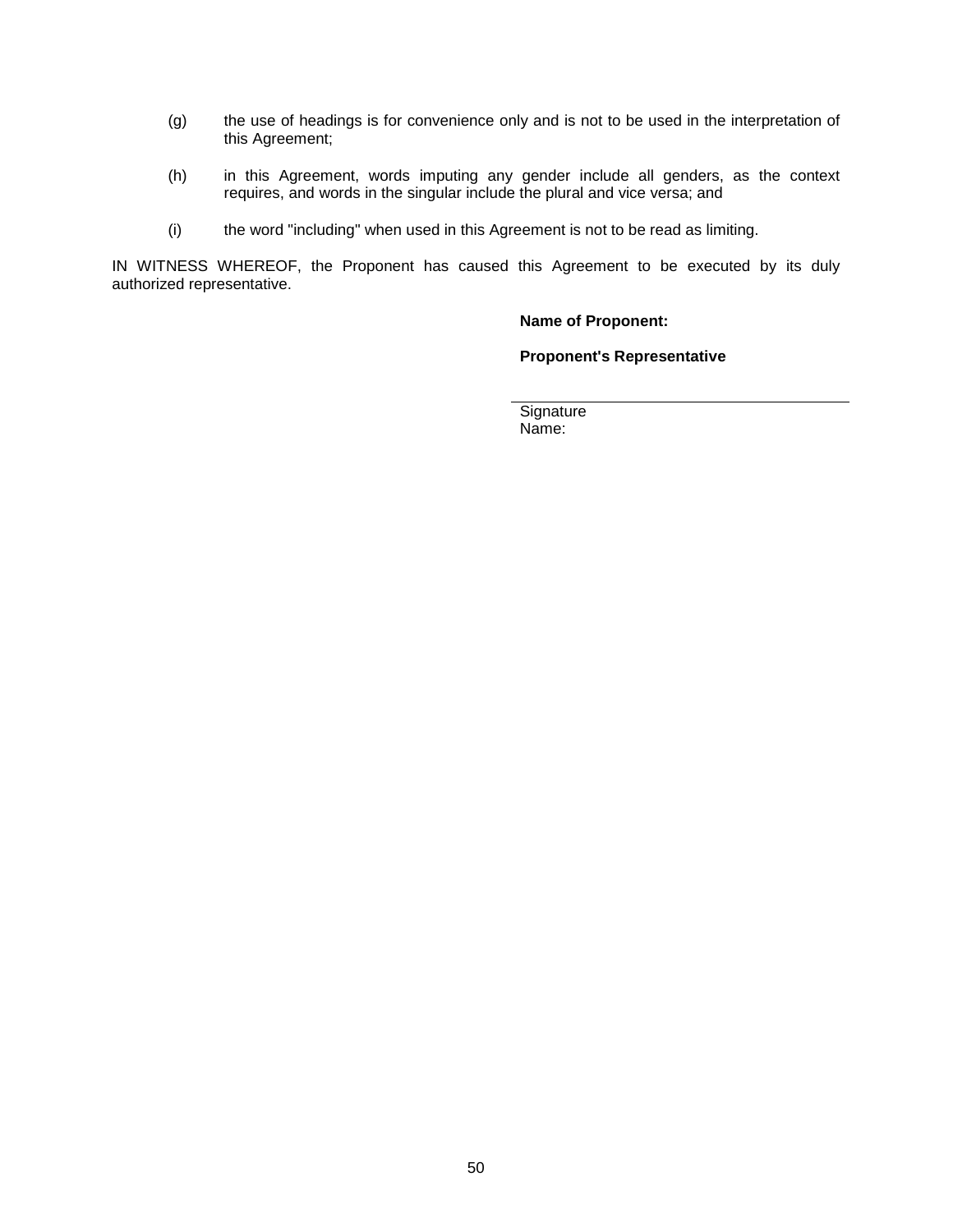## **AESO REP ROUND 1**

## **REQUEST FOR PROPOSALS**

## **APPENDIX E**

## **PRESCRIBED FORM – PROPONENT DECLARATIONS**

All capitalized terms and acronyms used in these instructions and the Prescribed Form – Proponent Declarations, unless otherwise stated, have the meanings ascribed to them in the RFP.

#### **Instructions Applicable to Prescribed Form – Proponent Declarations**

- Proponent should complete and submit a Prescribed Form Proponent Declarations for the Renewables Project included in its RFP Submission and should attach to such form, any exhibits, documents or other information required by such form.
- This instruction page is not required to be submitted with the Prescribed Form.
- The first page of the Prescribed Form should be marked with the name of the Renewables Project that was the subject of the Renewables Project Proposal determined eligible to participate in the RFP stage through the RFQ stage. The Proponent should use the name given to the Renewables Project in the Prescribed Form – Project Information Summary and Priority for Evaluation provided with the Qualification Submission.
- Apart from the completion of any bullets, or similar uncompleted information, or the deletion of provisions not selected when selection from a list is permitted, no amendments should be made to the wording of this Prescribed Form.
- Information provided in this Prescribed Form should be consistent with the information otherwise provided in the RFP Submission.
- The signature required for this Prescribed Form must be that of the Proponent's Representative (or such other individual acceptable to the AESO, in its sole discretion which acceptance may be granted either before or after the submission of the RFP Submission).
- The Prescribed Form must be certified by a Notary Public or Commissioner for the Taking of Oaths in Canada or (if the Prescribed Form is certified outside of Canada) by a person mentioned in Section 52 of the *Canada Evidence Act* (Canada).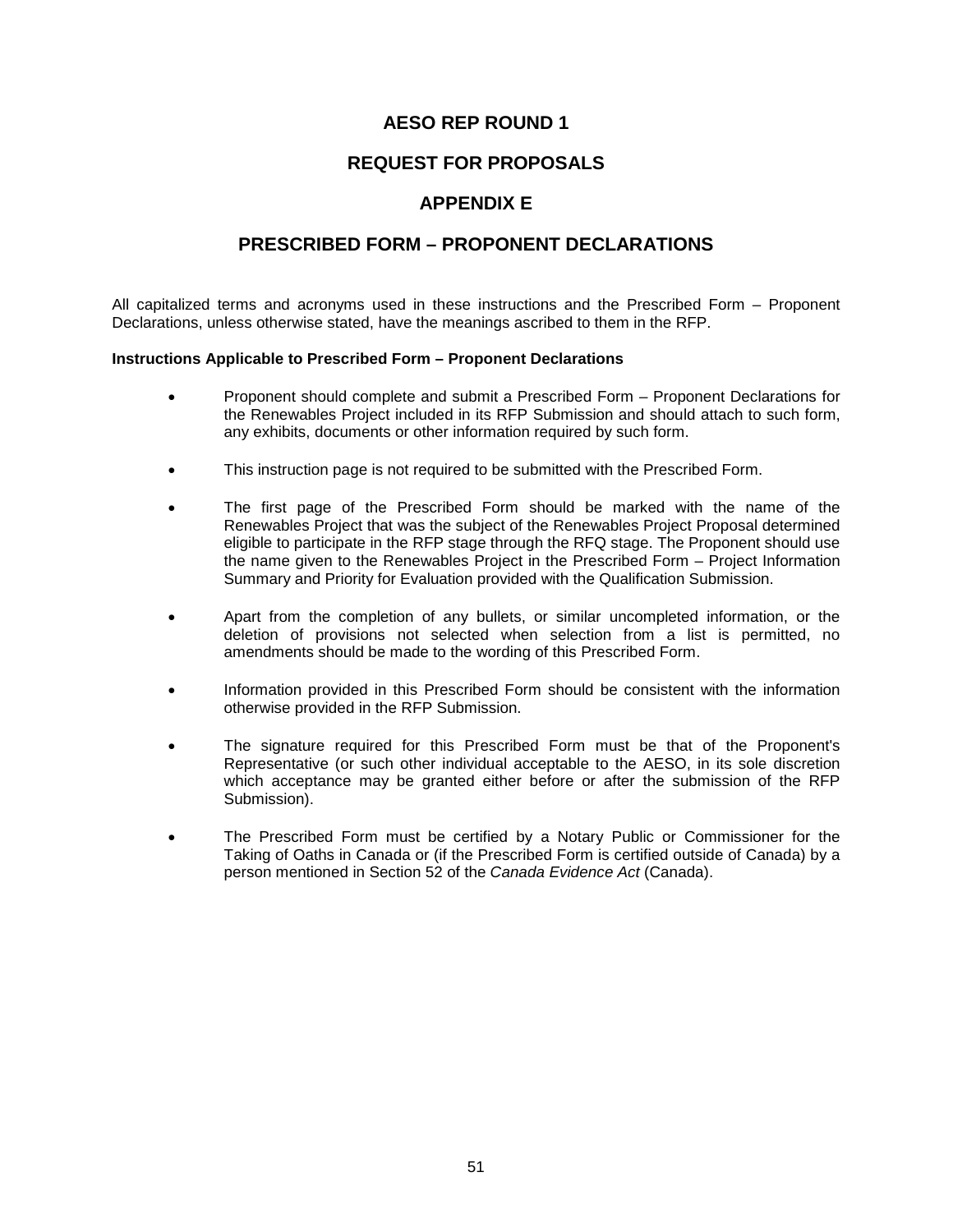#### **Prescribed Form – Proponent Declarations**

| Name of Renewables Project: | (insert name of Renewables Project as stated in<br>Qualification Submission)                                                                                      |
|-----------------------------|-------------------------------------------------------------------------------------------------------------------------------------------------------------------|
| Proponent                   | (insert name of Respondent<br>stated<br>as<br><b>Qualification Submission)</b>                                                                                    |
| Counterparty                | [if not the Proponent, insert name of SPV stated in<br>the Qualification Submission or later incorporated/<br>formed, that is to be the Counterparty to the RESA] |

**STATUTORY DECLARATION IN THE MATTER OF** the AESO and [name of Renewables Project] included in the RFP Submission of [name of Proponent] under the RFP.

Capitalized terms not defined herein have the meanings ascribed to them, or adopted by reference, in the RFP.

I, [insert name of Proponent's Representative], of the [insert City/Town] [insert name of Province or State/County] DO SOLEMNLY DECLARE, on behalf of the Proponent [if the Counterparty is not the Proponent then include: and the Counterparty], without personal liability, the following:

- 1 I am the / an [insert office held, e.g. president, director, etc.] of the Proponent and have knowledge of the matters herein declared.
- 2 There have been no Changes to the Respondent Team of the Proponent since the submission of the Proponent's Qualification Submission [add if applicable: excepting only the incorporation/formation of the Counterparty and its addition to the Respondent Team].
- 3 The Counterparty, if it is not the Proponent, is controlled by one or a combination of the Proponent, and the Designated Equity Providers and Project Team Lead for the Renewables Project; and if it is the Proponent, then by one or a combination of such Designated Equity Providers and Team Lead.
- 4 *[Select (a) or select (i), (ii), (iii) or (iv) from (b) for inclusion in paragraph 4 of this declaration:]*
	- (a) The Counterparty, as named in the Renewables Project Proposal for the Renewables Project and in this declaration, remains duly *[incorporated/formed]* and in good standing in respect of all required filings by it under the laws of *[name of jurisdiction]*, its jurisdiction of *[incorporation/formation]*, and remains (if and as required) duly extra-provincially registered to carry on business in the Province of Alberta; and attached hereto as Exhibit "A" are copies, certified by a Notary Public or Commissioner for the Taking of Oaths in Alberta or in the jurisdiction of *[incorporation/formation]* of the Counterparty, of all renewals, registration of changes, annual returns or like registrations or filings, if any, that have been registered or filed in respect of the Counterparty since the date of the Proponent's Qualification Submission each with a production date no earlier than one month prior to the RFP Submission Deadline.

(b)

(i) The Counterparty is a body corporate duly incorporated under or pursuant to *[provide name of incorporating legislation]* of *[name of promulgating jurisdiction]* and is, if and as required, duly extra-provincially registered to carry on business in the Province of Alberta; and attached hereto as Exhibit "A" is a copy certified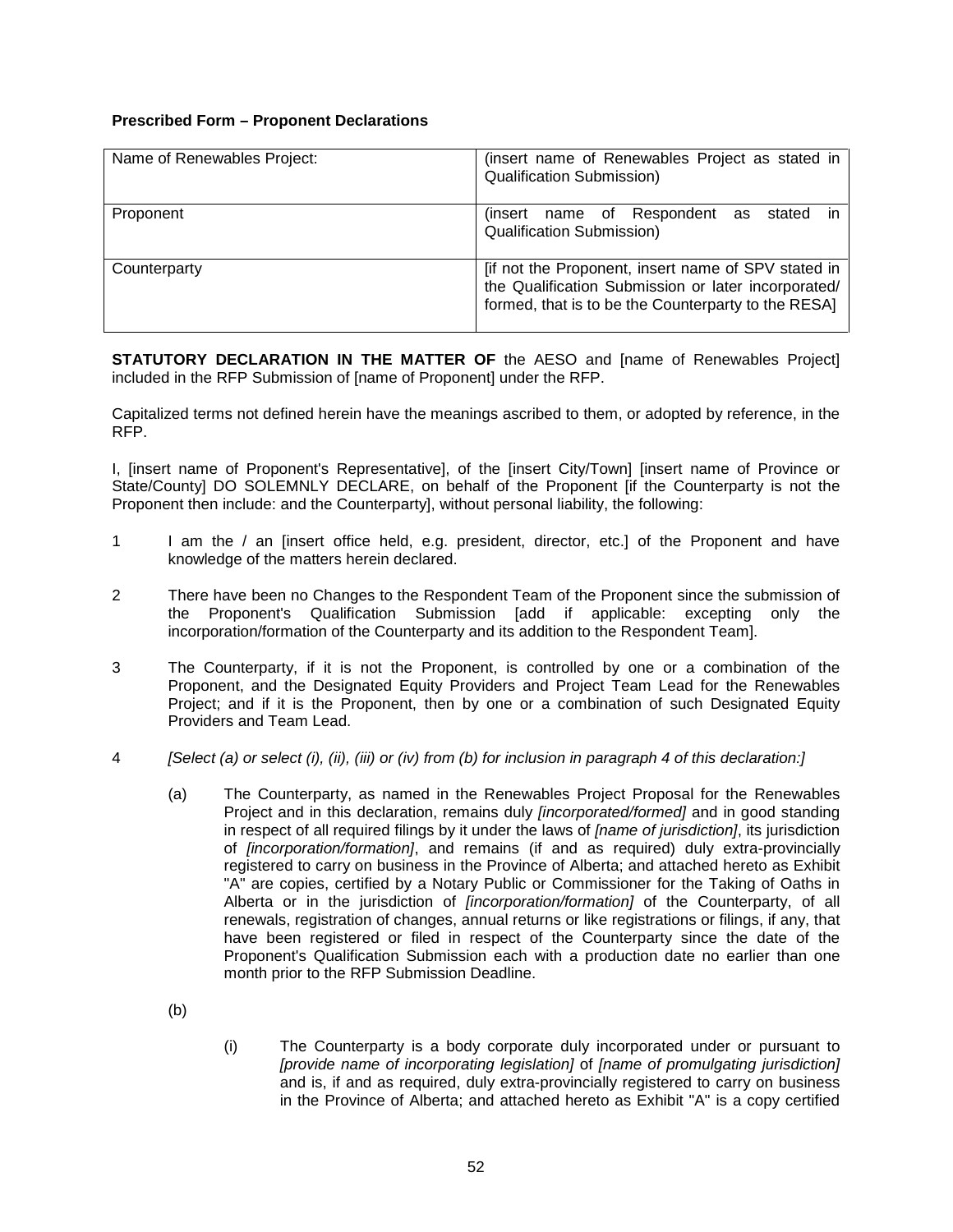as a true copy by a Notary Public or Commissioner for Taking Oaths in Alberta or in the jurisdiction of incorporation of the Counterparty, of a certificate of status, certificate of compliance, or similar instrument confirming such incorporation, its corporate status and, if applicable, its extra-provincial registration in Alberta under [insert incorporating legislation], each with a production date no earlier than one month prior to the RFP Submission Deadline.

- (ii) The Counterparty is a Municipality, board, agency, school, university, hospital, long-term care home, public transportation service, special or statutory corporation or other entity specifically incorporated/formed in *[name of incorporating jurisdiction]* under *[name of specific incorporating legislation]*.
- (iii) The Counterparty is a *[partnership, limited partnership]* duly formed under *[the laws of (name of jurisdiction of formation)] OR [the title of legislation/name of promulgating jurisdiction]* and is, if and as required, duly extra-provincially registered to carry on business in Alberta; and attached hereto as Exhibit "A" is a copy, certified as a true copy by a Notary Public or Commissioner for Taking Oaths in Alberta or in the jurisdiction of incorporation of the Counterparty, of a certificate of status, certificate of compliance, or similar instrument confirming such incorporation, its corporate status and, if applicable, its extra-provincial registration in Alberta, each with a production date no earlier than one month prior to the RFP Submission Deadline.
- (iv) The Counterparty is *[insert description of the nature of the legal entity]*; and attached hereto as Exhibit "A" is evidence of the name of the Counterparty, or of each Entity constituting the Counterparty.
- 5 No changes have been made by the Proponent in respect of the Renewables Project which have or would require alteration or re-statement of the information provided to the AESO in respect of the Renewables Project in the Qualification Submission excepting only as follows *[select and complete one or some of the following, as applicable]*:
	- $(a)$   $\Box$  None.
	- (b) The Contract Capacity of the Renewables Project set out in Section 2(f) of Prescribed Form – Renewables Project Profile provided in respect of the Renewables Project in the Qualification Submission is restated to be ● MW from the  $\bullet$  MW stated in such Prescribed Form, and such restated Contract Capacity is not greater than and is no more than 5% less than the Contract Capacity stated in such Prescribed Form.
	- $(c)$  The anticipated number of generating units set out in Section 2(h) of Prescribed Form – Renewables Project Profile provided in respect of the Renewables Project in the Qualification Submission, being  $\bullet$  in number, is restated to be  $\bullet$  in number.
	- (d)  $\Box$  The Capacity Factor of the Renewables Project set out in Section 2(g) of Prescribed Form – Renewables Project Profile in respect of the Renewables Project in the Qualification Submission is restated to be  $\bullet\%$  from the  $\bullet\%$ Capacity Factor stated in such Prescribed Form, and attached hereto as Exhibit "B" is a letter from an independent professional engineer duly qualified and licensed to practice engineering in the Province of Alberta confirming, in favour of the AESO, that having regard to resource data and other studies, determined appropriate and reasonable to such an engineer to provide such confirmation, and with reference to the stated or restated number of generating units for the Renewables Project, such restated Capacity Factor is reasonable and, where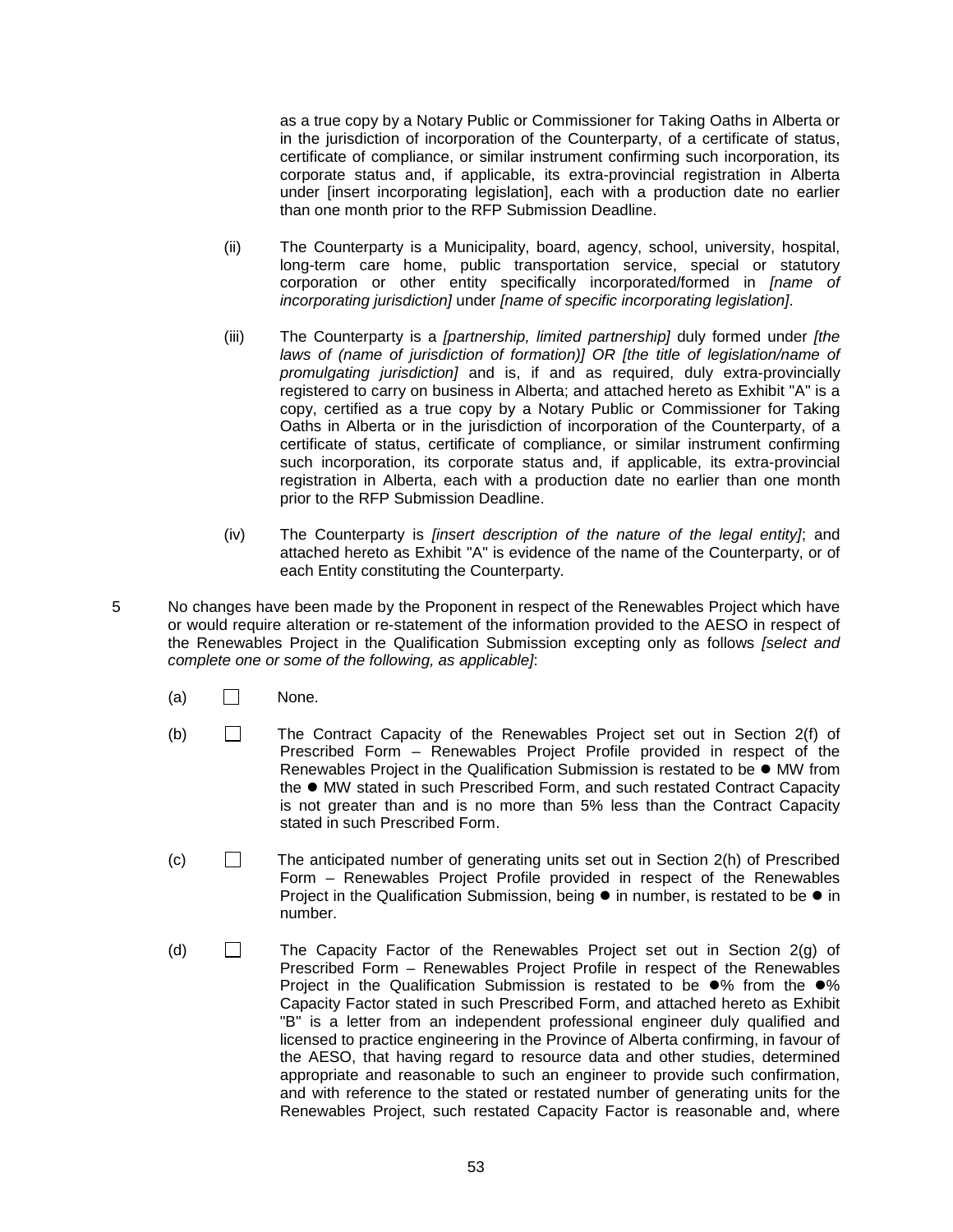multiple Capacity Factors may be considered reasonable, depending on the equipment ultimately selected or other factors, the Capacity Factor restated above is the highest of those that may be considered reasonable.

- (e)  $\Box$  The location(s) of equipment on the Site as set out in the site diagram referred to in Section 3(b) of Prescribed Form – Renewables Project Profile provided in respect of the Renewables Project in the Qualification Submission has been changed.
- (f)  $\Box$  The single line diagram referred to in Section 4(d) of Prescribed Form Renewables Project Profile provided in respect of the Renewables Project in the Qualification Submission has been changed, but only as permitted by Section 2.3 of Part A of the RFQ.
- (g)  $\Box$  The Total Costs referred to in Section 2(d) of Prescribed Form Renewables Project Financial Information provided in respect of the Renewables Project in the Qualification Submission has changed.
- (h) The Total Equity referred to in Section 2(e) of Prescribed Form Renewables Project Financial Information provided in respect of the Renewables Project in the Qualification Submission has changed.
- 6 The declarations provided by the Proponent in Paragraphs 4, 5, 6, 7, 8, 9, 10, 11, 12 [and 13 if applicable] in Prescribed Form – Respondent Declaration provided in respect of the Renewables Project in the Qualification Submission remain, as therein stated, true and accurate as at the date of this declaration.
- 7 The Proponent and Respondent Team have only engaged in communications in relation to the Competition for Permitted Purposes.
- 8 The Proponent and Respondent Team have not engaged in any communications in relation to the Competition for Excluded Purposes.
- 9 The Commitment Letter provided by each Designated Equity Provider or Equity Support Person in respect of the Renewables Project remains in effect and the issuer of such Commitment Letter has not altered or varied, in any manner, nor withdrawn its Commitment Letter; and each such Commitment Letter has been (if not initially addressed to) re-addressed to and in favour of the Counterparty in addition to or in substitution for the Proponent.
- 10 *[Select for inclusion in paragraph 10 of this declaration one of (a) or (b) below, as applicable.]*
	- (a) Since the date of the Qualification Submission in respect of the Renewables Project, no Adverse facts or Circumstances have arisen with respect to any Designated Equity Provider or Equity Support Person for the Renewables Project.
	- (b) Since the date of the Qualification Submission in respect of the Renewables Project, Adverse Facts or Circumstances have arisen with respect to each of the following Designated Equity Provider(s) and/or Equity Support Person(s) for the Renewables Project: [ $\bullet$ ].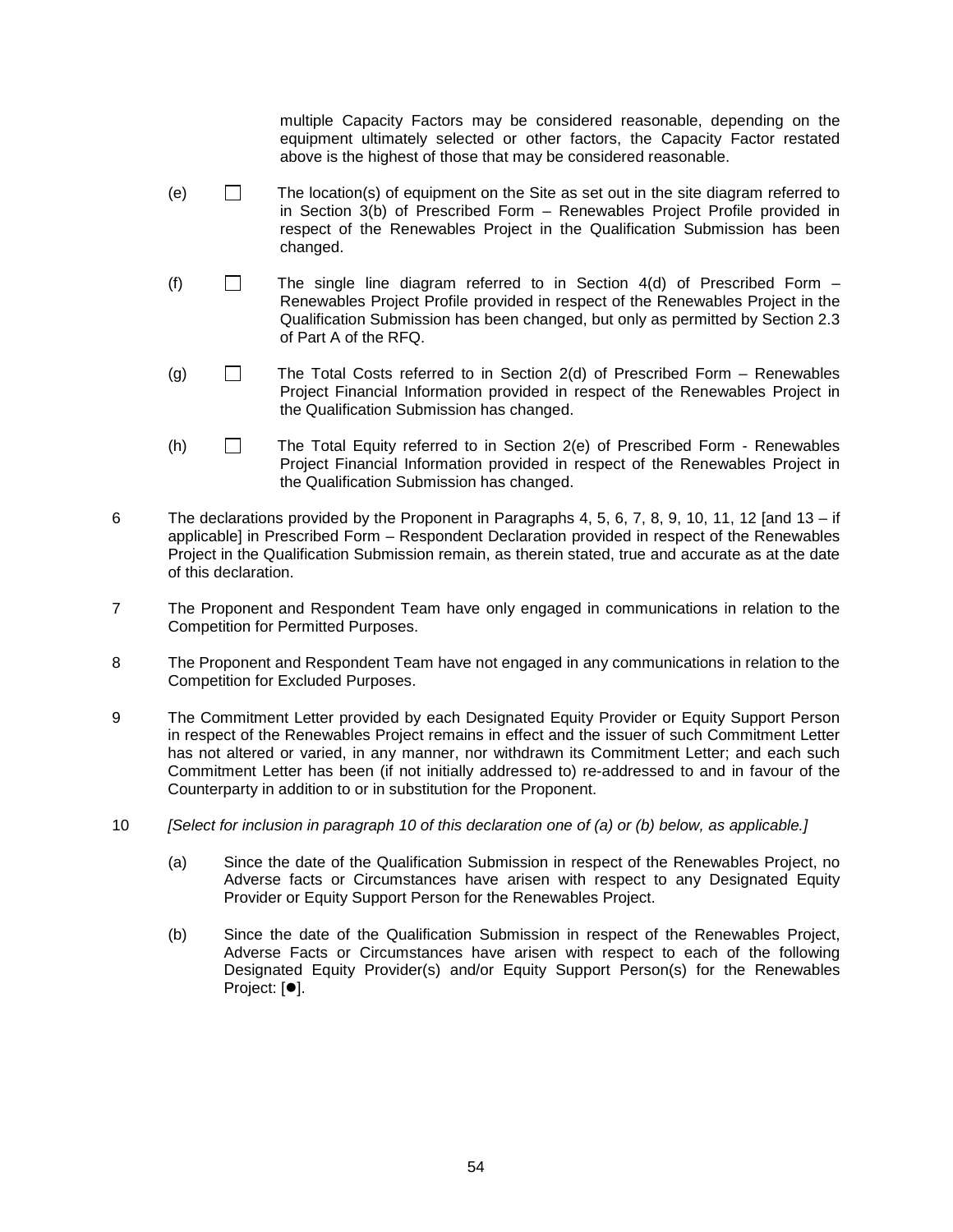- 11 Titles, leases, subleases, easements or utility rights of way (or options or agreements therefor) to lands constituting the Site for the Renewables Project (including those in respect of Overlap Lands and Substation Lands) are held by the Counterparty as owner, lessee or sub-lessee, as applicable, or options or agreements for such titles, leases and subleases have been duly and fully transferred and assigned without condition to the Counterparty.
- 12 The Renewables Project is expected by the Proponent to attain Commercial Operation on or before the Target COD.
- 13 The Proponent has not, nor has any Respondent Team Member, engaged in any activity or communication that would constitute a Conflict of Interest, or engaged in any activity or communication that results in collusion or a violation of any of the civil or criminal code provisions of the *Competition Act* (Canada) in relation to the Competition.
- 14 There is no Common Ownership as between *[name of Proponent]* and its Control Group Members, and any other Proponent and its Control Group Members.
- 15 To the best of its knowledge, the Proponent is not aware of any facts or circumstances that would prevent the Counterparty from executing, or complying with the terms and conditions of, the RESA.

#### **AND I MAKE THIS SOLEMN DECLARATION conscientiously believing it to be true, and knowing that it is of the same force and effect as if made under oath by virtue of the** *Canada Evidence Act.*

| Name of Declarant<br>[insert name of Proponent's Representative]                                                                                                                            | Declared before me [insert City, Town] in the<br>Province/State of [insert name of Province/State]<br>this day of this day of                                                                                                                              |
|---------------------------------------------------------------------------------------------------------------------------------------------------------------------------------------------|------------------------------------------------------------------------------------------------------------------------------------------------------------------------------------------------------------------------------------------------------------|
| Signature of Declarant                                                                                                                                                                      | of Commissioner for Oaths/Notary<br>Name<br>Public/person mentioned in Section 52 of the<br>Canada Evidence Act (Canada) [insert name of<br>Commissioner for Oaths/Notary Public/person<br>mentioned in Section 52 of the Canada Evidence<br>Act (Canada)] |
| [Statutory declarations must be solemnly declared<br>and signed before a Commissioner for Oaths,<br>Notary Public or person mentioned in Section 52 of<br>the Canada Evidence Act (Canada)] | Signature of Commissioner for Oaths/Notary<br>Public/person mentioned in Section 52 of the<br>Canada Evidence Act (Canada)                                                                                                                                 |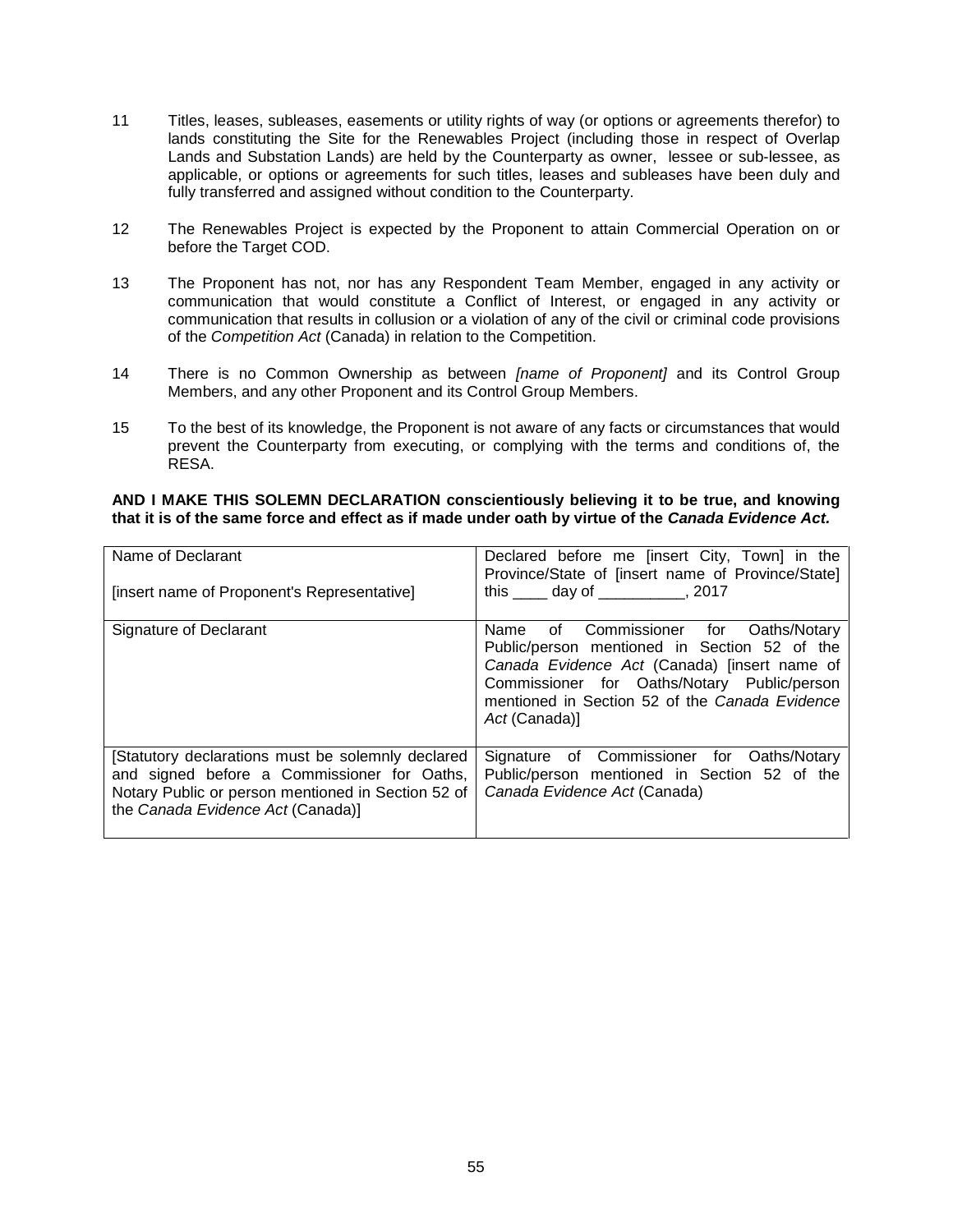## **AESO REP ROUND 1**

## **REQUEST FOR PROPOSALS**

## **APPENDIX F**

## **PRESCRIBED FORM - STRIKE PRICE OFFER**

#### **A. [NAME OF PROPONENT]**

**B. [NAME OF COUNTERPARTY]** if different than in A above

#### **C. [NAME OF RENEWABLES PROJECT AS PROVIDED IN APPENDIX E]**

**D.** Strike Price offer for **[NAME OF RENEWABLES PROJECT AS PROVIDED IN APPENDIX E]**, which Strike Price offer is irrevocable until the expiry of the Conclusion Date:

#### \$**[XX.XX]** per MWh.

The Strike Price should be provided to two decimal places. If the Strike Price is not provided to two decimal places, then any required, but not provided, Strike Price digits, will be deemed to be zero. If the Strike Price is provided to three or more decimal places, then all such decimal places, other than the first two decimal places, will be deemed to be zero.

**[Name of Proponent]**

Signature of Proponent's Representative

Name:

Title: Organization: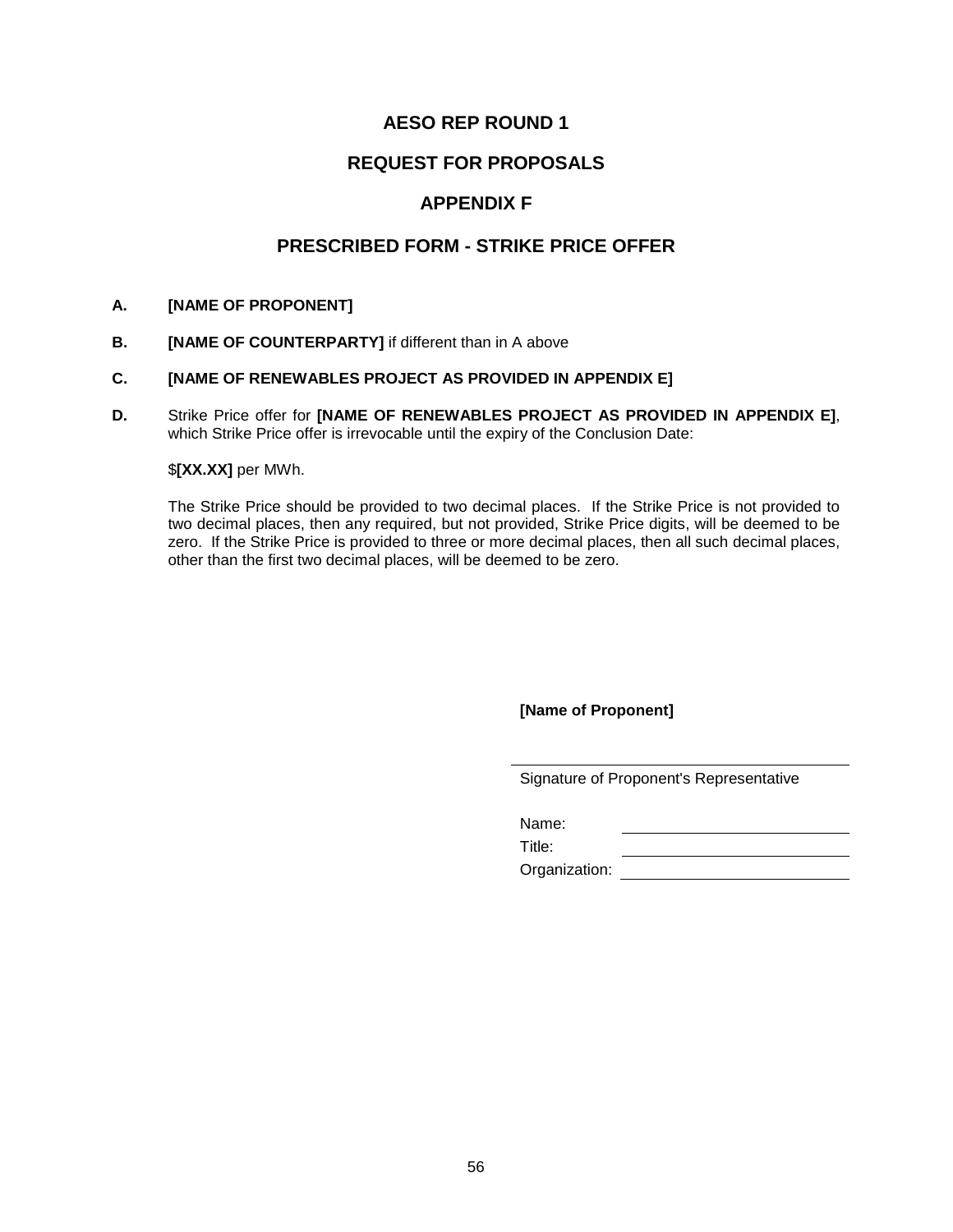## **AESO REP ROUND 1**

## **REQUEST FOR PROPOSALS**

## **APPENDIX G**

## **PRESCRIBED FORM - SOLICITOR'S OPINION**

Alberta Electric System Operator Calgary Place 2500, 330 - 5th Avenue S.W. Calgary, AB T2P 0L4

Dear Sir/Madam:

#### **Re: [Name of Renewables Project] (the "Project") Renewable Electricity Support Agreement dated [•], 2017 between the AESO and [Name of Counterparty] (the "Agreement") in respect of the Project**

We have acted as legal advisors to **[Name of Counterparty]** (the "Counterparty") in connection with the Agreement.

Capitalized terms and acronyms used in this letter and not defined herein have the meanings given those same capitalized terms and acronyms in the Request for Proposals issued by the AESO September 15, 2017 (as amended) respecting the Project.

#### **I. Scope of Review**

For the purposes of this opinion, we have examined an executed copy of the Agreement executed by the Counterparty.

We have also made such investigations and examined originals or copies certified or otherwise identified to our satisfaction, of such certificates of public officials and such other certificates, documents, records and matters of law as we have considered necessary or relevant for the purposes of the opinions hereinafter expressed, including **[NTD: Form to be consequentially altered if Counterparty is other than a Corporation]**:

- **A.** an Officer's Certificate of the Counterparty dated [•], 2017 as to the following factual matters, and attaching the following:
	- i. ii. • iii. • iv. • v. the [Articles of Incorporation] of the Counterparty; vi. the [Bylaws] of the Counterparty;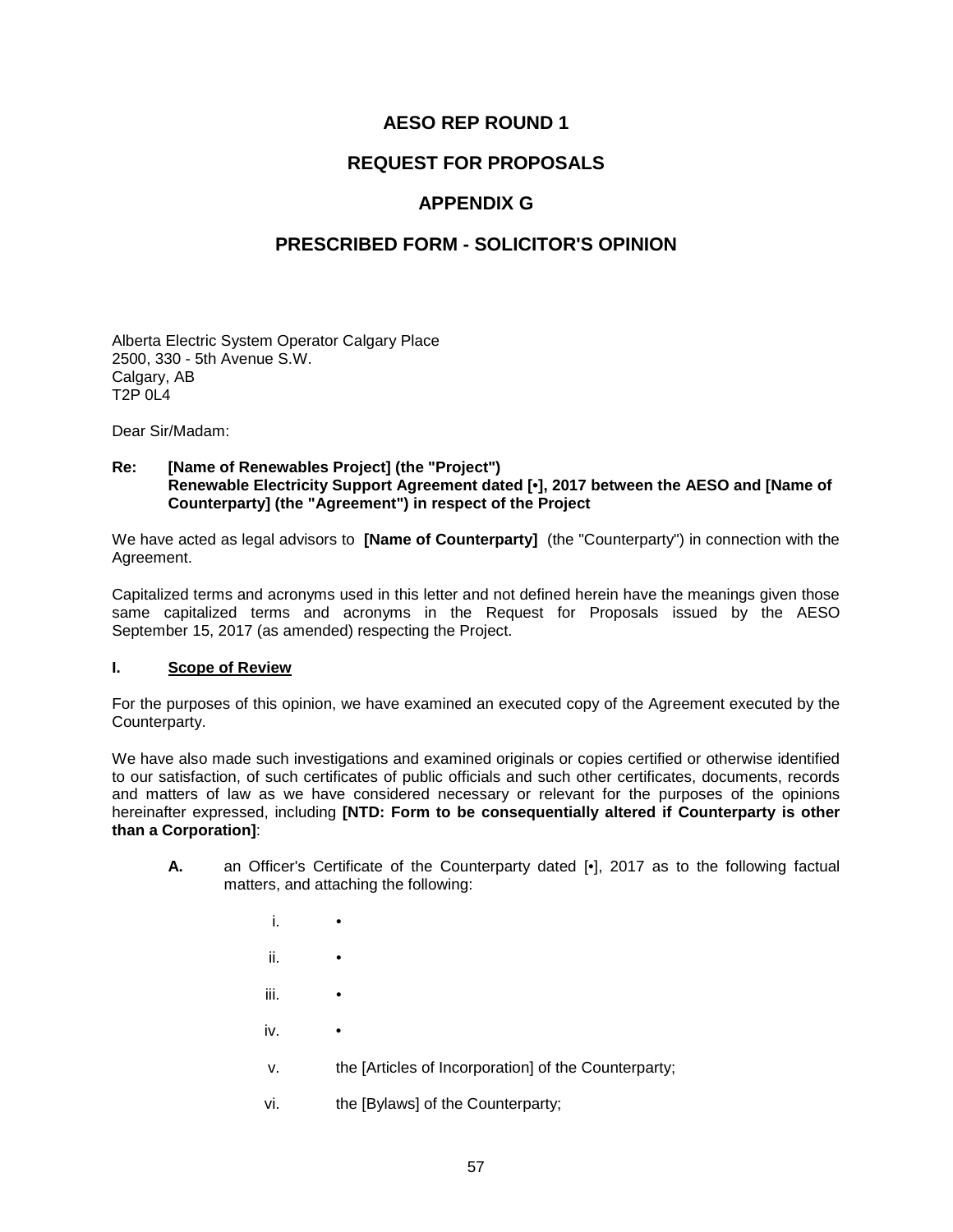- vii. certain resolutions of the [directors of the Counterparty];
- viii. **[a certificate of Incumbency]**; and
- **B.** a certificate of status dated [•], 2017 and issued by Alberta Corporate Registries in respect of the Counterparty.

We have not reviewed, except as described above, any other corporate records of the Counterparty. We have relied upon the certificates referred to in paragraphs A and B above with respect to the accuracy of the factual matters contained therein and we have not performed any independent investigation or verification of such factual matters. Notwithstanding the foregoing, none of the members of our firm who provided legal services to the Counterparty in connection with the Agreement is actually aware of any facts or circumstances that would render any of the facts and matters in those certificates inaccurate in any material respect.

#### **II. Assumptions**

We have assumed:

- **A.** with respect to all documents (including the Agreement) examined by us (collectively the "Documents"), the genuineness of all signatures and the conformity with originals of all documents submitted to us as photocopies, by facsimile transmission or by Portable Document Format ("PDF");
- **B.** that all facts set forth in the official public records, certificates and documents supplied by public officials or governmental authorities or otherwise conveyed to us by public officials or governmental authorities are complete, true and accurate;
- **C.** subject to actual awareness to the contrary of those members of our firm who provided legal services to the Counterparty in connection with the Agreement, that all facts set forth in the officer's certificate referenced above are complete, true and accurate;
- **D.** that the Agreement will be duly authorized, executed and delivered by the AESO;
- **E.** that the Agreement will constitute a legal, valid and binding obligation of the AESO enforceable against it in accordance with its terms;
- **F.** that if any obligation pursuant to the Agreement is required to be performed in any jurisdiction outside the Province of Alberta, the performance of that obligation will not be illegal under the laws of that jurisdiction; and
- **G.** that the certificate of status referred to above continues to be accurate as of the date hereof.

#### **III. Laws Addressed**

This opinion is rendered solely with respect to the laws of Alberta and the federal laws of Canada applicable in Alberta (collectively the "Laws") in effect on the date of this opinion.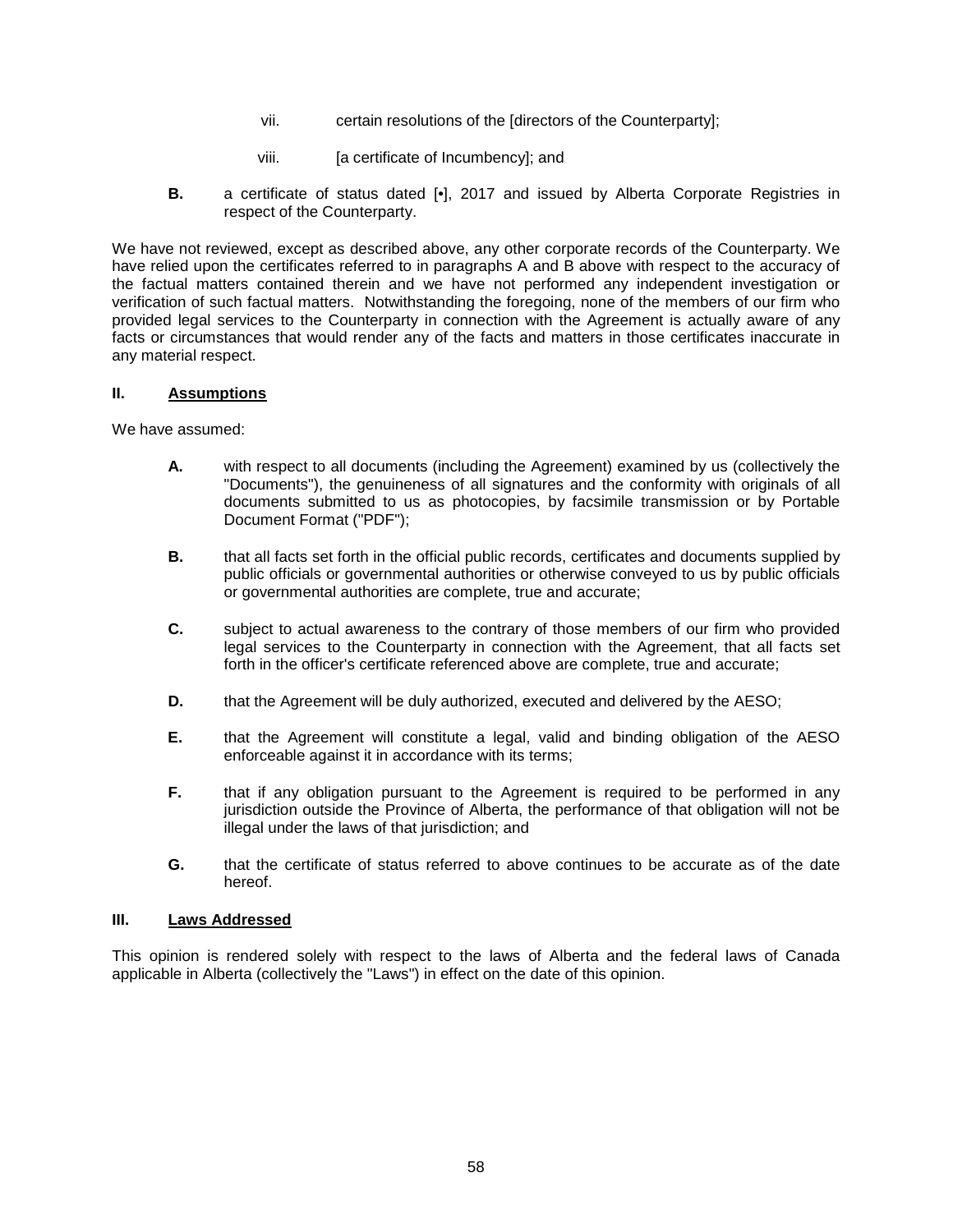#### **IV. Opinions**

Based upon and subject to the foregoing assumptions, limitations and qualifications and the qualifications hereinafter expressed, including, without limitation, the qualifications set out in Schedule "A" attached hereto, we are of the opinion that:

- **A.** The Counterparty is duly **[incorporated / formed / organized]** under the laws of  $\bullet$ ;
- **B.** The Counterparty if not **[incorporated / formed / organized]** in Alberta is duly registered to carry on business in the Province of Alberta (if necessary);
- **C.** The execution and delivery by the Counterparty of the Agreement and the performance by the Counterparty of its obligations thereunder have been duly authorized by all necessary **[corporate/partnership]** action. The Counterparty has full power, capacity and authority to execute and deliver the Agreement and to perform and observe its obligations thereunder.
- **D.** All authorizations, approvals and other actions by, and all notices to and filings, registrations or recordings with, any governmental authority or regulatory body of the Province of Alberta required for the due execution and delivery by the Counterparty of the Agreement or to ensure the legality, validity and binding nature of the Agreement have been obtained.
- **E.** The Agreement has been duly executed and delivered by the Counterparty to the AESO and constitutes legal, valid and binding obligations of the Counterparty enforceable against it in accordance with its terms.

#### **V. Reliance**

This opinion is solely for the benefit of the AESO in connection with the Project and may not be used or relied upon by any other person or for any other purpose, or quoted or made public in any other way without our prior written consent. The opinions stated herein are limited to the matters expressly stated herein and no opinion is implied or is to be inferred beyond the matters expressly stated in this letter.

This opinion is given as of the above date and we expressly disclaim any undertaking or obligation to modify this opinion to reflect changes in facts or developments in the Laws which may occur after the date hereof.

Yours very truly,

[Name of Firm]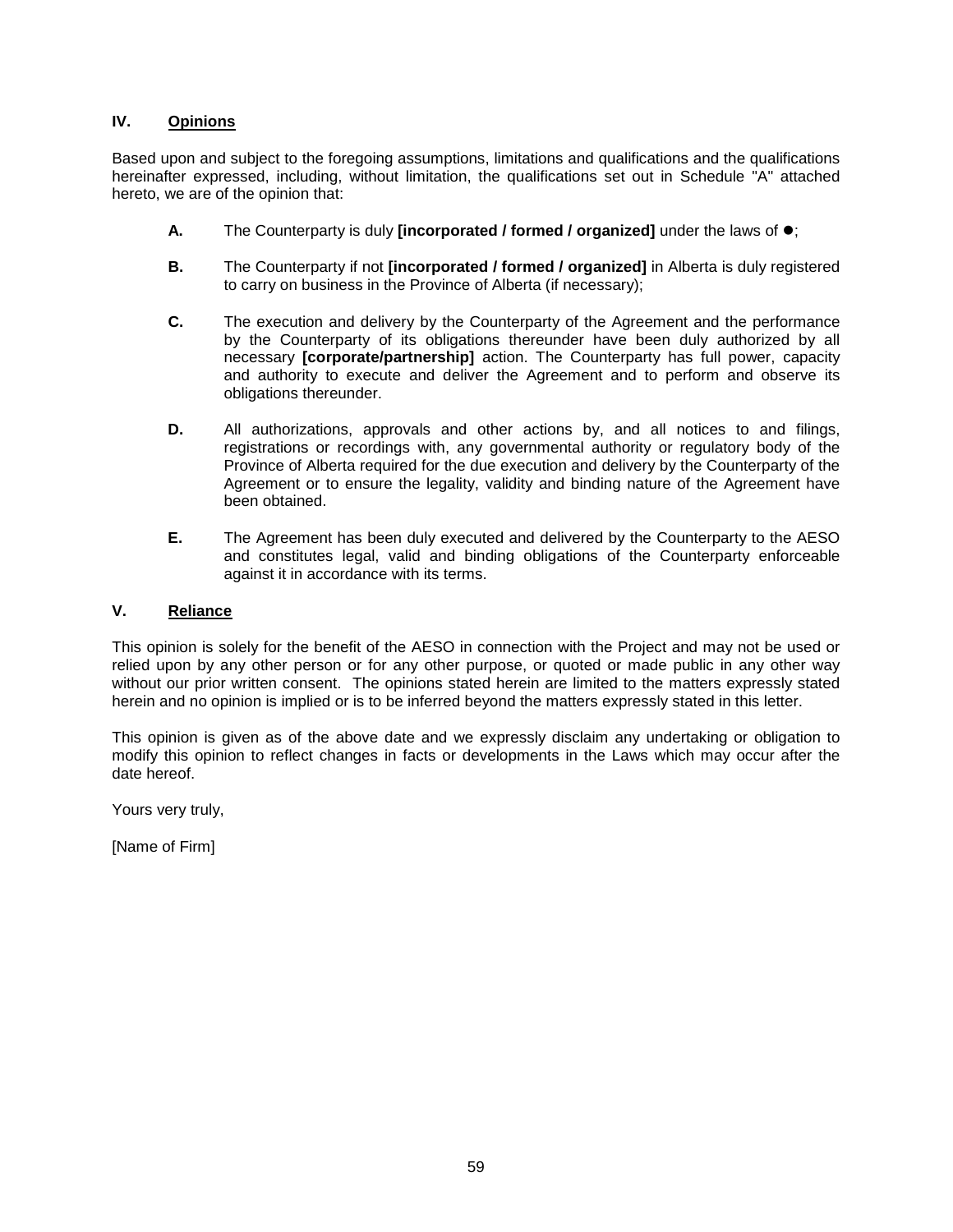## **AESO REP ROUND 1**

## **REQUEST FOR PROPOSALS**

## **SCHEDULE A**

## **QUALIFICATIONS TO OPINION**

The following qualifications apply to our opinion:

- the enforceability of the Agreement may be limited to applicable bankruptcy, winding-up insolvency, moratorium, reorganization, liquidation, arrangement, fraudulent preference and conveyance, assignment and preference and other similar laws and judicial decisions affecting creditors' rights generally;
- the enforceability of the Agreement may be limited by equitable limitations on the availability of legal remedies, including, without limitation, that a court may exercise discretion in the granting of equitable remedies such as specific performance and injunction. Accordingly no opinion is expressed as to the availability of any equitable or discretionary remedies including, without limitation, the remedy of specific performance or injunctive relief;
- the enforceability of the Agreement may be limited by general principles of law and equity relating to the conduct of the parties prior to execution of or in the administration or performance of the Agreement, including, without limitation; (i) undue influence, unconscionability, duress, misrepresentation and deceit; (ii) estoppel and waiver; (iii) laches; and (iv) reasonableness and good faith in the exercise of discretionary powers.
- a court has statutory and inherent powers to grant relief from penalties or forfeiture, to stay proceedings before it and to stay executions in judgments;
- the choice of law and choice of jurisdiction provisions in the Agreement may be found by a court not to be enforceable according to its terms;
- the enforceability of the Agreement is subject to applicable laws regarding limitations of actions;
- enforceability of any provision of the Agreement which purports to sever any provision which is prohibited or unenforceable under applicable laws without affecting the enforceability or validity of the remainder of such documents, or which allows for the compensation or set-off of the un-matured or un-liquidated claims, would be determined only in the discretion of the court;
- the enforceability of any provisions of the Agreement which have the effect of exculpating a party from a liability or duty otherwise owed by it to another party may be limited under applicable law;
- provisions of the Agreement granting an irrevocable power of attorney may not be enforceable;
- provisions of the Agreement which provide that delay or failure by a party to exercise any right or remedy will not operate as a waiver thereof may not be enforceable;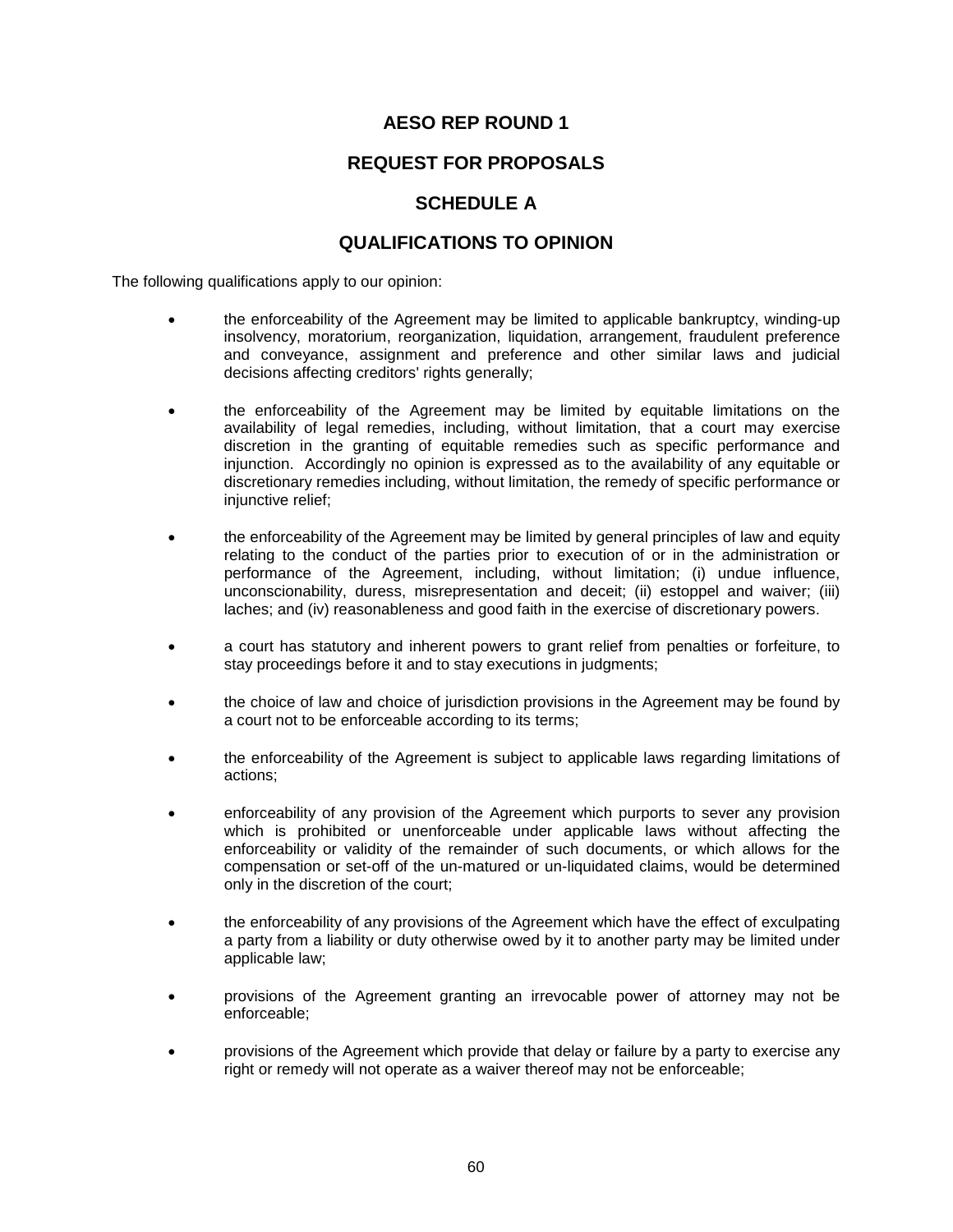- we express no opinion as to the enforceability of any exclusive jurisdiction clauses contained in the Agreement;
- we express no opinion as to the enforceability of any provision of the Agreement that states that amendments or waivers of or with respect to the Agreement that are not made in writing will not be effective;
- the enforceability of the Agreement may be limited by the discretion which a court may reserve to itself to decline to hear an action if it is contrary to public policy for it to do so or if it is not the proper forum to hear such action;
- no opinion is given that any particular remedy will be available upon any default or that each and every provision of the Agreement will be upheld or enforced in all circumstances by a court of competent jurisdiction;
- provisions in the Agreement providing for recovery of fees and expenses may be restricted by a court to a reasonable amount and counsel fees are subject to taxation;
- provisions of the Agreement that purport to establish evidentiary standards, such as provisions stating that certain calculations or certificates will be conclusive and binding, may not be enforceable or may be limited in their application;
- a court may decline to accept the factual and legal determinations of a party notwithstanding that a contract or instrument provides that the determinations of the party shall be conclusive;
- limitations under applicable legislation on the rate of interest which a prejudgment debt that is subsequently confirmed by judgment, or a judgment debt, bears may apply, and
- the *Currency Act* (Canada) precludes a court in Canada from giving judgment in any currency other than Canadian currency.